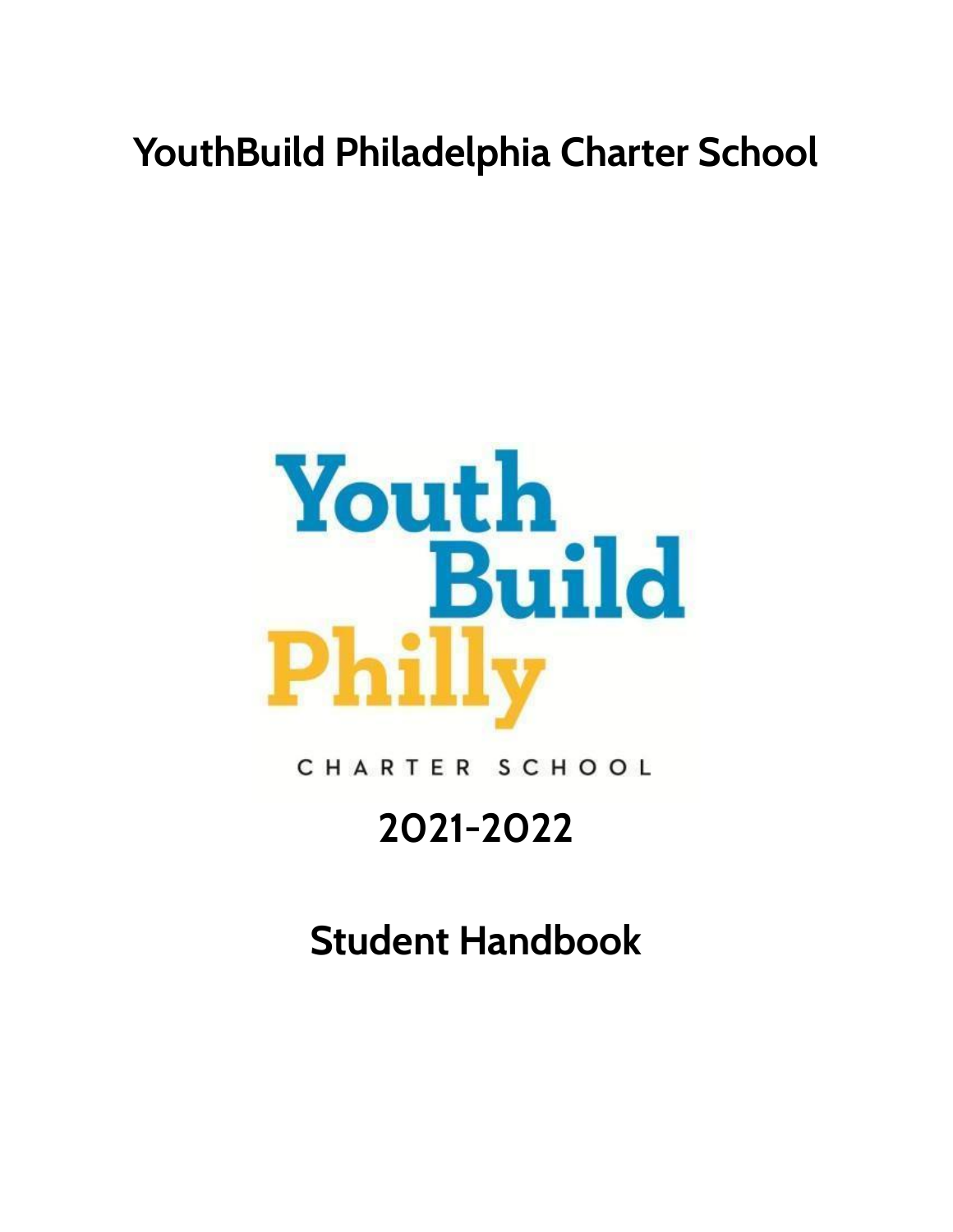# **Table of Contents**

| <b>Welcome Letter</b>                                          | 3              |
|----------------------------------------------------------------|----------------|
| About YouthBuild Philadelphia Charter School                   | 4              |
| <b>Restorative Practices</b>                                   | 5              |
| <b>AmeriCorps Membership</b>                                   | 5              |
| <b>Graduation Requirements</b>                                 | $\overline{7}$ |
| <b>Attendance Expectations</b>                                 | 9              |
| <b>Skill Development Overview &amp; Expectations</b>           | 10             |
| Academics                                                      | 10             |
| <b>Workforce Development</b>                                   | 12             |
| English-Language Instruction                                   | 13             |
| <b>Special Education</b>                                       | 13             |
| Grading                                                        | 14             |
| Extensions                                                     | 14             |
| Plagiarism                                                     | 14             |
| <b>Graduating with Honors</b>                                  | 15             |
| <b>Engagement and Retention at YouthBuild</b>                  | 15             |
| <b>Student Life</b>                                            | 15             |
| <b>Student &amp; Alumni Success</b>                            | 16             |
| Counseling                                                     | 18             |
| Mentoring                                                      | 18             |
| <b>Student Rights and Responsibilities</b>                     | 18             |
| Freedom from Discrimination                                    | 18             |
| <b>Equal Opportunity Statement</b>                             | 19             |
| What to Do If You Believe You Have Experienced Discrimination  | 19             |
| Protecting the Rights of Students who Identify as Transgender  | 19             |
| <b>Free Education and Attendance</b>                           | 21             |
| <b>Corporal Punishment</b>                                     | 21             |
| Freedom of Expression                                          | 21             |
| Flag Salute and Pledge of Allegiance (from the PA School Code) | 23             |
| Searches                                                       | 23             |
| Privacy Rights to Student Information and Education Records    | 23             |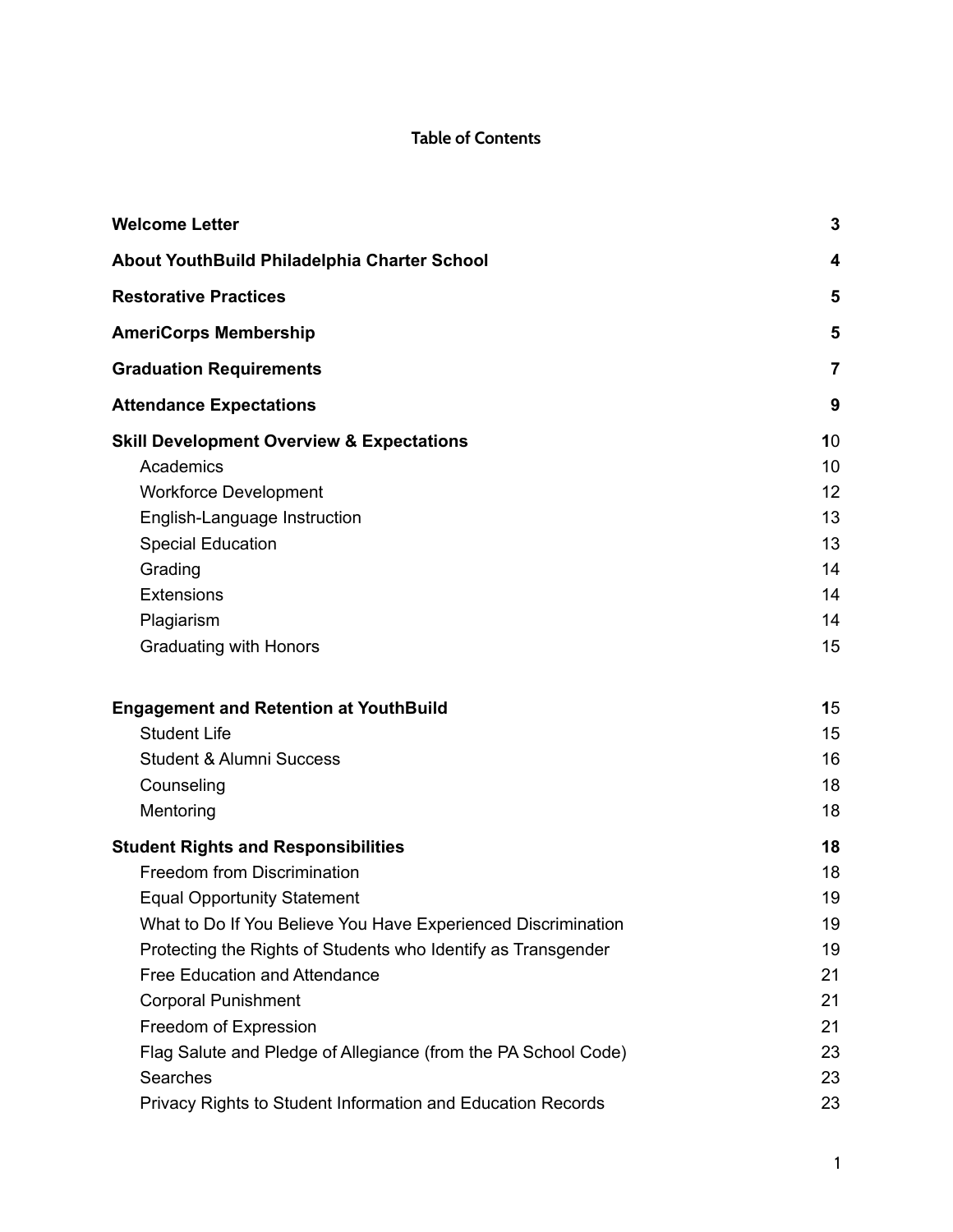| Rights to Accessing and Amending Educational Records                      | 24 |
|---------------------------------------------------------------------------|----|
| Rights Regarding Surveys and the Collection of Other Personal Information | 25 |
| <b>Confidential Communications</b>                                        | 26 |
| Records Requests and Proof of Enrollment                                  | 27 |
| <b>Student Responsibilities</b>                                           | 27 |
| <b>Student Fare Card/Transportation Policy</b>                            | 28 |
| Student Use of Internet Access, e-Mail & Network Resources Policy         | 29 |
| <b>Code of Conduct</b>                                                    | 31 |
| <b>Dress Code</b>                                                         | 32 |
| <b>Behavior Expectation Policies</b>                                      | 32 |
| <b>Suspension and Expulsion Procedures</b>                                | 42 |
| <b>Suspension of Students</b>                                             | 42 |
| <b>Expulsion of Students</b>                                              | 43 |
| Suspension or Expulsion of Special Education Students                     | 45 |
| <b>Drug-Free School Policy</b>                                            | 46 |
| <b>School Closure Information</b>                                         | 48 |
| Appendix                                                                  | 49 |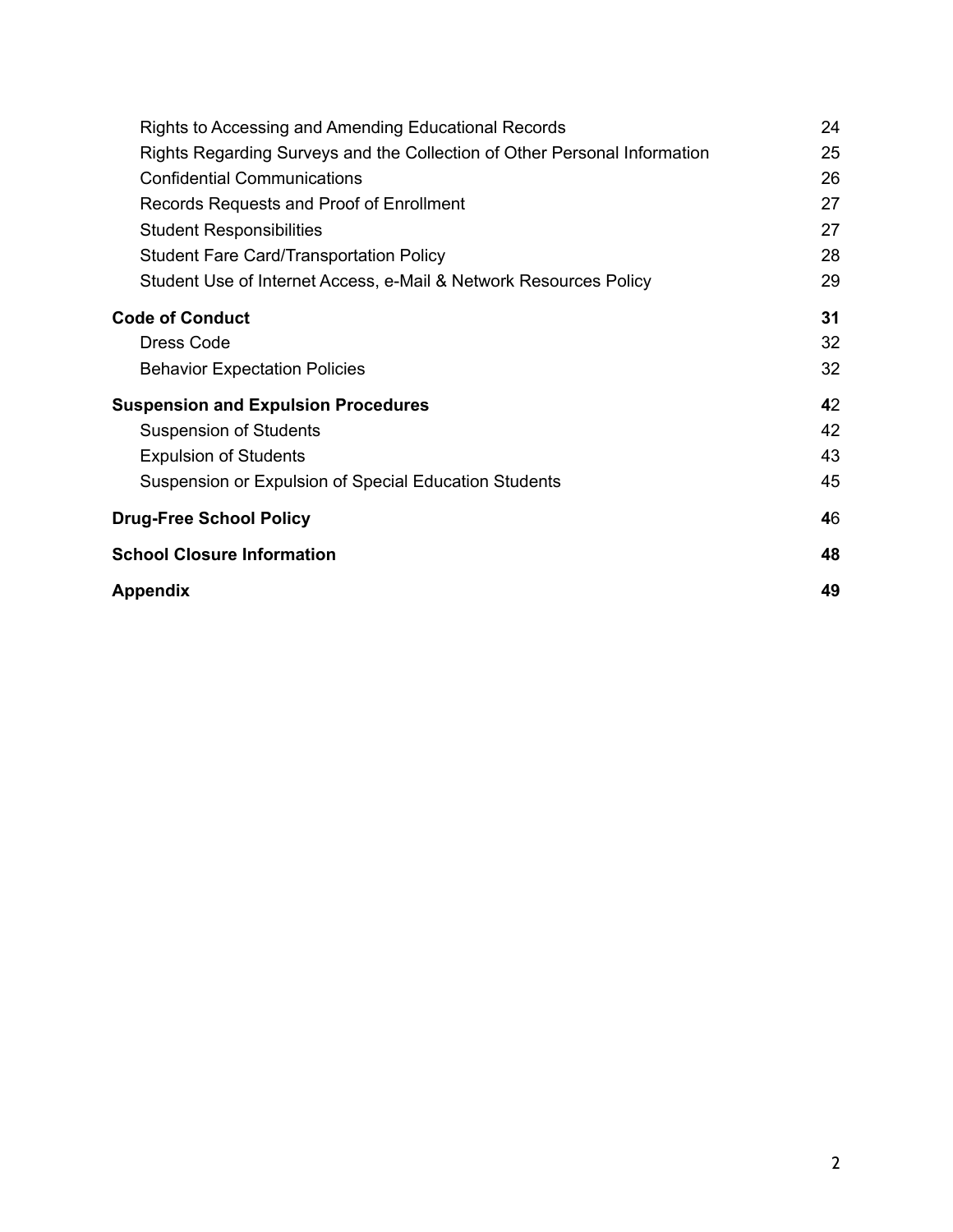#### **Welcome Letter**

<span id="page-3-0"></span>Dear Class of 2021,

Welcome to YouthBuild Philadelphia Charter School! We are excited that you made the decision to reclaim your education and selected YouthBuild as the place to begin that journey. We welcome you with open arms and love. We see you. Your learning, your life, and your future matter.

Big journeys begin with small steps. 2020 has certainly been a year of challenges, big and small, and yet you continued to take those small steps that led you to this moment.. small steps that led you to YouthBuild. Each of you bring unique talents and strengths to our school community. These talents and strengths, combined with the support and opportunities offered through YouthBuild, will lead to lifelong success starting with a high school diploma and industry recognized workforce credential.

We know that the journey will be difficult. We begin the year with collective hurt and trauma from deep rooted oppression against communities of color as well as the social, health, and economic challenges facing us as a result of the COVID-19 pandemic. We each have personal stories, traumas, and challenges, many of which may be invisible but that we know exist. You are not alone. Together, we will take small steps, each day, toward our collective recovery and work toward a brighter future for ourselves, each other, and our school community. We are partners working together toward your education and success.

This handbook is an orientation to YouthBuild Philadelphia Charter School. We strongly encourage you to review the handbook in its entirety. We will make sure to revisit different parts of the handbook throughout your time at YouthBuild. The purpose of the student handbook is to explain all of the school's policies and procedures and should help answer many of your questions as you embark on these challenging and rewarding two years. The handbook is a living and breathing document. We update the handbook at least once per year and sometimes need to make changes throughout the year. When changes need to be made, YouthBuild's Board of Trustees would review and approve the changes before the handbook is updated. We will never make a change to the student handbook without informing you.

Thank you for choosing to share your talents and gifts with us. We are excited for what this year will bring and all that we will accomplish together. Congratulations on the small steps that led you to this moment with us. We are excited to journey with you as you reclaim your education and strengthen your academic, professional, and leadership skills.

Peace & Love, YouthBuild Philadelphia Charter School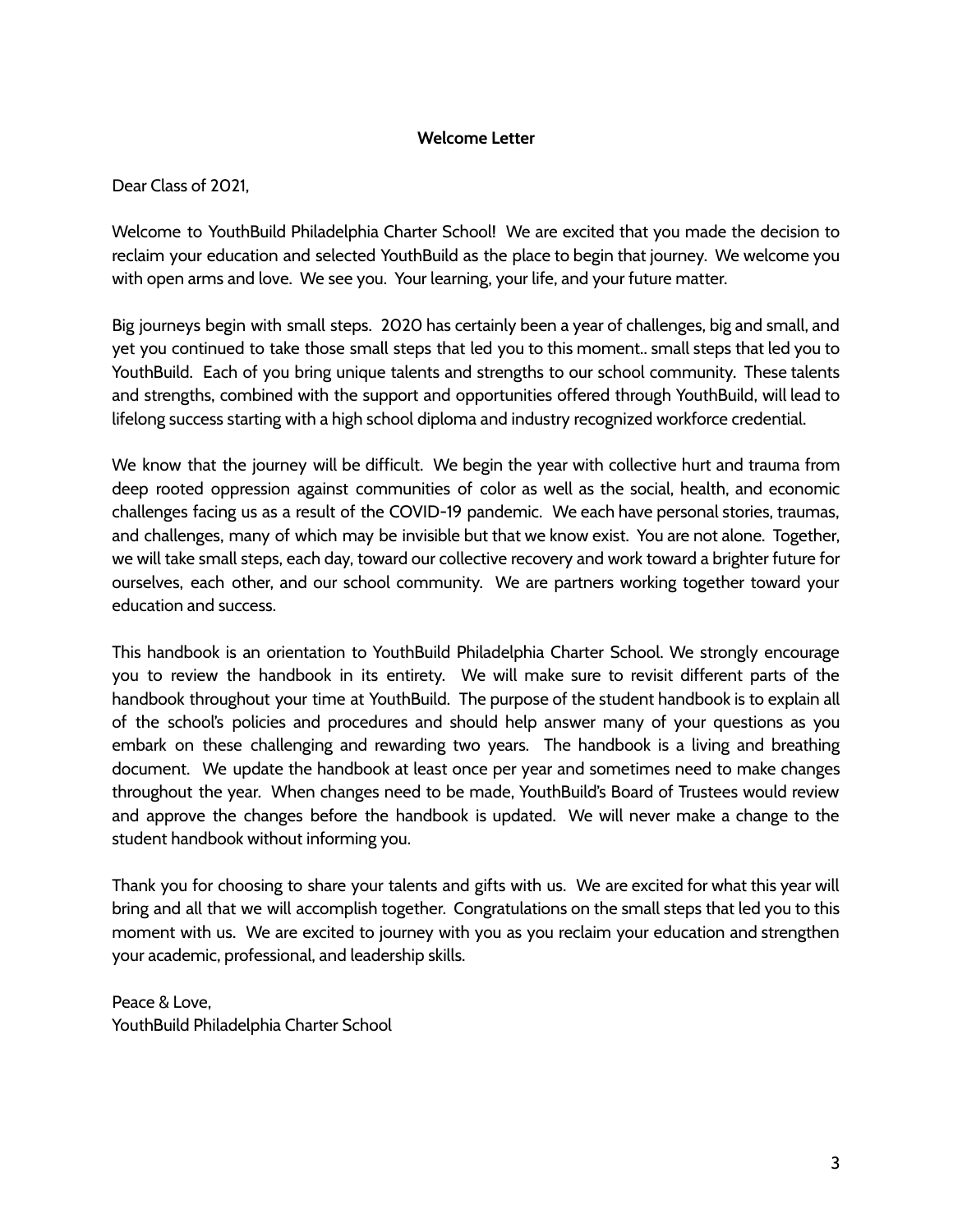# **About YouthBuild Philadelphia Charter School**

<span id="page-4-0"></span>Since 1992, YouthBuild Philadelphia has helped young people reclaim their education and build a brighter future for themselves through education, job training, and service. Our program has grown from just one classroom to being one of the largest YouthBuild programs in the United States. We will forever remain true to our core mission and purpose which is to help motivated young people, like yourself, succeed.

## **Mission Statement**

YouthBuild Philadelphia Charter School's mission is to empower young adults (18-20 year-olds) to develop skills and connect to opportunities by fostering an environment of love, support, and respect for their whole person. Students graduate high school and successfully transition to college and career as critically conscious leaders, committed to positive change for themselves and their communities.

## **Vision**

YouthBuild Philadelphia Charter School provides an outstanding alternative education that activates the capacity of all students to learn, achieve and grow. YBPCS will be recognized as a model of authentic experiential learning, not only among programs serving out-of-school youth, but also among all high-achieving schools and youth programs in the country.

High expectations, a nurturing climate, personalized culture and rigorous real world learning experiences ensures that graduates are poised for life-long learning and career advancement. It is our vision that YouthBuild graduates will emerge as highly accomplished, self-sufficient, self-aware and socially conscious citizens. Graduates will be energized about their futures and build support networks for their personal, social and emotional health and well-being.

YouthBuild Philadelphia Charter School will maximize its capacity to engage each student's passion, tap into his or her individual potential and provide him or her with real opportunities for personal and professional transformation.

## **Impact Statement**

Young people in Philadelphia who were previously disconnected from school and work will build skills and access resources and opportunities to achieve economic stability and personal development, and become critically conscious leaders within their community

## **Values**

YouthBuild Philadelphia Charter School's values are deeply held and come from a love of humanity and a perspective that views each student as a community asset. The programs three core values **respect**, **excellence and perseverance** – are reinforced through all aspects of the program. As staff and students, we work together to model these values so that we can collectively strengthen our community.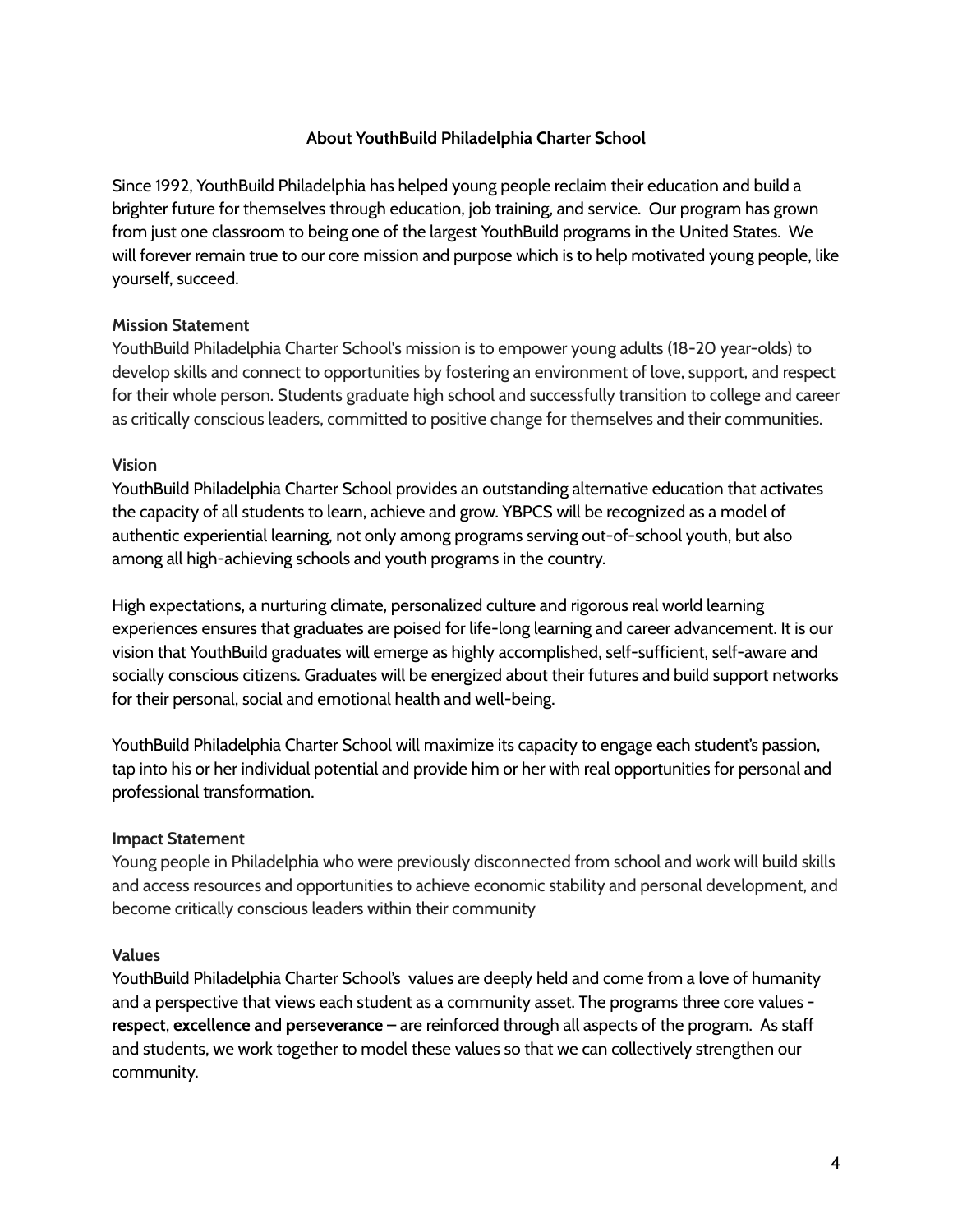**RESPECT:** YouthBuild is a collaborative environment where **teamwork** is highly valued and where we believe that developing our **people skills** helps us treat each other with dignity and respect. **Teamwork** and **People Skills** are traits that demonstrate **RESPECT**.

**EXCELLENCE:** At YouthBuild, we believe that every young person can be inspired to do **high quality work,** and we expect every young person to demonstrate their **motivation** to succeed through words as well as actions. **High Quality Work** and **Motivation** are traits that demonstrate **EXCELLENCE**.

**PERSEVERANCE:** YouthBuild's mission drives us to be a school of opportunity and possibility. We reward determined effort and **resilience** in the face of obstacles, and we celebrate personal transformations guided by the principle of continuous **self-development. Resilience** and **Self-Development** are traits that demonstrate **PERSEVERANCE**.

# **Restorative Practices**

<span id="page-5-0"></span>YouthBuild Philly is a Restorative school, which means we try to minimize traditional punitive consequences by focusing on building community and repairing any harm done by community disruption through Restorative Practices. We believe all students deserve an educational environment that appreciates them as individuals and respects their voice. We believe that if we can build relationships and trust as a community first, we can reduce negative experiences and work through any misunderstandings. Lastly, this means we try to avoid punitive consequences as much as possible and lean on community decisions to resolve conflict and disagreement. By signing up to attend YouthBuild Philly, students sign up to join and contribute to the positive culture we create together.

# **AmeriCorps Membership**

<span id="page-5-1"></span>All students at YouthBuild are part-time Members of AmeriCorps, a national community-service organization. A core component of the YouthBuild program includes opportunities for students to practice their leadership skills and meaningfully contribute to their community. Through the completion of community service hours, YouthBuild students are eligible to earn an AmeriCorps education award after graduation.

As a member of AmeriCorps, all YouthBuild students must wear their AmeriCorps logo, which includes the YouthBuild uniform, while doing service. While wearing the AmeriCorps logo, members **cannot** participate in any activities that provide benefit to (BURP):

- **B**usinesses
- **U**nions
- **R**eligious organizations
- **P**olitical affiliations

# **Service Hours Expectations & Benefits**

All students are required to complete 450 hours of community service. These hours are built into the daily schedule, therefore, any student who attends regularly and completes their academic and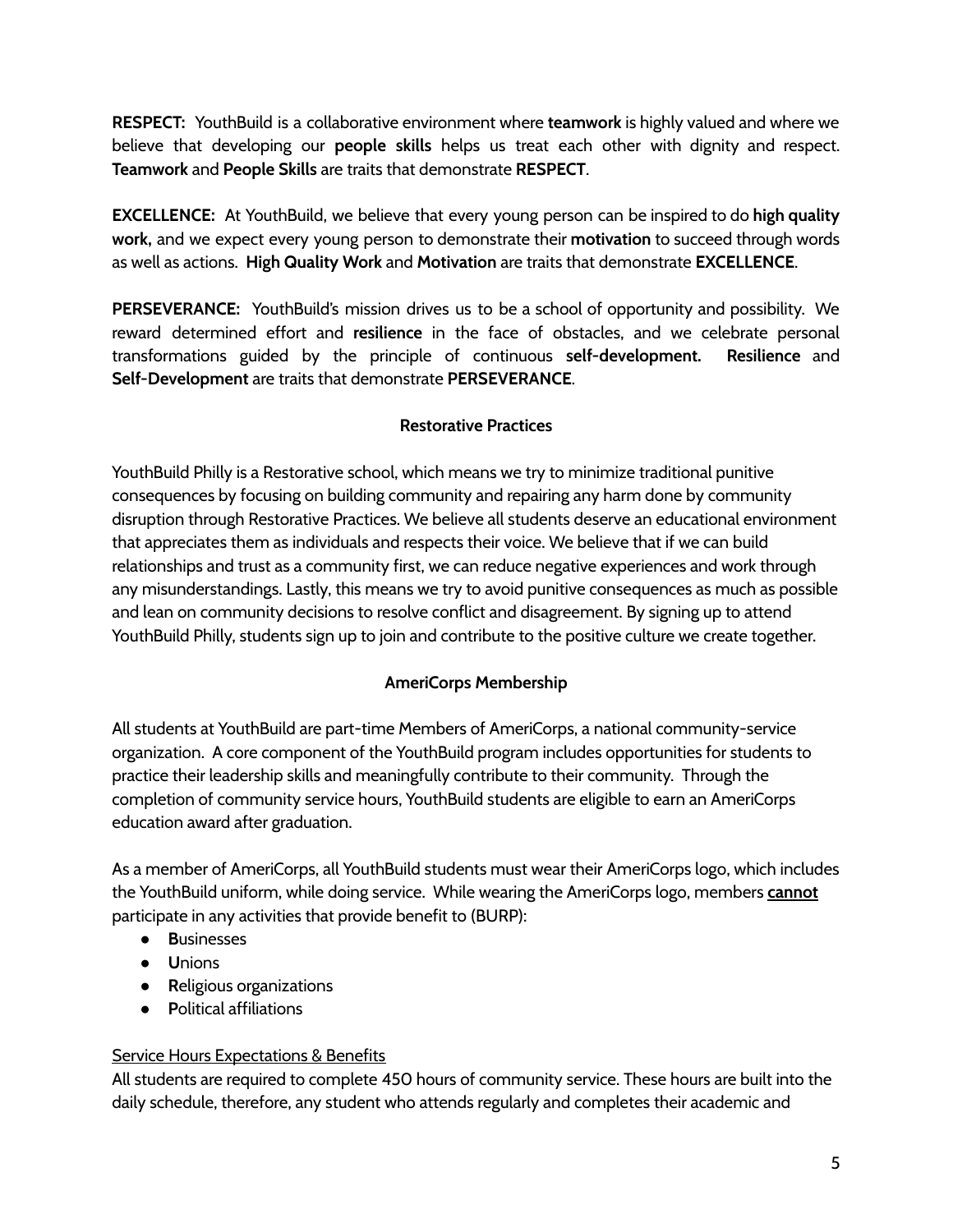workforce requirements should reasonably obtain these hours without having to do additional hours outside of school time. If you complete the designated number of service hours, students will earn a Segal AmeriCorps Education Award that can be used to pay for additional training or education. Students can use this Education Award at any accredited trade school, vocational program, community college, or university, within 7 years of completing the service hours.

While YouthBuild will make sure that all students have access to opportunities to contribute to their communities and complete service hours, students may also earn hours by volunteering at nonprofit organizations and events that they research on their own. All independent service hour activities must be pre-approved, in writing, by the Director of Student Life before students can begin earning allowable service hours.

# Community Change Workshop

All students are also rostered into a class called Community Change Workshop (CCW), which is a graduation requirement. The purpose of CCW is to build critical consciousness while collaborating with a group of peers to design, execute, and reflect on community projects based on the group's interest. For example, students may be involved in tutoring and mentoring elementary-school children, coordinating and working on neighborhood clean-ups or survey projects, transforming vacant lots into community gardens or other useful recreational space, or assisting the elderly with household repairs and other household chores.

# AmeriCorps Employment Exit Option

Completing service hours can be challenging for some students, especially for students who are employed. An employment exit option is available to students who have a qualifying job. Ending the term of service early will result in students not receiving the full AmeriCorps Education Award. In this situation, the award will be based on the number of hours the student completed. To take advantage of this "employment exit option," students must:

- Have completed at least 225 service hours
- Provide proof of a relevant employment opportunity working a minimum of 15 hours per week for at least one month
- Send an email to the Director of Student Life stating the reasons why they should receive an employment exit option from AmeriCorps.

# AmeriCorps Grievance Procedure

This section highlights the grievance procedure for service-related issues, such as assignments, evaluations, suspensions, or release for cause, and issues related to non-selection of Members or duplication of activities by AmeriCorps. These procedures are not related to issues of fraud or criminal activity. These kinds of issues should be reported to Corporation's Inspector General and allegations of discrimination should be directed in writing to the Corporation's Office of Equal Opportunity.

# *Alternative Dispute Resolution*

If the Member believes there is an issue, the first step to work through is called an Alternative Means of Dispute Resolution (ADR) such as mediation or facilitation. This must take place within 45 days after the issue took place. If the matter is resolved, the terms of the resolution are recorded in a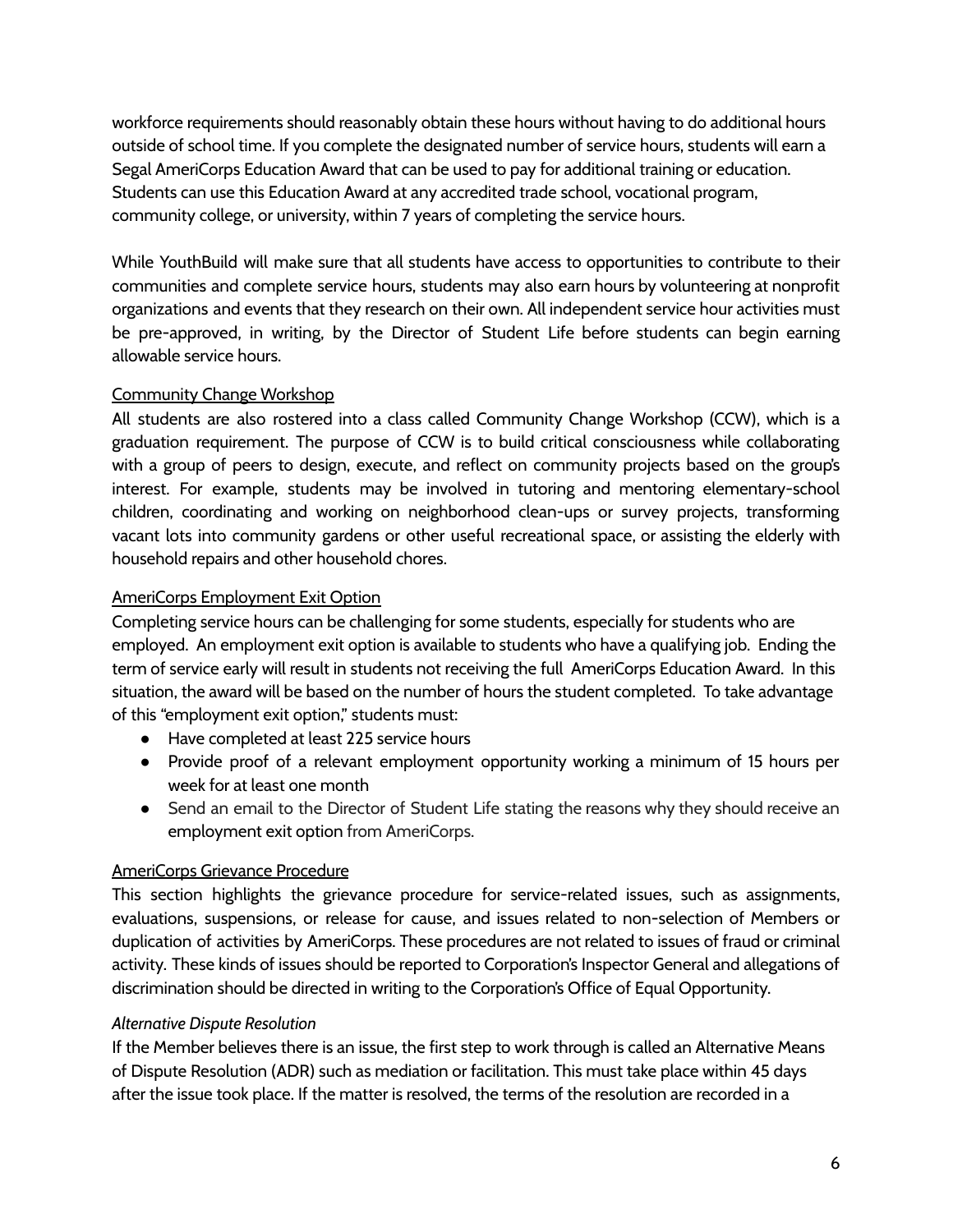written agreement, and the party agrees to let the issue end there. The Member and YouthBuild have 30 days to come to an agreement.

# *Grievance Procedure for Unresolved Complaints*

If no agreement is made then the issue proceeds to the next step. The Member will then submit a written request for a hearing to the Executive Director of YouthBuild Philadelphia Charter School. The hearing must take place within one year of the initial issue.

The Executive Director will arrange for one or more pre-hearing conferences at a time that works for everyone involved. Pre-hearing conferences, however, are not substitutes for a grievance hearing; they are intended to facilitate a mutually agreeable resolution of the dispute and either to make a hearing unnecessary or to narrow the issues to be decided at the hearing. The hearing will be conducted by a Member of the Board of Trustees who has not participated in any previous discussion of the matter in dispute and is not involved in the formal complaint process.

# *Binding Arbitration*

An aggrieved Member may request binding arbitration (1) if the decision of the hearing is adverse to the grievant, or (2) if no decision has been reached within 60 calendar days of the request for the hearing. The arbitrator must be qualified, independent and jointly selected by agreement of YouthBuild Philadelphia Charter School and the aggrieved Member. If the parties cannot agree on an arbitrator, the Corporation's Chief Executive Officer (CEO) will appoint one within 15 calendar days after receiving a request from one of the parties.

<span id="page-7-0"></span>The cost of the arbitration will be divided evenly between the parties to the arbitration, unless the aggrieved Member prevails. In that case, YouthBuild Philadelphia will pay the total cost of the proceeding, including the Member's attorney's fees.

# **Graduation Requirements**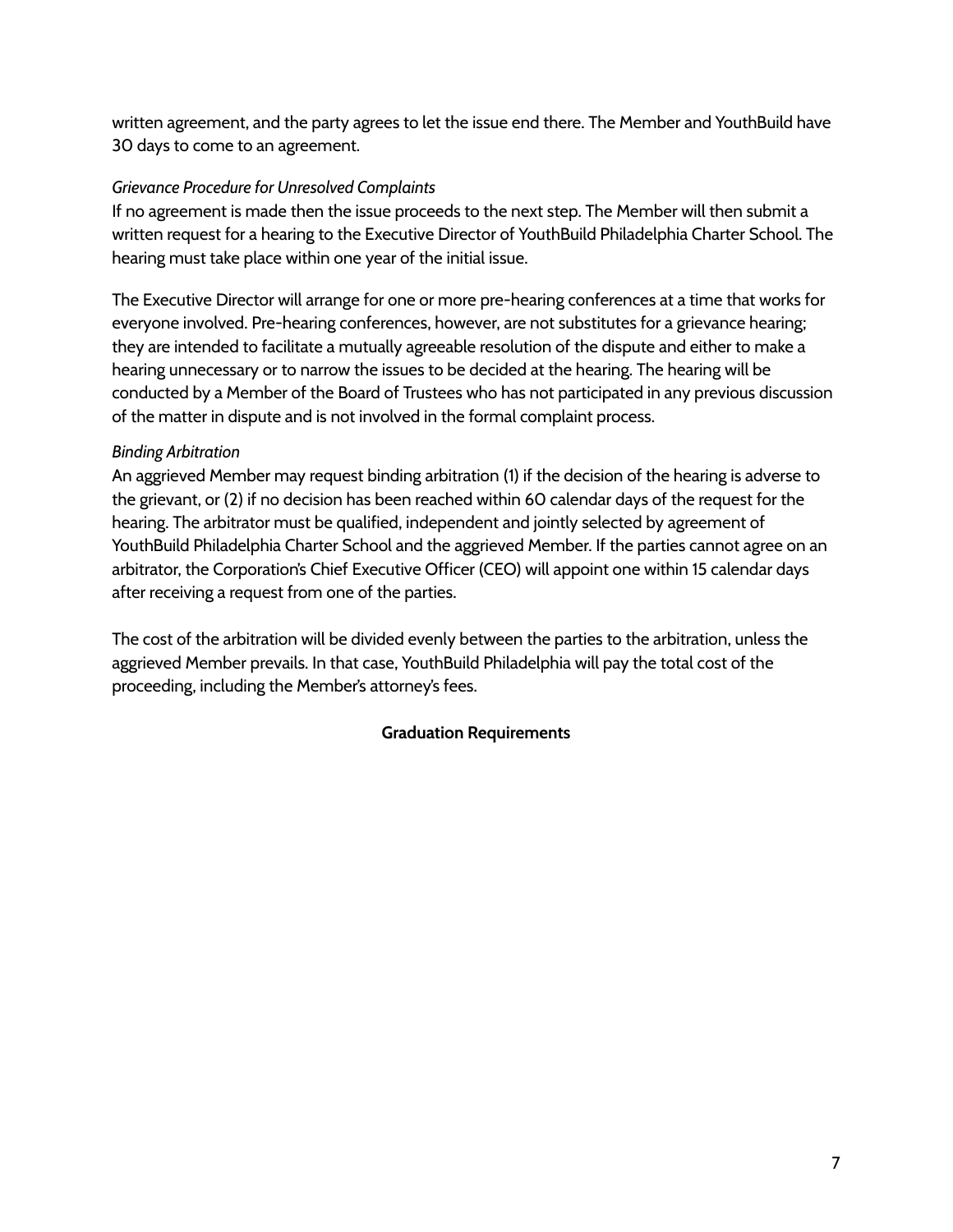|                              | Sessions 1 & 2   Sessions 3 & 4        | Sessions 5 & 6                         | <b>Sessions 7</b>                        |
|------------------------------|----------------------------------------|----------------------------------------|------------------------------------------|
| <b>ACADEMICS</b>             | <b>ACADEMICS</b>                       | <b>ACADEMICS</b>                       | Make-Up                                  |
| <b>Telling Your Story</b>    | $\Box$ Class 1                         | $\Box$ Class 1                         | Complete any missing                     |
| □ Intro to Advocacy          | $\Box$ Class 2                         | $\Box$ Class 2                         | requirements from                        |
| <b>D</b> Financial Literacy  | <b>WFD</b>                             | <b>T</b> Senior Presentation           | previous sessions.                       |
| <b>WFD</b>                   | O Coursework                           | <b>WFD</b>                             | <b>EXTENSION</b>                         |
| <b>T</b> Coursework          | <b>O</b> Certification Work            | <b>T</b> Coursework                    | <b>OPPORTUNITIES</b>                     |
| <b>T</b> Certification Work  | $\sqcap$ CCW                           | <b>O</b> Certification Work            | OPTIONAL: Select one or                  |
| TCCW                         | □ (See WFD Syllabus for                | TCCW                                   | more extension opportunities             |
| $\Box$ (See WFD Syllabus for | track specific info)                   | □ (See WFD Syllabus for                | $\Box$ Internship<br><b>I</b> Employment |
| track specific info)         | <b>CAREER DEV</b>                      | track specific info)                   | O College Class                          |
| <b>CAREER DEV</b>            | <b>I</b> Mock Interview                |                                        | $\Box$                                   |
| $\Box$ Resume                | <b>Bridge Selection</b>                | <b>CAREER DEV</b>                      | □                                        |
| <b>I</b> Elevator Pitch      |                                        | O Complete Bridge<br>Checklist         |                                          |
|                              | <b>TESTING</b>                         |                                        |                                          |
| <b>TESTING</b>               | <b>T CASAS Post-Test #1</b>            | <b>TESTING</b>                         |                                          |
| <b>TCASAS Pre-Test</b>       |                                        | <b>O CASAS Post-Test #2</b>            |                                          |
| Service Hour Goal            | <b>Service Hour Goal</b>               |                                        |                                          |
| 150 hours by the end         | □ 300 hours by the end<br>of session 4 | <b>Service Hour Goal</b>               |                                          |
| of session 2                 |                                        | □ 450 hours by the end<br>of session 6 |                                          |
|                              |                                        |                                        |                                          |
| Add other notes/info here    |                                        |                                        |                                          |

[Here](https://www.canva.com/design/DAEdJ_CDjXs/UtMGsSzvGgSGlromL619FQ/view?utm_content=DAEdJ_CDjXs&utm_campaign=designshare&utm_medium=link&utm_source=publishsharelink&mode=preview) is a link to a the chart above to print.

The chart below shows all of the requirements that students need to complete in order to graduate.

| <b>WHAT IS THE REQUIREMENT?</b> | <b>HOW DO I MEET IT?</b>    | <b>WHO SUPPORTS ME?</b>                                                 |
|---------------------------------|-----------------------------|-------------------------------------------------------------------------|
| <b>WORKFORCE</b>                |                             |                                                                         |
| Coursework                      | During 3 workforce sessions | Workforce Instructor +<br>Workforce CPC + Support<br><b>Instructors</b> |
| Certification                   | During 3 workforce sessions | Workforce Instructor +<br>Workforce CPC + Support<br><b>Instructors</b> |
| <b>ACADEMICS</b>                |                             |                                                                         |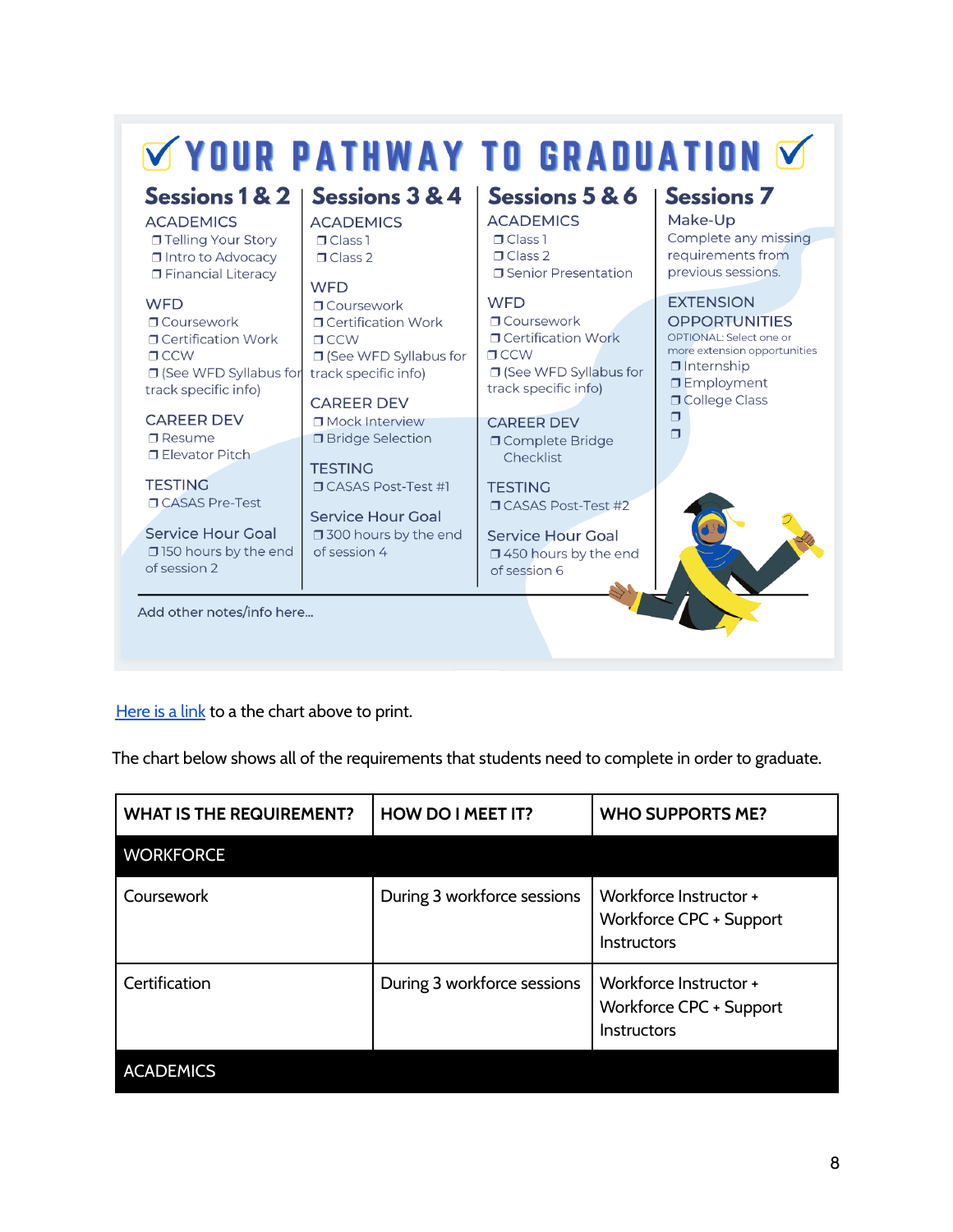| Coursework: 8 Classes<br>Financial Literacy (Math)<br>Q.<br><b>Telling My Story</b><br>❏<br>(Language Arts)<br>Intro to Advocacy<br>❏<br>(Research)<br><b>4 Electives</b><br>Senior Project<br>❏ | 3 Core classes during 1st<br>academic session<br>3 Electives during 2nd<br>academic session<br>Senior Project + 1 Elective<br>during 3rd academic session | Academic Instructors + Support<br><b>Instructors</b>                                           |
|--------------------------------------------------------------------------------------------------------------------------------------------------------------------------------------------------|-----------------------------------------------------------------------------------------------------------------------------------------------------------|------------------------------------------------------------------------------------------------|
| Standardized test: CASAS gains<br>or Accuplacer                                                                                                                                                  | At the end of each<br>academic session                                                                                                                    | <b>Testing Coordinator + Academic</b><br><b>Instructors</b>                                    |
| <b>COMMUNITY IMPACT</b>                                                                                                                                                                          |                                                                                                                                                           |                                                                                                |
| 450 Community Service Hours*                                                                                                                                                                     | Sessions 1 - 6                                                                                                                                            | <b>Workforce Instructor + CPCs</b>                                                             |
| Community Change Workshop                                                                                                                                                                        | Sessions 1 - 6                                                                                                                                            | <b>CPCs</b>                                                                                    |
| <b>CAREER DEVELOPMENT</b>                                                                                                                                                                        |                                                                                                                                                           |                                                                                                |
| <b>Career Portfolio</b>                                                                                                                                                                          | During 3 academic sessions<br>in College and Career<br><b>Readiness Class</b>                                                                             | Career Portfolio Instructors +<br><b>Success Coordinators +</b><br><b>Specialized Services</b> |
| Bridge Plan                                                                                                                                                                                      | Session 5 - 7                                                                                                                                             | <b>Success Coordinators + Mentors</b><br>+ Specialized Services                                |

# **Attendance Expectations**

<span id="page-9-0"></span>Now that students have a solid understanding of graduation requirements, it is important to discuss attendance. Showing up is the first step toward success at YouthBuild and reaching competent attendance is a great way of completing all of the YouthBuild graduation requirements in time for August graduation. .

## **Competent Attendance**

All students should strive to have competent attendance, as demonstrated by the following choices:

- Students are present in physical or virtual spaces at least 80% of the time.
- Students are on time and prepared.
- Students are present in all of their classes on a given day.
- Students demonstrate engagement by participating (i.e.- asking/answering questions)
- Students are a positive presence in the learning space.
- Students complete class assignments with minimal supervision and meet deadlines.
- Students communicate with instructors in a timely manner when they are going to be late or absent.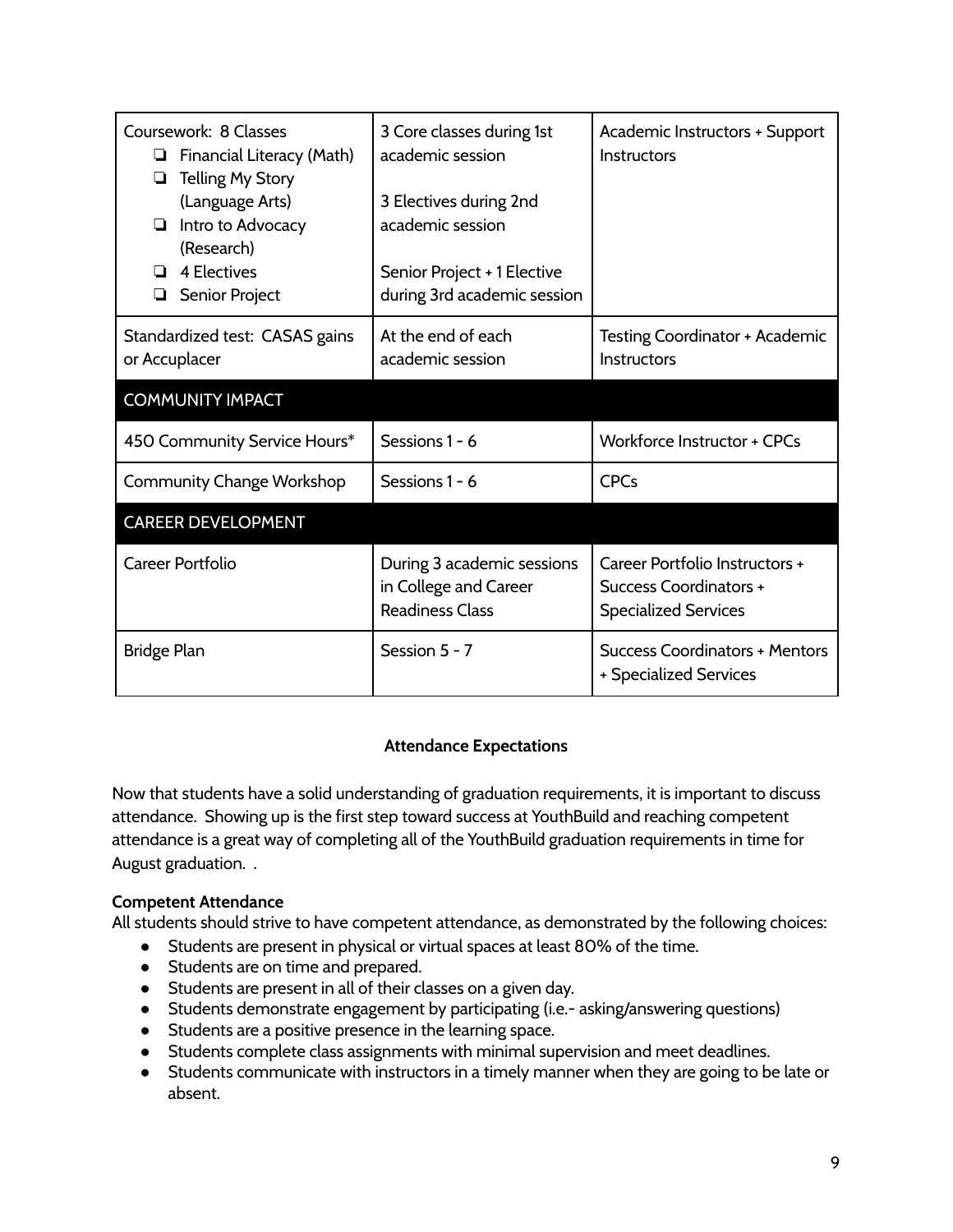● Students arrange personal appointments to happen outside of school hours as much as possible. When that can not be avoided, the student communicates with their Success Coordinator and/or instructor about having to leave early, arrive late, and/or miss a day.

# **Leave of Absence**

A leave of absence is a period of time for which a student is approved (proactively or retroactively) to be away from school for a period of one or more days. Some reasons why a student may need a leave of absence can include parental leave, hospitalizations, treatment (including mental health and/or substance abuse), injury, death in the immediate family, extended travel, doctor-required short-term sickness, jury duty, and court appointments.

A request for a leave of absence is submitted to Student & Alumni Success Coordinators and includes paperwork documenting the reason for the leave of absence. The Success Coordinator will then present the student's request for leave to the Director of Student & Alumni Success for approval. The Director of Student & Alumni Success is the only YouthBuild staff member who can approve requests for leave. The student is still responsible for completing all coursework during a leave. Arrangements to obtain the required work can be made through the Success Coordinator.

For an expected leave, or one which the student and staff know in advance will be coming and can plan accordingly (*e.g.,* pregnancy), students will have a Virtual Graduation Pathway Plan. Virtual Instruction (see below) can begin immediately while on leave.

For an unexpected leave, or one which students and staff do not know will be coming and must plan after an event (e.g., hospitalization), students will notify the school within five days. School staff will determine whether Virtual Instruction is necessary, or alternately will provide extra support upon the student's return to school.

If students face extraordinary challenges based on the circumstances of their leave that impede their ability to return to school in a timely fashion, YouthBuild may modify graduation deadlines to allow those students the opportunity to have a successful graduation pathway.

## **Virtual Instruction**

YouthBuild is invested in the success of all of its students. If a student must take a leave or is unable to be in the school building due to challenges related to COVID -19, school staff will actively plan and implement a program of Virtual Instruction and end the leave once they are able to fully participate online. Virtual Instruction consists of support, delivered to students remotely, which are designed to allow students to continue progressing on their graduation pathway while they are working on addressing outside barriers.

# **Re-enrollment with YouthBuild**

Sometimes, a student is withdrawn from YouthBuild due to missing 10 days in a row but has a desire to return to the school. This is called re-enrollment. Re-Enrollment will begin with the student reaching out to their Success Coordinator. Once communication has been made to the Success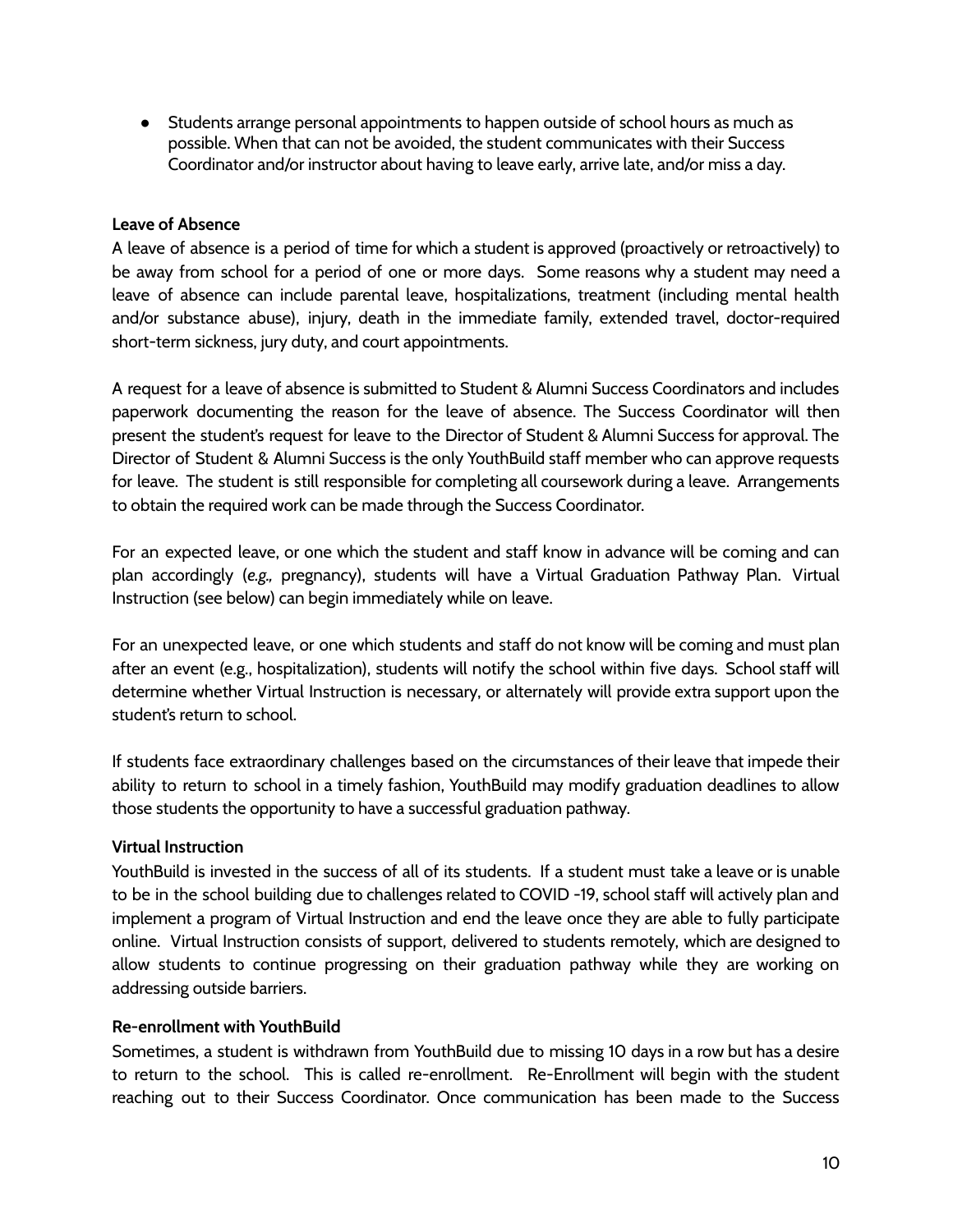Coordinator a meeting will be scheduled to discuss the reason for going inactive and a Re-enrollment form will be completed during the meeting. A second meeting will be scheduled by the Success Coordinator with the Director of Student and Alumni Success and Staff that are working closely with the student to make a final decision on a student re-enrolling in school again. All decisions on re-enrollment will incorporate guidance from the Academic and Workforce Development Departments. Once a decision is made the student will receive clear instructions if re-enrolling on what they will need to do in order to reintegrate back into school successfully. In some cases, when a student is unable to re-enroll, Year 2 services and support will be provided.

# **Skill Development Overview & Expectations**

<span id="page-11-0"></span>The Skill Development team at YouthBuild is responsible for creating high quality and meaningful instructional spaces for students. This section of the handbook will offer a deeper dive into the academic and workforce development expectations for all students.

# <span id="page-11-1"></span>**Academics**

On Academic rotations, students take classes that are engaging and relevant to them, and that will help them develop the skills they need to be successful in personal, academic, professional and community settings.

# *Classes*

Students will take three core classes and four required electives, and they will finish up the year by preparing and presenting their Senior Project.

| Subject/Class             | <b>Details</b>                                                                                       |
|---------------------------|------------------------------------------------------------------------------------------------------|
| Core Requirements (3)     | Financial Literacy (Math)<br>Telling My Story (Language Arts)<br>Introduction to Advocacy (Research) |
| Elective Requirements (4) | 1 Math Elective<br>1 Language Arts Elective<br>1 Research Elective<br>1 Future Focused Elective      |
| Senior Project            | Slideshow + Final Presentation                                                                       |

# *Standardized Testing*

Standardized tests are *one way* to measure student growth. They are also often required for future educational goals such as college or technical school. YouthBuild requires the CASAS (and/or Accuplacer) to provide students the opportunity to demonstrate their growth, and to give them practice so that they will be ready for other standardized tests they are expected to take in pursuit of future goals.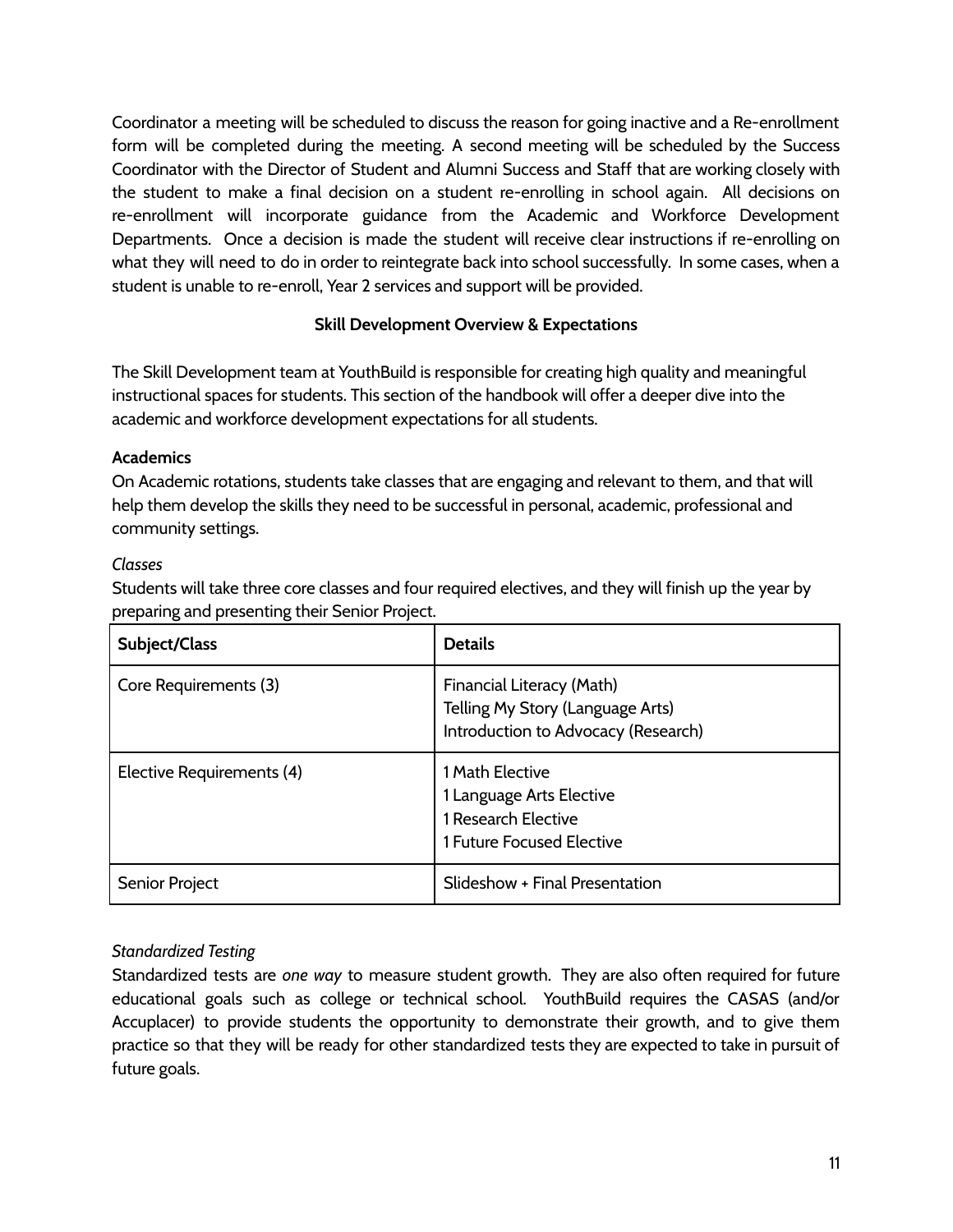The chart below provides a more detailed overview of the expectations as it relates to standardized testing at YouthBuild.

| <b>Student category</b>                                                                                                                          | <b>Test</b>                                                 | Skill gain                                                                                                                                                                                                                                                                                   | Alternate form of<br>meeting graduation<br>requirement |
|--------------------------------------------------------------------------------------------------------------------------------------------------|-------------------------------------------------------------|----------------------------------------------------------------------------------------------------------------------------------------------------------------------------------------------------------------------------------------------------------------------------------------------|--------------------------------------------------------|
| Score below 9.0<br>in Reading and<br>Math                                                                                                        | <b>CASAS</b>                                                | NY: Gain in neither<br>NY+: 3 point gain in EITHER reading or math<br>C: 3 point minimum increase BOTH Reading<br>and Math<br>C+: 3 point minimum in BOTH Reading and<br>Math AND 7 point total gain<br>HC: 3 point minimum increase in BOTH<br>Reading and Math, 8 point or more total gain | 3 attempted post<br>tests                              |
| <b>OPTIONAL:</b><br>Score above 239<br>in Reading or 236<br>Can choose to<br>make gains for<br><b>CASAS</b> (see<br>above) or take<br>Accuplacer | Accuplacer<br>at<br>Community<br>College of<br>Philadelphia | Place into credit bearing courses                                                                                                                                                                                                                                                            | 1 attempted<br>Accuplacer test at<br><b>CCP</b>        |

Note: When students demonstrate skill gains on the CASAS test, they will automatically be invited to participate in the Accuplacer test. YouthBuild will also help prepare you (or connect you with preparation resources) for other standardized tests that might align with students' future goals including the Carpenters Union test, military tests and/or the SAT/ACT.

# <span id="page-12-0"></span>**Workforce Development**

There are 3 workforce development sectors at YouthBuild that students can select into. These include Building Trades, Business Administration Scholars (BAS), and Health and Human Services. The goal of the YouthBuild Workforce Development Program is to offer technical skills in these three industries while supporting all students with strengthening the essential skills that are needed for success in college, careers, and beyond.

The following chart is intended to give students a big picture overview of the eligibility requirements, certification requirements, and uniform expectations,

| <b>Workforce</b><br><b>Development</b><br>Program | <b>Eligibility</b><br><b>Requirements</b> | <b>Certification</b><br><b>Expectations</b> | <b>Uniform Expectations</b> |
|---------------------------------------------------|-------------------------------------------|---------------------------------------------|-----------------------------|
|---------------------------------------------------|-------------------------------------------|---------------------------------------------|-----------------------------|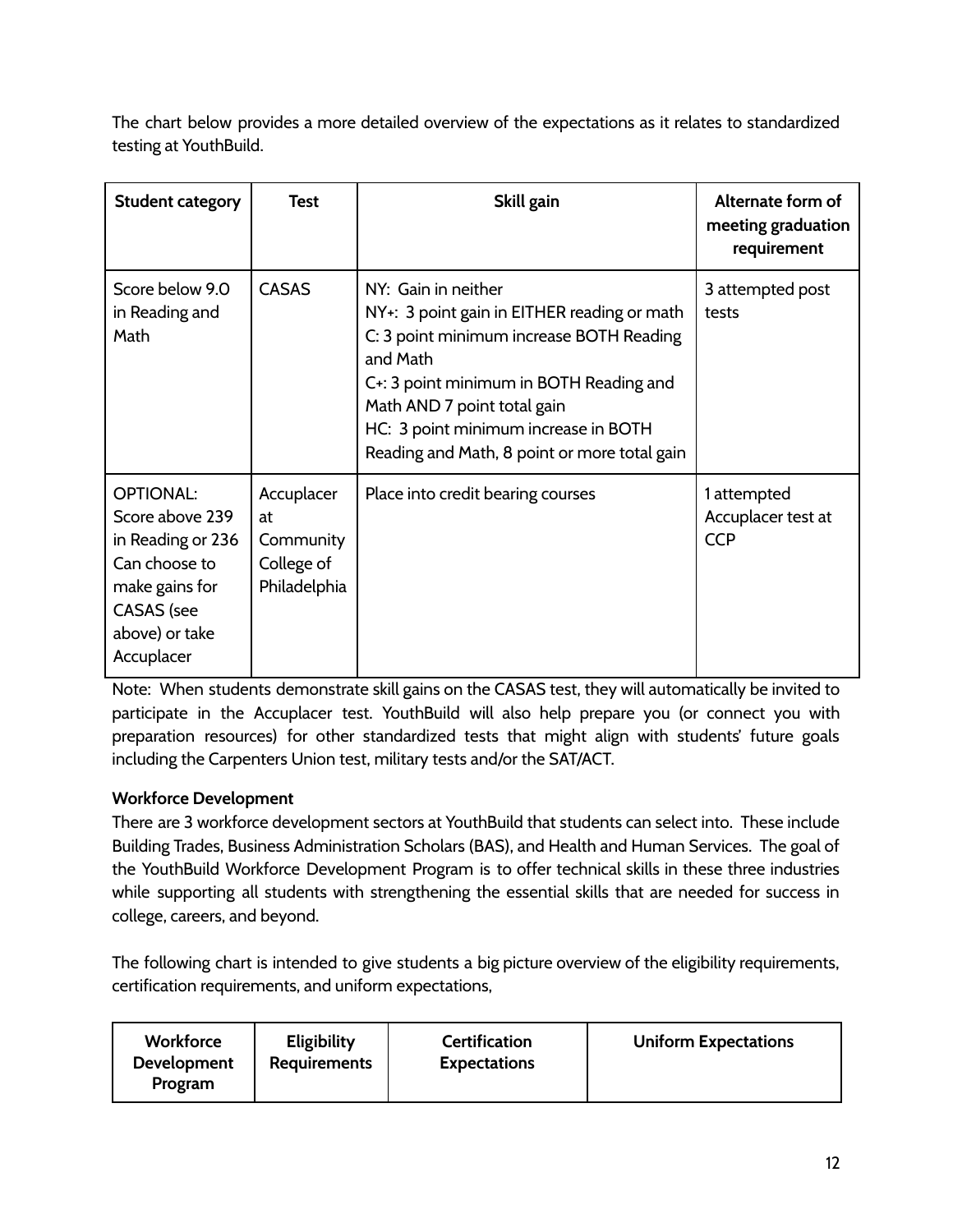| <b>Building Trades</b>                               | Driver's License<br>encouraged but<br>not required                  | <b>8 NCCER Modules</b><br><b>NCCER Demonstrations</b><br>OSHA <sub>10</sub>                                                | <b>Boots</b><br>Vest<br><b>Hard Hats</b>                                                                                                                                                                                                      |
|------------------------------------------------------|---------------------------------------------------------------------|----------------------------------------------------------------------------------------------------------------------------|-----------------------------------------------------------------------------------------------------------------------------------------------------------------------------------------------------------------------------------------------|
| <b>Business</b><br>Administration<br><b>Scholars</b> | N/A                                                                 | <b>CSET Certification</b><br>30 WPM Typing Cert.<br>ServeSafe Food Handler<br>Cert.                                        | Students may be required to<br>wear uniforms and appropriate<br>safety apparel and meet<br>industry/business standard<br>clothing and grooming<br>requirements (including hair,<br>nail, makeup, hygiene,<br>body-odor, tattoo and piercing). |
| Healthcare                                           | Clean<br>background/FBI,<br>child abuse and<br>health<br>clearances | <b>HHA Certification</b><br><b>CPR/First Aid Cert.</b><br>Mental Health First Aid<br>Cert.                                 | Students may be required to<br>wear uniforms and appropriate<br>safety apparel and meet<br>industry/business standard<br>clothing and grooming<br>requirements (including hair,<br>nail, makeup, hygiene,<br>body-odor, tattoo and piercing). |
| Child & Youth<br>Development                         | Clean<br>background/FBI,<br>child abuse and<br>health<br>clearances | Entry level Child and<br>Youth Care Certification<br><b>CPR/First Aid Cert.</b><br><b>Mental Health First Aid</b><br>Cert. | Students may be required to<br>wear uniforms and appropriate<br>safety apparel and meet<br>industry/business standard<br>clothing and grooming<br>requirements (including hair,<br>nail, makeup, hygiene,<br>body-odor, tattoo and piercing). |

# <span id="page-13-0"></span>**English-Language Instruction**

YouthBuild Philadelphia recognizes that English is not the primary language for all students, and the school is committed to giving every student the English-language skills they need to be successful both in school and in life after graduation. English-language learners will have equal access to the English content in all of their courses. In the English-language instruction program, students are in classes with native English-speakers. The focus of the instruction in these classes is English-language skills and content, and English-language learners' native languages are not used in instruction. This model is called "Mixed Classes with English-Only Support."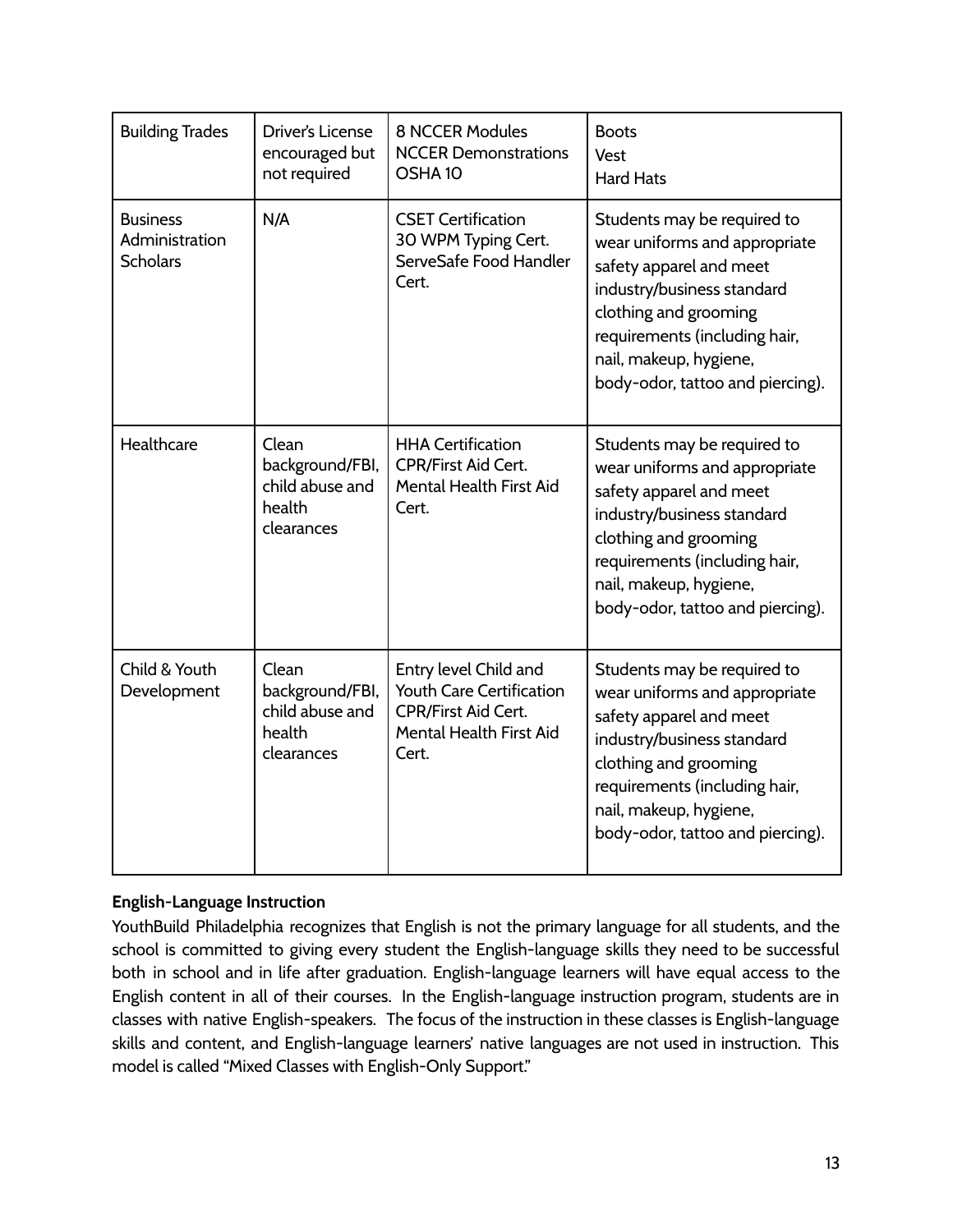# <span id="page-14-0"></span>**Special Education**

As a public school, YouthBuild Philadelphia Charter School is required by the Federal Individuals with Disabilities Education Improvement Act (IDEIA) to provide a free and appropriate public education to all students, including those students with (dis)abilities who need special education and related services.

Students are eligible for special education services if they are found to have one or more of the following (dis)abilities that interfere with their educational performance: (1) autism/pervasive developmental disorder, (2) deaf-blindness, (3) deafness, (4) emotional disturbance, (5) hearing impairment, (6) intellectual disability, (7) multiple disabilities, (8) orthopedic impairment, (9) other health impairment (includes ADD, ADHD, epilepsy, etc.), (10) specific learning disability, (11) speech or language impairment, (12) traumatic brain injury, and/or (13) visual impairment, including blindness.

Some potential signs of having a (dis)ability include experiencing years of difficulties in: reading, writing or solving math problems; focusing and concentrating on schoolwork; sitting still in the classroom; and controlling emotions (such as anger, anxiety and depression) and behaviors.

If a student has had a lot of difficulty in school over the years and they think that they may have one or more of these conditions, they should contact the Special Education Coordinator by email. After sending the email, the student can expect that one of the staff from the Special Education team will follow up with them to talk about having an evaluation to determine if they are eligible for special-education and related services. If a student received special-education services in the last school they attended, YouthBuild is required to conduct a re-evaluation to determine if they continue to qualify for services.

YouthBuild identifies and then evaluates students who are believed to be eligible for special-education services. Before we can legally conduct an evaluation, YouthBuild must obtain written permission from their legal guardian. Additionally, a parent or legal guardian may, at any time, request that YouthBuild conduct an evaluation. Requests should be made, in writing, to the Special Education Coordinator.

After a comprehensive evaluation of a student is completed, an Evaluation Team is formed to review the evaluation report and determine if the student is eligible for special-education and related services. This team consists of the student, their parent or legal guardian, the student's teachers, a Special Education teacher, the School Psychologist, and the student's Success Coordinator.

If the Evaluation Team determines that the student is eligible for special-education and related services, then that Evaluation Team becomes the student's IEP Team and writes a detailed plan for supporting the student over the coming year so that they can be successful both in school and later in life. This plan is called an Individualized Education Plan—or, an IEP—and is different for each student.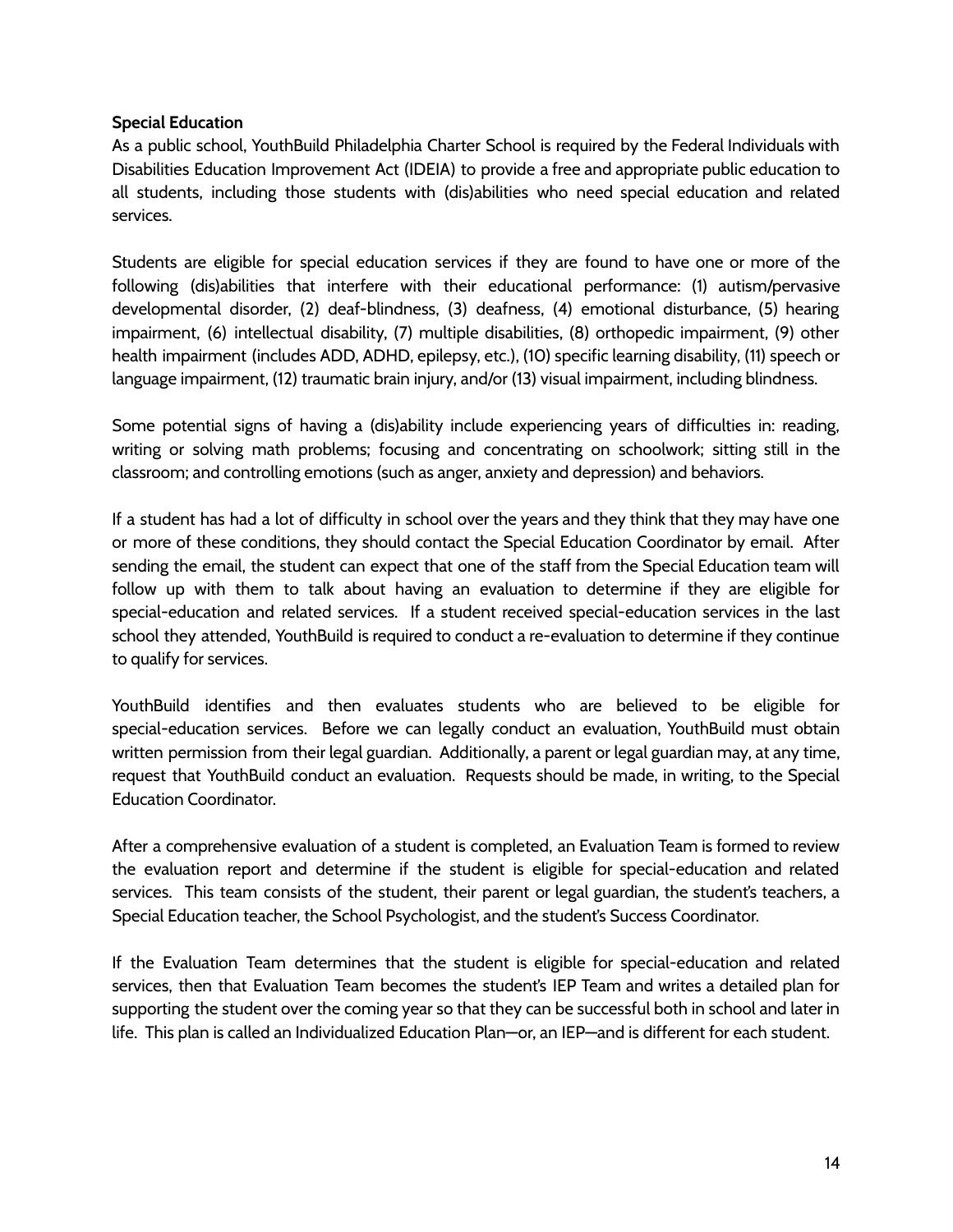# <span id="page-15-0"></span>**Grading**

Grades in all classes are dependent on successful completion of coursework and big projects (demonstrations). YouthBuild Philadelphia uses a competency-grading system rather than a traditional letter-grading system.

Students will be evaluated as Highly Competent, Competent or Not Yet Competent based on their coursework and final demonstration in each class. The teacher will provide them with a rubric that shows what criteria must be met to earn a Competent or Highly Competent grade. (These evaluations can be turned into credits used to calculate your grade point average (GPA) and placed on the school transcript for reporting to college and other postsecondary institutions. Note that YouthBuild does not use a credit system to determine graduation, but only for transcript-reporting purposes.)

# <span id="page-15-1"></span>**Extensions**

As referenced above, all students should strive for competent attendance which includes completing their work by the deadline. If a student is in need of an extension they will be able to request one by 4:00 pm on the grading day following each session. Students must email your academic or workforce instructor to request this extension. If the extension request is not made by 4:00 pm on the grading day following each session, students will not be able to complete the work. Once an instructor grants an extension, they will give a new deadline, which students must meet to complete the requirement.

# <span id="page-15-2"></span>**Plagiarism**

Plagiarism is copying other people's ideas or words without giving them credit. It includes copying words from Internet sites, books or other materials. It also includes copying a classmate's work (for example, copying a math homework assignment). Plagiarism is not tolerated at YouthBuild. A student who is found to have plagiarized will receive a zero for the assignment. Continued instances of plagiarism will lead to a conversation with the Director of Curriculum and Instruction or the Director of Workforce Development and could result in more severe consequences, including repeating a course.

# <span id="page-15-3"></span>**Graduating with Honors**

YouthBuild Philadelphia rewards students who make significant progress and meet the school's high standards through the YouthBuild Honors program.

Honors are determined by GPA. The top 20% of students with highest GPAs after first six sessions are honored at the YouthBuild Graduation ceremony:

- the top 10% of graduates with highest GPAs receive High Honors,
- the next 10% of graduating students with the next highest GPAs receive Honors.

## **Valedictorian**

The Valedictorian has the top overall rankings on all of the following criteria:

● has received High Honors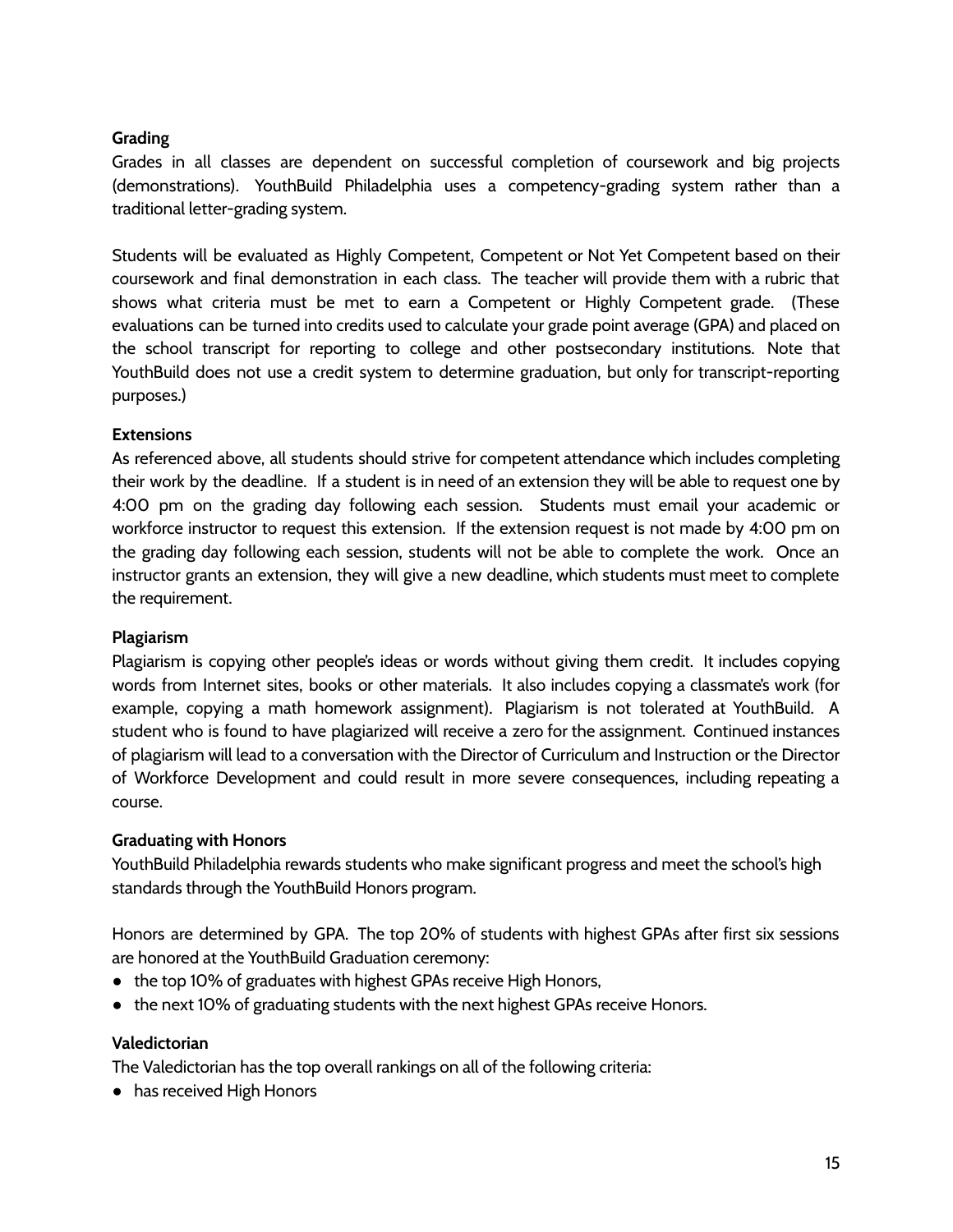- not only has a high GPA in academics but has also exhibited and proven professional skills during the year in the area of workforce-development training
- has made a lasting impact on community and has met and exceeded the impact hour requirements
- has completed and shown high quality work in all graduation requirements by the end of the sixth session
- has clear postsecondary goals and has already made steps toward these goals, and
- has represented both YouthBuild Philadelphia and its Core Values throughout the school year, both in and out of school.

# **Salutatorian**

<span id="page-16-0"></span>Salutatorian ranks second to the Valedictorian on the criteria set forth above for the Valedictorian.

# **Engagement and Retention at YouthBuild**

The engagement and retention team, which consists of Student Life, Student & Alumni Success Management, and Program Operations, works to complement YouthBuild's skill development team by collaborating around academic and workforce learning objectives while developing programming that enriches the personal and professional development of applicants, students, and alumni.

# <span id="page-16-1"></span>**Student Life**

# *Student Leadership/Voice*

We believe that leadership opportunities are critical for students to feel connected to school. For this reason, we offer a variety of leadership opportunities, both formal and informal for students to opt into throughout the year. These may include: classroom leaders, worksite managers, project committees, & focus groups.

# *Class trips*

Throughout the year, we offer a variety of events and trips, including senior trips, cookouts, educational experiences, etc. Students are expected to attend and participate in these events as scheduled throughout their programming. Students are encouraged to offer ideas and suggestions for these trips. Students are expected to cooperate with the behavior expectations of the school and event site. Any student concern with attending an event or trip should be brought to the attention of supporting staff immediately.

# *Extra-Curricular Activities*

YouthBuild Philadelphia Charter School offers students the opportunity to participate in a number of extra-curricular activities. Students are expected to demonstrate a consistent level of commitment and dedication to the activity. During the first few weeks of school, students will have the opportunity to suggest what extracurricular activities or clubs they would like to see incorporated into the school year.

Some suggested activities or clubs from previous years are listed below: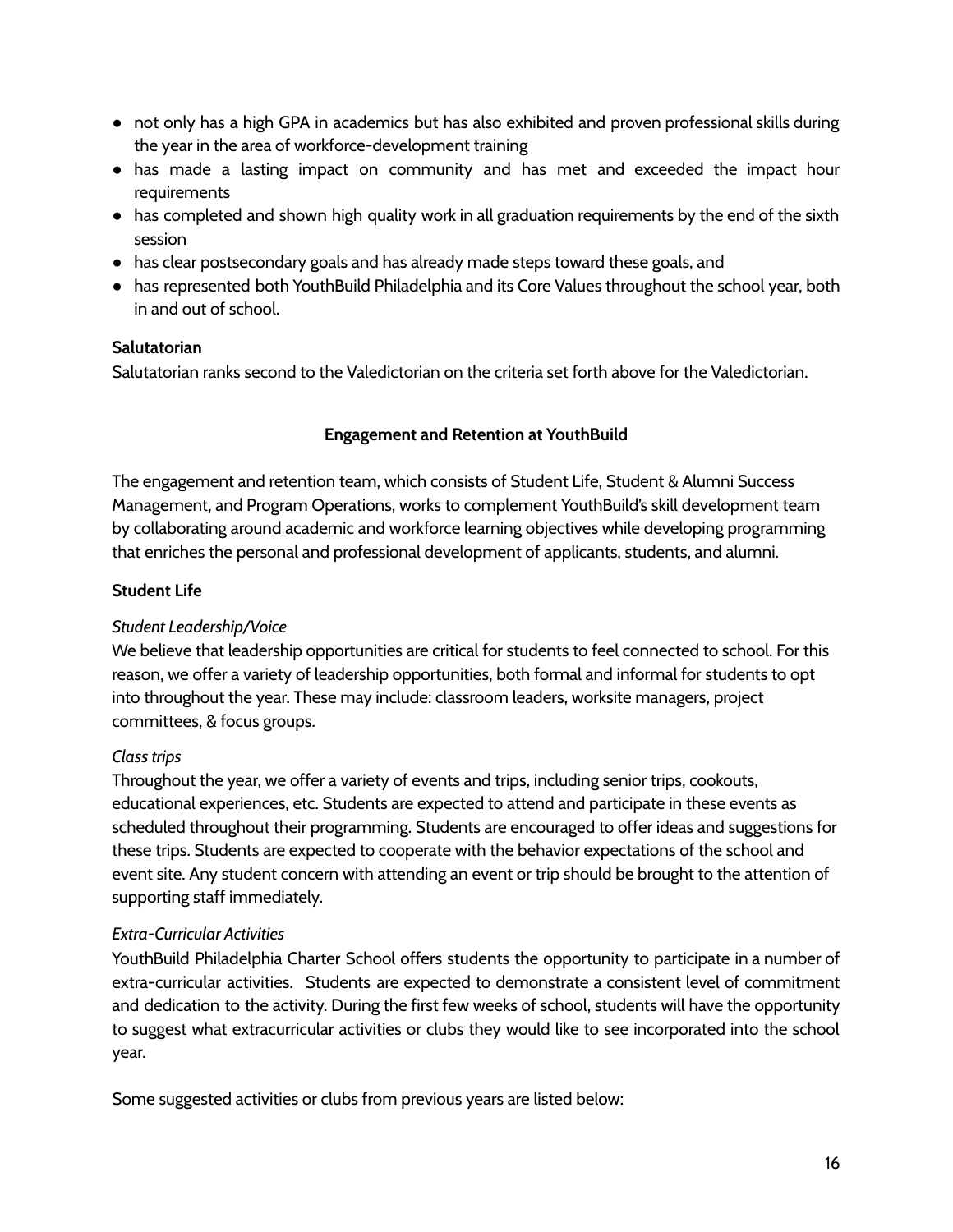- Basketball
- Cheerleading
- Flag Football
- Chess club
- Music/dance club
- Prom Committee
- Yearbook Committee (Students on the yearbook committee will have the opportunity to assist staff members in coordinating the details of the yearbook including submitting pictures, layout planning, and artistic input.)

# <span id="page-17-0"></span>**Student & Alumni Success**

Each student at YouthBuild Philadelphia is assigned a Success Coordinator. The Success Coordinator can guide students in learning how to take personal responsibility for success in their own life in order to be prepared for life after graduation. Success Coordinators do this by coaching and supporting students in the areas of self-assessment, self-reflection, and self-development so that they learn how to strengthen problem solving skills and, thus, learn to overcome obstacles that students face now and in the future. Success Coordinators will help students assess their situation by meeting with them regularly to complete an Individualized Success Plan (ISP). Designed to help get to know students better, the ISP will also help students develop goals to reduce barriers they're experiencing in any area of a students' life. The ISP will also help to address any immediate needs that may come up throughout the school year.

The Student & Alumni Success Department also manages the Needs Based Grants that are available to students. These grants provide financial assistance on an emergency basis to address immediate needs, especially when these needs hinder a student's ability to engage in school. The Success Coordinators will support students with completing a form and submitting paperwork to complete a request for Needs Based Grants assistance. Students who receive these funds must provide receipts of purchase and/or payments.

Success Coordinators will also work with students on Career Development requirements that consist of a series of steps during their first year at YouthBuild designed to guide students toward their career goals and the pathway to achieve those goals. Career goals include any combination of college, training programs/technical schools, apprenticeships, employment, or a year of service. These steps are the completion of—

• Career Plan -- Students will have an opportunity to share their primary career goals and explore the process of how they will make decisions in the future about opportunities. The Career Plan should describe your planned pathway after students complete most or all academic and workforce-development training, to your Bridge experience, through the first year as alumni and beyond. Students will finalize the Career Plan in the College and Career Readiness Classes with the assistance of the Success Coordinator in order to move onto the next requirement, the Bridge Plan.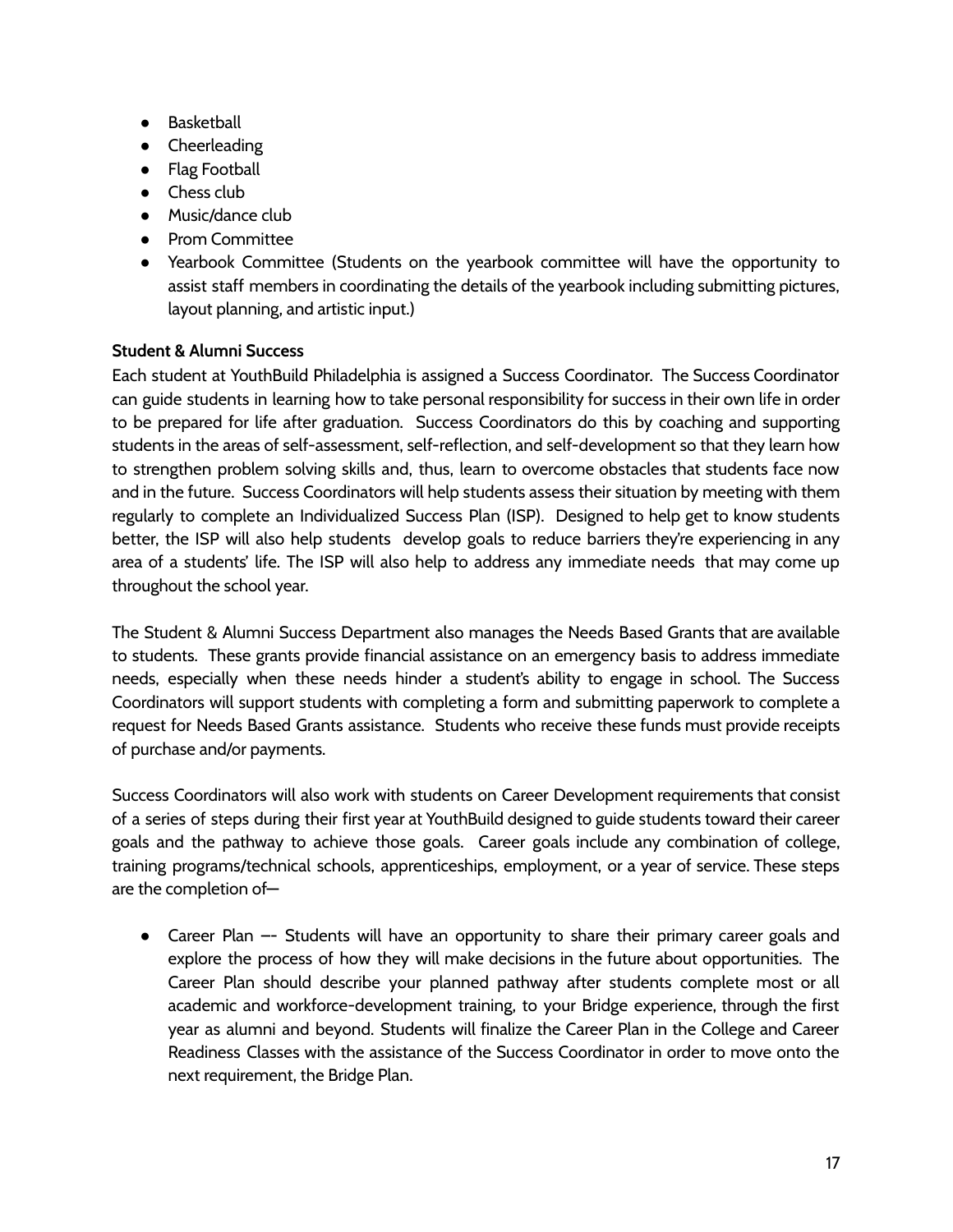● Bridge Plan – Based on the Career Plan, students will create a Bridge Plan and take steps to be ready for at least one Bridge program. The Bridge Plan provides students with support as they move forward in meeting their career goals.

YouthBuild is committed to the success of all students and provides support for one year after students graduate During this time the Success Coordinator will continue to serve as the main contact with YouthBuild.

# *Graduation Pathway to Success (GPS)*

Students are divided by vocation tracks to create 5 GPS teams. GPS teams include the students on a vocation track and 10 to 13 staff that will provide support to those students through the school year. GPS teams meet bi-weekly without students to plan and with students weekly to provide information and support which will appear as Advisory on students' schedules. In the weekly advisory meeting, students will receive progress reports, complete team-building activities, get important school-wide communications and receive crucial support from GPS staff.

# *Student Assistance Program*

YouthBuild Philadelphia recognizes that some of its students are returning to school after many years of unsuccessful prior school experiences. These unsuccessful experiences may have resulted from various barriers to learning that went undetected at their prior schools. Some such barriers may involve problems with learning, controlling emotions or behaviors, or drug or alcohol use, among other challenges. YouthBuild actively seeks to uncover these barriers to learning through its Student Assistance Program—or SAP. The goals of SAP are to prevent these prior negative school experiences from reoccurring, to get targeted support services to those students who need them, and to help ensure that all students are successful.

## <span id="page-18-0"></span>*Counseling*

YouthBuild Philadelphia seeks to support students in strengthening the emotional and behavioral skills they need to transform their lives and achieve the success they want in life. The school recognizes that many students struggle with personal problems. Often these problems are beyond their control.

There is a Counselor assigned to every student at YouthBuilt. All students meet with their assigned Counselor at or near the start of the school year. Students may access counseling services by going directly to their assigned Counselor or by telling their Success Coordinator or Workforce-Development Instructor that they would like to speak with their Counselor.

Conversations between students and Counselors are confidential except for when the student informs their Counselor that they intend to harm themselves or others, or that someone else is harming them. In those situations, the Counselor is legally required to take appropriate action to ensure the safety of the student.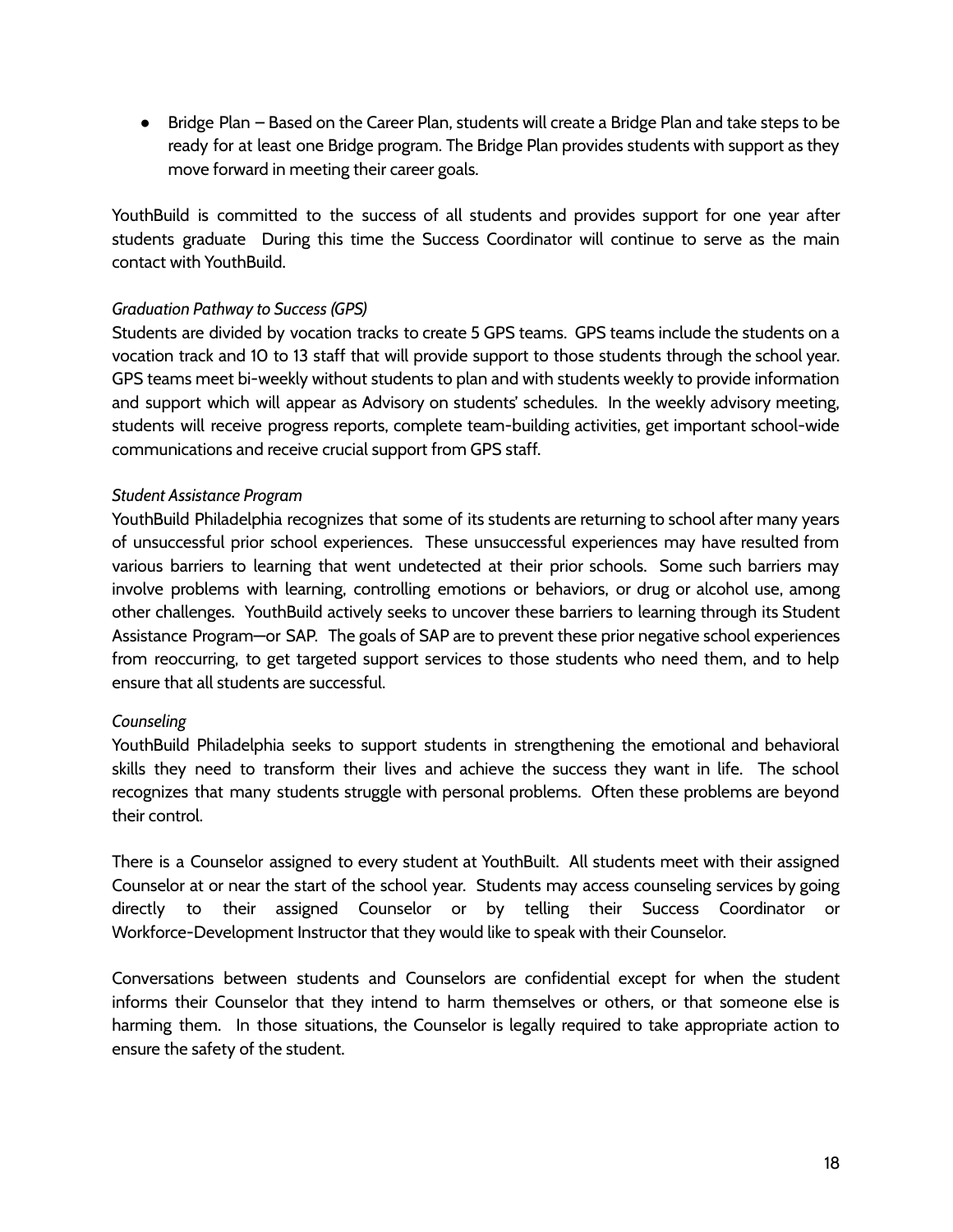# <span id="page-19-0"></span>*Mentoring*

The purpose of the YouthBuild Philadelphia Mentoring Program is to provide students with the opportunity to connect with a staff member to help guide them through meeting the graduation requirements and plan for postsecondary success through regular check-ins. Students will have an opportunity to get to know Staff within their GPS for the first month of school and then select up to 3 Staff that they feel most connected with during that time. At the beginning of the second month of school, all students will be assigned a mentor who will support them specifically for the next 12 months. When possible, the mentor will be one of the three staff members identified by that student at the start of the year. At the end of their first year we will do a similar selection process for students' Alumni Mentor for Year 2. Staff Mentors are available to students throughout the year to give advice, answer questions, and help students get accustomed to the 2-year YouthBuild program. Students should view their Mentor as an important additional resource, someone they can feel comfortable contacting for help with any questions or concerns that may arise during the school year. Students will have scheduled meet ups with their Mentors each session to build on their relationship.

<span id="page-19-1"></span>Students will be provided the contact information for their particular staff Mentor. Students will also be asked to provide feedback about their Mentors throughout the school year.

## **Student Rights and Responsibilities**

# <span id="page-19-2"></span>**Freedom from Discrimination**

All young people have a right to a free and full public education. No YouthBuild student should be discriminated against at school or subject to disciplinary action because of their race, sex, religion, ethnic background, citizenship status, sexual orientation, gender identity, (dis)ability, or other status.

# <span id="page-19-3"></span>**Equal Opportunity Statement**

It is against the law for YouthBuild Philadelphia Charter School, a recipient of Federal financial assistance, to discriminate on the following bases: against any individual in the United States on the basis of race, color, religion, sexual orientation, gender identity, national origin, age, (dis)ability, political affiliation or belief; and against any beneficiary of programs financially assisted under Title I of the Workforce Investment Act of 1998 (WIA), on the basis of the beneficiary's citizenship/status as a lawfully admitted immigrant authorized to work in the United States, or their participation in any WIA Title I-financially assisted program or activity.

The recipient must not discriminate in any of the following areas: deciding who will be admitted, or have access, to any WIA Title I-financially assisted program or activity; providing opportunities in, or treating any person with regard to, such a program or activity; or making employment decisions in the administration of, or in connection with, such a program or activity.

## <span id="page-19-4"></span>**What to Do If You Believe You Have Experienced Discrimination**

If a student thinks that they have been subjected to discrimination under a WIA Title I-financially assisted program or activity, they may file a complaint within 180 days from the date of the alleged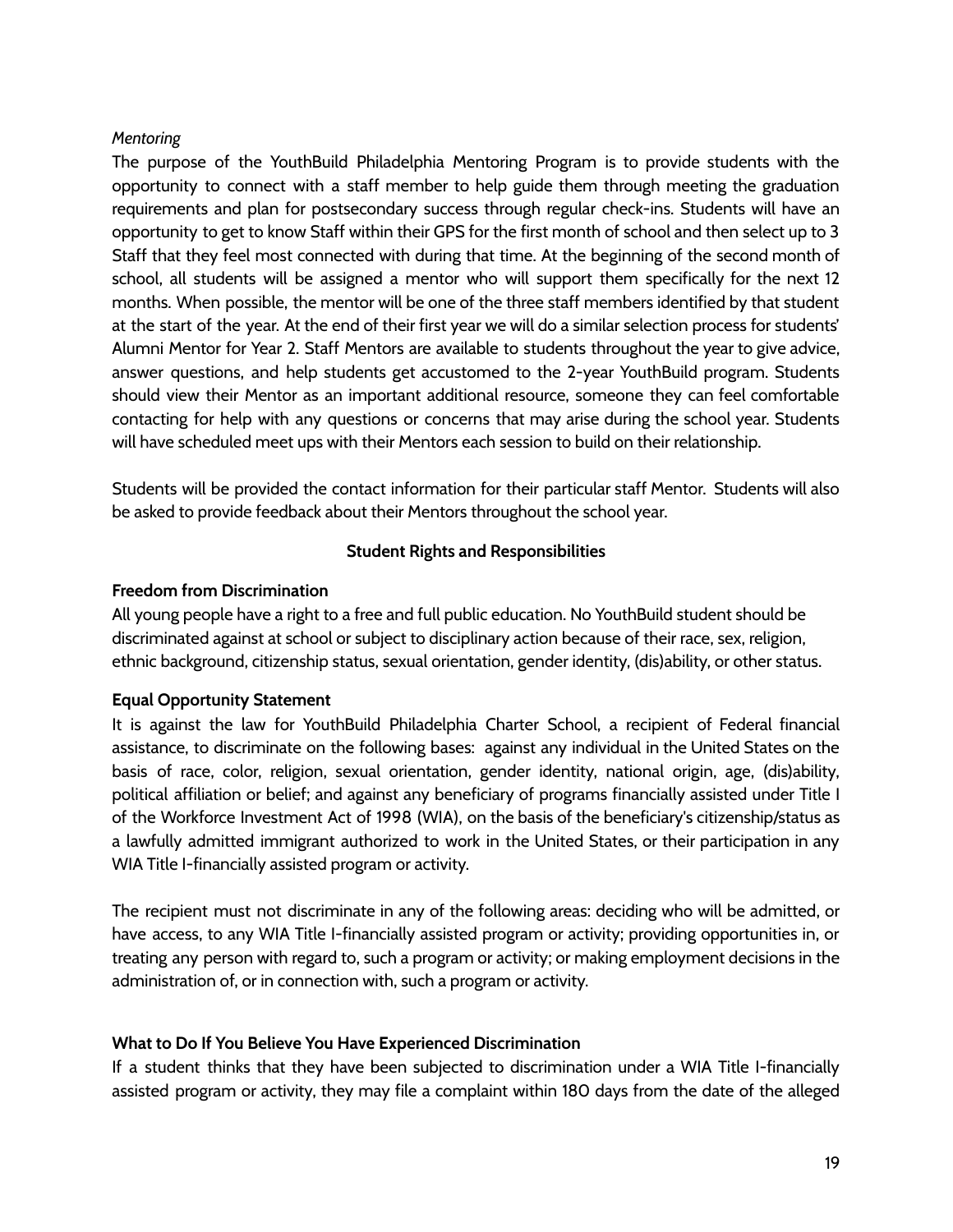violation with either: YouthBuild Philadelphia Charter School's Equal Opportunity Officer (Executive Director Scott Emerick); or the Director, Civil Rights Center (CRC), U.S. Department of Labor, 200 Constitution Avenue NW, Room N-4123, Washington, DC 20210. If the complaint is filed with the recipient, you must wait either until the recipient issues a written Notice of Final Action, or until 90 days have passed (whichever is sooner), before filing with the Civil Rights Center (see address above). If the recipient does not give a written Notice of Final Action within 90 days of the day on which the student filed the complaint, the student does not have to wait for the recipient to issue that Notice before filing a complaint with CRC. However, the CRC complaint must be filed within 30 days of the 90-day deadline (in other words, within 120 days after the day on which the complaint was filed). If the recipient does provide a written Notice of Final Action on the complaint, but the student is dissatisfied with the decision or resolution, they may file a complaint with CRC. The student must file the CRC complaint within 30 days of the date on which you received the Notice of Final Action.

## <span id="page-20-0"></span>**Protecting the Rights of Students who Identify as Transgender**

## *Title IX*

Title IX of the Education Amendments of 1972, and its implementing regulation at 34 C.F.R. Part 106, prohibit discrimination on the basis of sex in any education program or activity operated by a recipient of Federal financial assistance from the U.S. Department of Education. According to the 2016 Title IX guidance from the U.S. Department of Education and the U.S. Department of Justice, the gender a student identifies with must be considered the student's gender by the school community.

## *Preferred Names*

A student who is transgendered has the right to be addressed by a preferred name and pronoun that corresponds to the student's gender identity. Preferred first and/or middle names may be designated. However, the school is unable to designate a preferred surname (last name) without documents showing that the surname has been changed legally by a court or government entity.

While a court-ordered name or gender change is not required for a transgender student to designate a preferred first and/or middle name, it is important for the student to understand that designating a preferred name for use at YouthBuild Philadelphia does not constitute a legal name change. If, however, the student has legally changed his/her name from the name recorded on the student's birth certificate, the student should present that court documentation of the legal name-change to the School.

## *The School's Use of a Preferred Name*

A student's preferred name shall be used where feasible in all YouthBuild Philadelphia systems, unless use of the student's legal name is required by law, or unless the use of the student's preferred name is done with the intent to misrepresent the student's true identity. The student's preferred name shall be used on most written School records, including class rosters, report cards, letters from the School, photo ID, and diploma, as well as in all interactions between that student and school staff. Students may request that their legal names be used on their diplomas, if they so desire. A student's legal name will continue to be used on certain School documents—including the student's school transcript and Special Education Individualized Education Plans (IEP), if applicable—because these documents are considered legal documents and, as such, YouthBuild Philadelphia is required to use the student's legal name on them.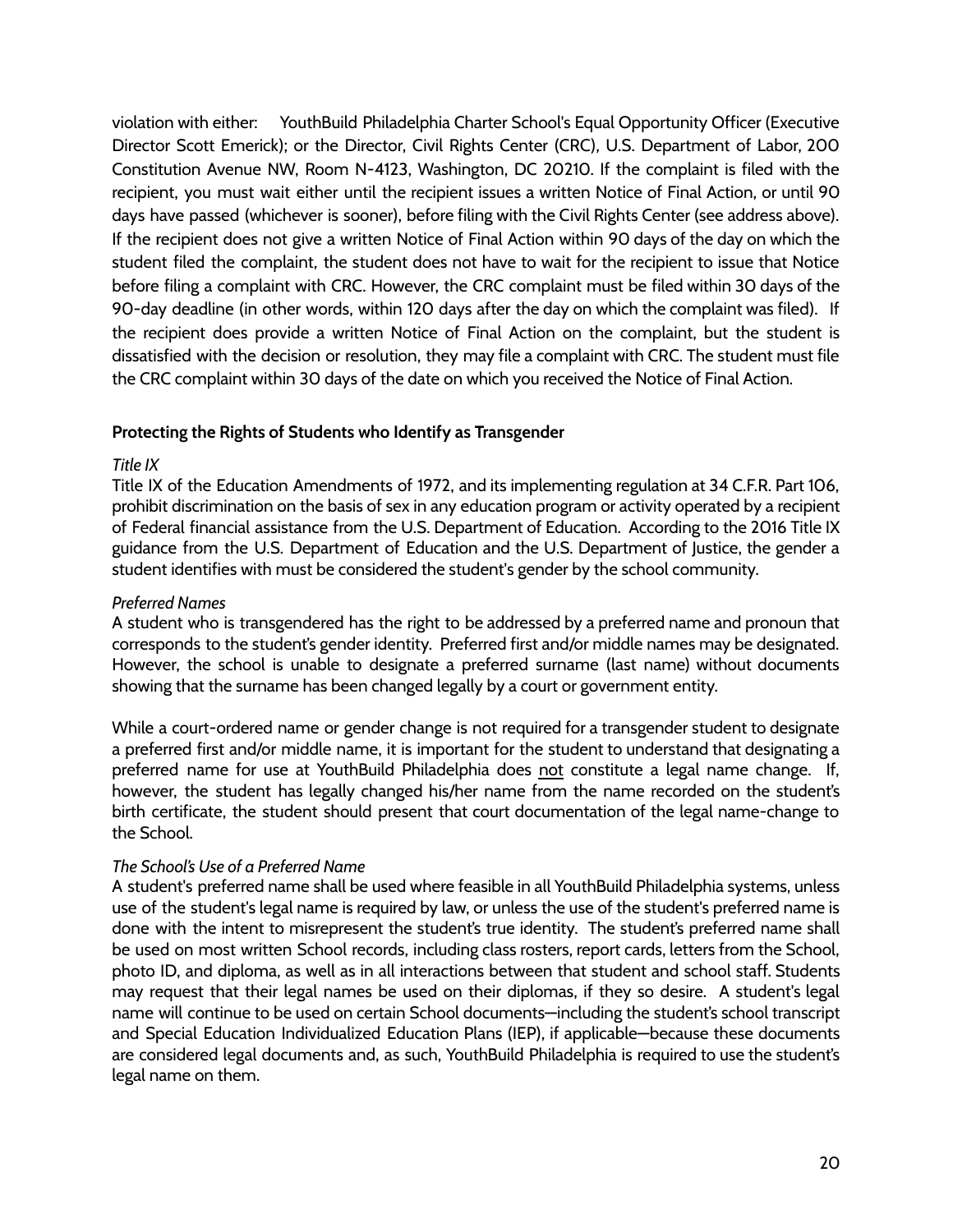#### *Requesting Use of a Preferred Name*

If a student who identifies as transgender requests to be called by a first and/or middle name other than the legal names recorded on that student's birth certificate, they must submit a request to the school, in writing, on the school's *Transgender Student [Name-Change](https://docs.google.com/document/d/0B4hsNC28Fky1UkFBdEhIOHdZalhXYmotTGdZdFIwNG9YRHBj/edit#heading=h.gjdgxs) Request Form* provided for such purposes. The student's written request will be placed in the student's permanent record as documentation of that request and to be used, as needed, to explain the inconsistencies in the student's name to other agencies, such as prospective employers and other educational institutions.

#### *Use of Restrooms*

A student who identifies as transgender shall have equal access to the restrooms that corresponds to their gender identity. Any student who has a need or desire for increased privacy, regardless of the underlying reason, will be provided access to the single-stall restroom on the 5th floor of the school building, if requested. But no student shall be required to use that restroom.

#### *Privacy/Confidentiality*

All persons, including students, have a right to privacy, and this includes the right to keep one's transgender identity private at school. Information about a student's transgender identity, legal name, or sex assigned at birth also may constitute confidential medical information. School personnel should not disclose information that may reveal a student's transgender identity or gender-nonconformity to others, including parents and other school personnel, unless the student has authorized such disclosure. Students who identify as Transgender and gender-nonconforming have the right to discuss and express their gender identity and expression openly and to decide when, with whom, and how much to share private information.

## *Gender-Segregated Activities*

In situations where students are segregated by gender, students will be included in the group that corresponds to their gender identity. Students shall be permitted to participate in any such activities or conform to any such rule, policy, or practice consistent with their gender identity.

## *Dress Code*

Transgender and gender-nonconforming students have the right to dress in a manner consistent with their gender identity or gender expression.

#### *Discrimination/Harassment*

It is the responsibility of YouthBuild Philadelphia to ensure that students who identify as transgender and gender-nonconforming have a safe school environment. This includes ensuring that any incident of discrimination, harassment, or violence is given immediate attention, including investigating the incident, taking appropriate corrective action, and providing students and staff with appropriate resources. Complaints alleging discrimination or harassment based on a person's actual or perceived transgender identity or gender-nonconformity are to be handled in the same manner as other discrimination or harassment complaints.

#### *Violation of this Policy*

The intentional or persistent refusal to respect a student's gender identity (for example, intentionally referring to the student by a name or pronoun that does not correspond to the student's gender identity) is a violation of this policy.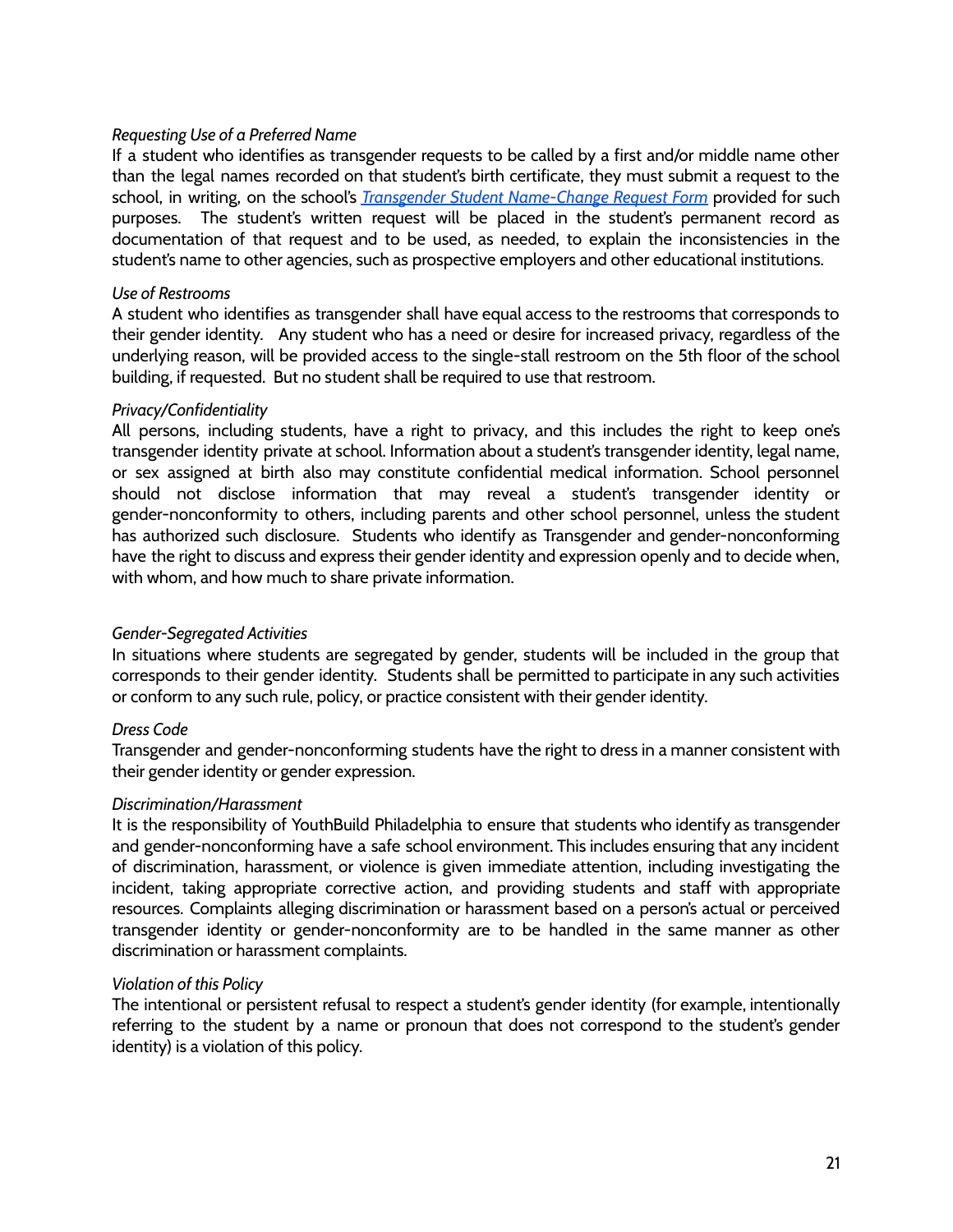# <span id="page-22-0"></span>**Free Education and Attendance**

YouthBuild Philadelphia Charter School does not exclude students from attendance at school or participation in extracurricular activities because they are married, pregnant, handicapped, or eligible for Special-Education services.

# <span id="page-22-1"></span>**Corporal Punishment**

YouthBuild Philadelphia does not use corporal punishment on students. That is, teachers and school authorities do not physically punish a student for an infraction of the discipline policy. However, teachers and school authorities may use reasonable force under the following circumstances:

- to quell a disturbance;
- to obtain possession of weapons or other dangerous objects;
- for self-defense; and
- for the protection of persons or property.

# <span id="page-22-2"></span>**Freedom of Expression**

The right of public school students to freedom of speech is guaranteed by the Constitution of the United States and the Constitution of the Commonwealth of Pennsylvania. Students have the right to express themselves *unless* the expression materially and substantially interferes with the educational process, threatens serious harm to the school or community, encourages unlawful activity, or interferes with another individual's rights.

Students have the responsibility to obey laws governing libel and obscenity and to be aware of the full meaning of their expression. Students have the responsibility to be aware of the feelings and opinions of others and to give others a fair opportunity to express their views.

Students may use publications, handbills, announcements, assemblies, group meetings, buttons, armbands and any other means of common communication, provided that the use of public school communications facilities shall be in accordance with the regulations of the authority in charge of those facilities. Identification of the individual student or at least one responsible person in a student group may be required on posted or distributed materials. YouthBuild may require students to submit for prior approval a copy of materials to be displayed, posted or distributed on School property.

The YouthBuild administration may set forth the time and place of distribution of materials so that distribution would not materially or substantially interfere with the requirements of appropriate discipline in the operation of the school. A proper time and place set for distribution is one that would give the students the opportunity to reach fellow students. The place of the activity may be restricted to permit the normal flow of traffic within the school and at exterior doors.

The wearing of buttons, badges or armbands shall be permitted as another form of expression within the restrictions listed above.

With regard to School bulletin boards:

(1) YouthBuild may restrict the use of certain bulletin boards.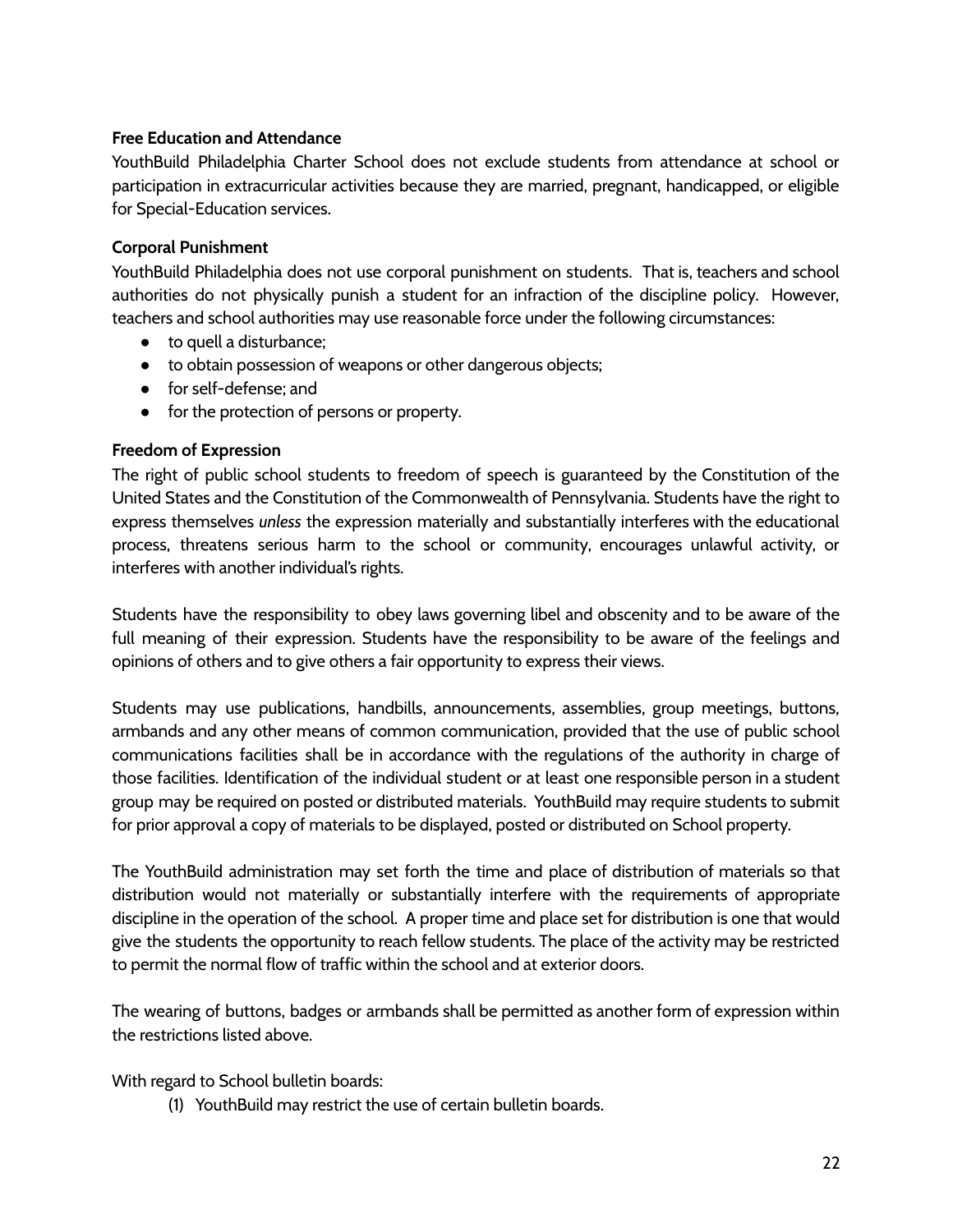(2) Bulletin board space will be provided for the use of students and student organizations.

(3) In some cases, YouthBuild staff may require that notices or other communications be officially dated before posting, and that the materials be removed after a prescribed reasonable time to assure full access to the bulletin boards.

With regard to YouthBuild school newspapers or other publications, if any:

(1) Students have a right to report the news and to editorialize. However, prior approval procedures regarding copy for school newspapers must identify the individual to whom the material is to be submitted and establish a limitation on the time required to make a decision. If the prescribed time for approval elapses without a decision, the material shall be considered authorized for distribution. In addition, students who are not members of the newspaper staff shall have access to its pages. Written criteria for submission of material by non-staff members shall be developed and distributed to all students.

(2) Youthbuild staff shall supervise student newspapers published with school equipment, remove obscene or libelous material and edit other material that would cause a substantial disruption or interference with school activities.

(3) YouthBuild staff will not censor or restrict material simply because it is critical of the school or its administration.

# <span id="page-23-0"></span>**Flag Salute and Pledge of Allegiance (from the PA School Code)**

It is the responsibility of every citizen to show proper respect for our country and its flag. Students may decline to recite the Pledge of Allegiance and may refrain from saluting the Flag on the basis of personal belief or religious convictions. Students who choose to refrain from such participation shall respect the rights and interests of classmates who do wish to participate.

# <span id="page-23-1"></span>**Searches**

Whenever School authorities have reasonable suspicion that students possess illegal or prohibited (contraband) materials on any school property--either on the students' person or in their belongings--School authorities may search those students and their belongings. "Illegal or prohibited (contraband) materials" include drugs, alcohol, or weapons, as well as school property or property belonging to another person obtained illegally through theft. "School property" includes the school site and any worksite, as well as at any school-sponsored activity off-site (e.g., the School picnic, prom, etc.),

Prior to a search of students' belongings, the students shall be notified and given an opportunity to be present. However, when School authorities have a reasonable suspicion that the belongings contain materials that pose a threat to the health, welfare or safety of students or staff in the school environment, students' belongings may be searched without prior warning. Illegal, prohibited or stolen materials seized during a student search may be used as evidence against the student in a school disciplinary proceeding and/or criminal proceeding.

# <span id="page-23-2"></span>**Privacy Rights to Student Information and Education Records**

The Federal Family Educational Rights and Privacy Act (FERPA) gives parents and students over 18 years of age certain rights with respect to the student's education records. YouthBuild is generally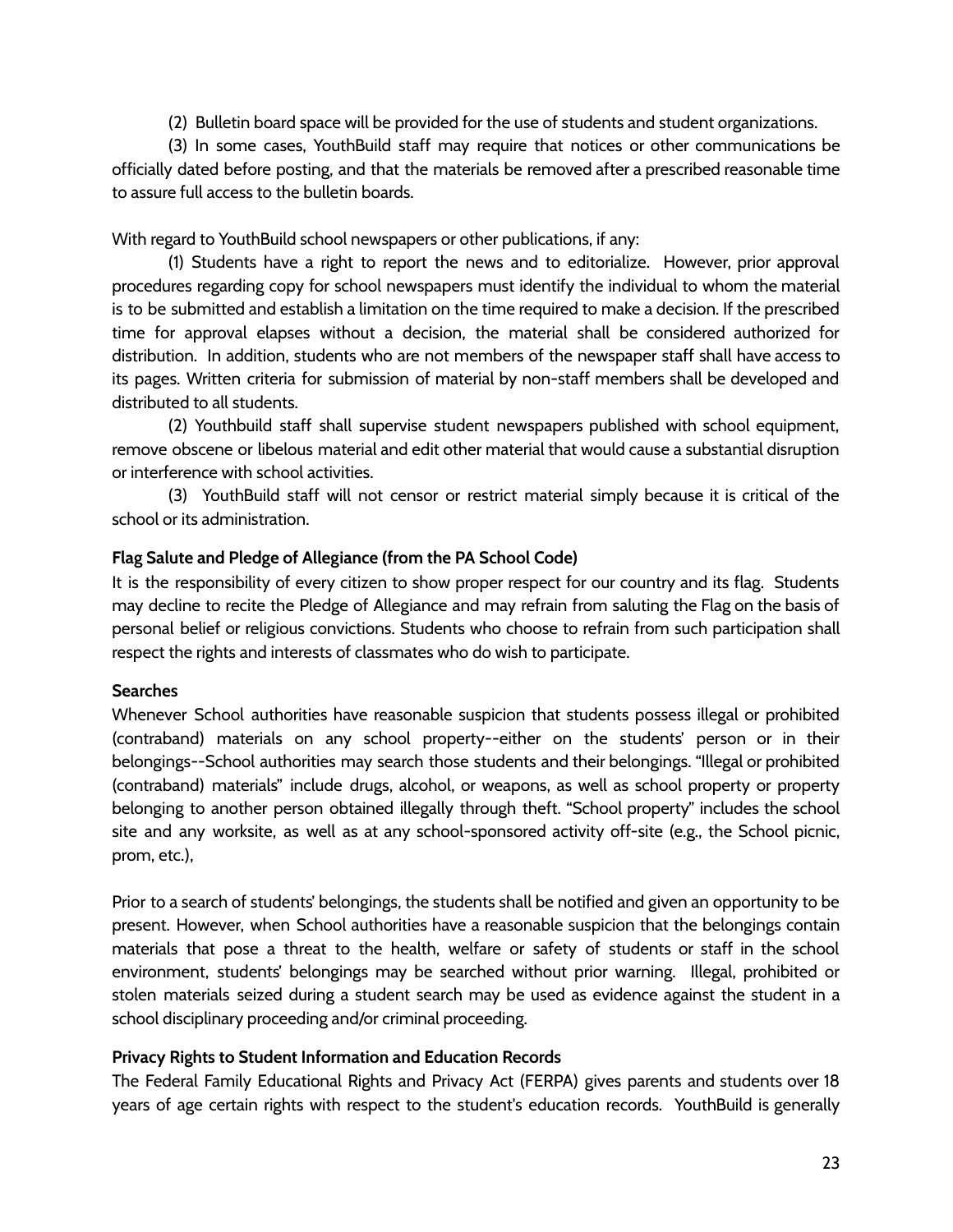required to obtain a student's permission or consent before it may release any information from the student's education record. Under Federal law, a student receives this right when the student reaches the age of 18. This includes access to a student's records by others, as well as the right to deny parental access to his/her records.

However, information from a student's education record may be released, *without* consent, to the following parties under the following conditions—

- school officials, including teachers, who have a legitimate educational interest in reviewing the record; a school official has a legitimate educational interest if the official needs to review an education record in order to fulfill his or her professional responsibility;
- the student is seeking or intending to enroll in another school;
- the disclosure is pursuant to a lawfully issued court order or subpoena;
- specified officials for audit or evaluation purposes;
- appropriate parties in connection with financial aid to a student;
- organizations conducting certain studies for or on behalf of the school;
- accrediting organizations;
- appropriate officials in case of health and safety emergencies;
- state and local authorities, within a juvenile justice system pursuant to Pennsylvania law; and
- in compliance with a court order or an order of an administrative agency with subpoena power. However, students and parents/legal guardians should be notified of all such orders and the school's compliance.

YouthBuild will make a reasonable attempt to notify the student of a records request.

In addition, YouthBuild may disclose, *without* the students' consent, "directory" information, such as a *student's name, address, telephone number, date and place of birth, honors and awards, and dates of attendance*. However, YouthBuild must tell students about directory information and allow students a reasonable amount of time to request that the school not disclose directory information about them without their consent. Students are asked whether or not they give YouthBuild permission to disclose their directory information without their consent.

# <span id="page-24-0"></span>**Rights to Accessing and Amending Educational Records**

The Federal Family Educational Rights and Privacy Act (FERPA) gives students age 18 years and over additional rights with respect to the student's education records. These rights are:

1. The right to inspect and review the student's education records within 45 days of the day the School receives a request for access. Students should submit to the Operations Manager a written request that identifies the record(s) they wish to inspect. The Operations Manager will make arrangements for access and notify the student of the time and place where the records may be inspected.

2. The right to receive copies of the student's education records. The School will redact or delete the names and other *personally identifiable information* about other students that may be included in the student's education records.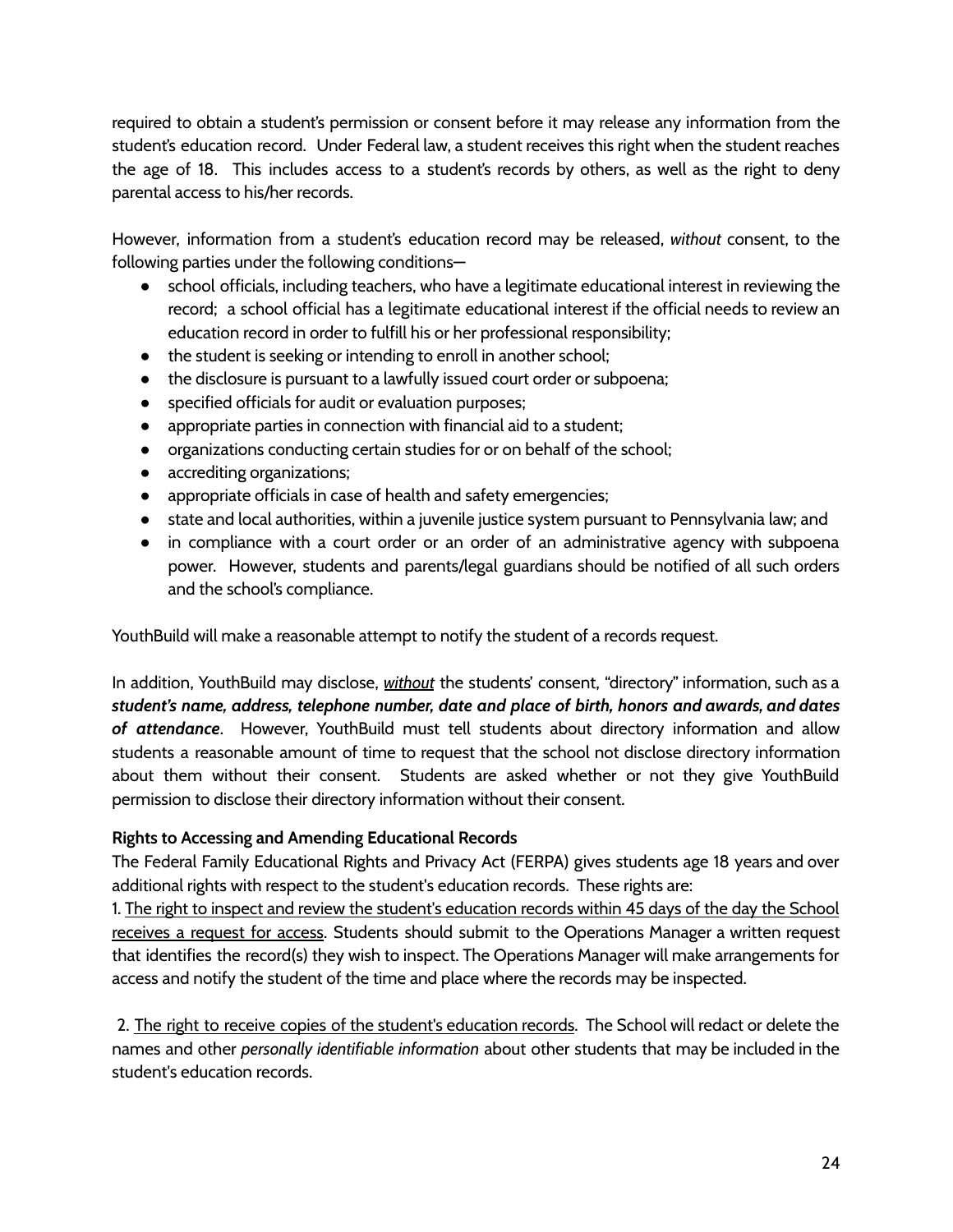3. The right to request the amendment of the student's education records that the student believes are inaccurate or misleading. Students may ask the school to amend a record that they believe is inaccurate or misleading. They should write to the Operations Manager, clearly identify the part of the record they want changed, and specify why it is inaccurate or misleading. If the school decides not to amend the record as requested by the student, the school will notify the student of the decision and advise them of their right to a hearing regarding the request for amendment. Additional information regarding the hearing procedures will be provided to the student when notified of the right to a hearing. The School will offer the student a right to place a statement to be kept and disclosed with the record if, as a result of the hearing, the school still decides not to amend the record.

A school is not required to consider requests for amendment under FERPA that: (1) seek to change a grade or disciplinary decision; or (2) seek to change the opinions or reflections of a school official or other person reflected in an education record.

4. The right to consent to disclosures of *personally-identifiable information* contained in the student's education records. Any consent must be signed and dated and state the purpose of the disclosure.

5. The right to file a complaint with the U.S. Department of Education concerning alleged failures by the school to comply with the requirements of FERPA. The name and address of the Office that administers FERPA are: Family Policy Compliance Office, U.S. Department of Education, 400 Maryland Avenue, SW, Washington, DC 20202-5901.

Complaints must be timely submitted, not later than 180 days from the date you learned of the circumstances of the alleged violation, and contain specific allegations of fact giving reasonable cause to believe that a violation has occurred, including:

- Relevant dates, such as the date of a request or a disclosure and the date the student learned of the alleged violation;
- Names and titles of those school officials and other third parties involved;
- A specific description of the education record around which the alleged violation occurred;
- A description of any contact with school officials regarding the matter, including dates and estimated times of telephone calls and/or copies of any correspondence exchanged between the student and the school regarding the matter;
- The name and address of the school and executive director of the school; and
- Any additional evidence that would be helpful in the consideration of the complaint.

# <span id="page-25-0"></span>**Rights Regarding Surveys and the Collection of Other Personal Information**

Federal law gives YouthBuild students certain rights regarding our conduct of surveys, collection and use of information for marketing purposes, and certain physical exams. These include the right to— 1. Consent before you are required to submit to a survey that concerns one or more of the following protected areas ("protected information survey") if the survey is funded in whole or in part by a program of the U.S. Department of Education—

- Political affiliations or beliefs of the student or student's parent;
- Mental or psychological problems of the student or student's family;
- Sex behavior or attitudes: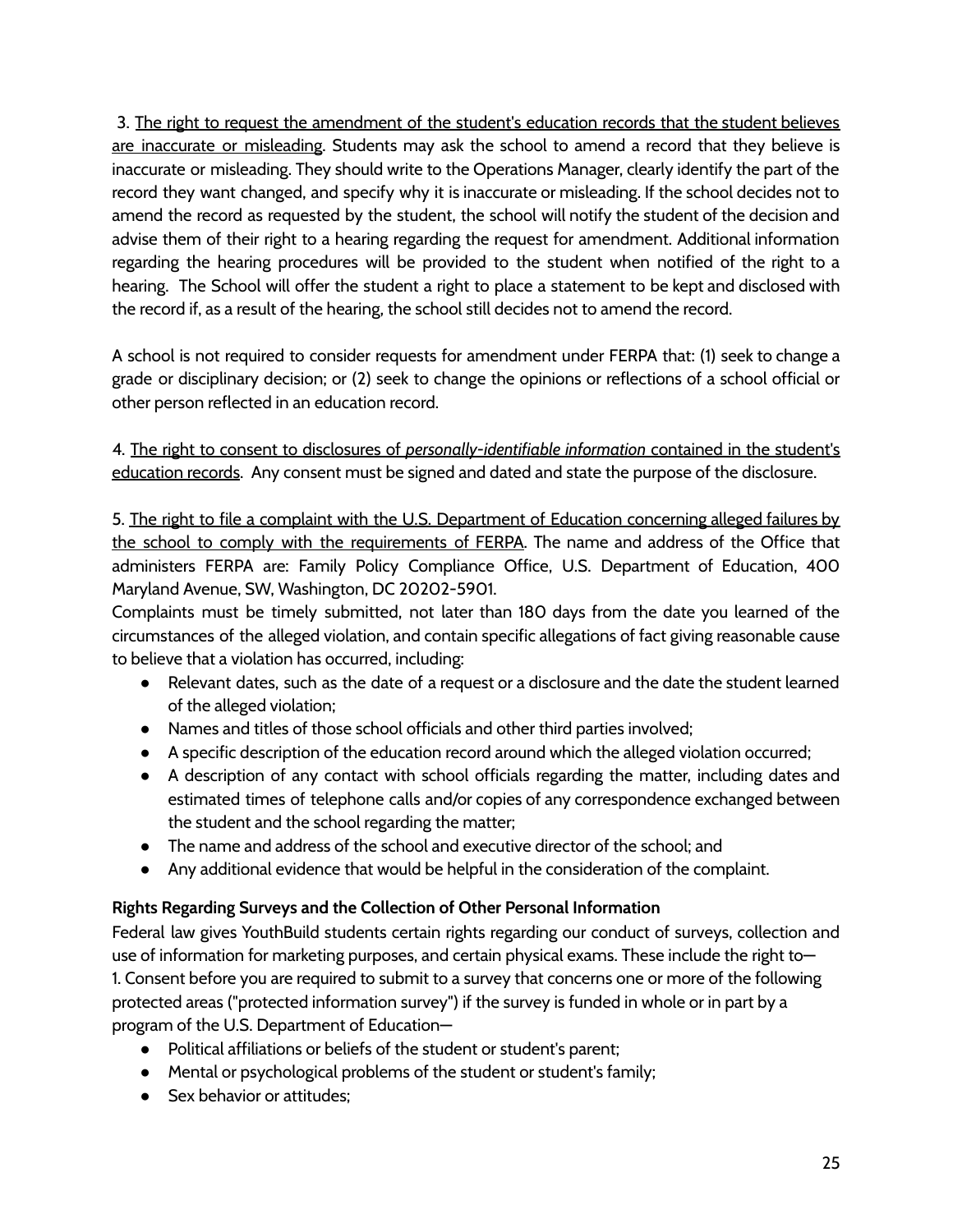- Illegal, anti-social, self-incriminating, or demeaning behavior;
- Critical appraisals of others with whom respondents have close family relationships;
- Legally recognized privileged relationships, such as with lawyers, doctors, or ministers;
- Religious practices, affiliations, or beliefs of the student or parents; or
- Income, other than as required by law to determine program eligibility.

2. Receive notice and an opportunity to opt out of—

● Any other protected information survey, regardless of funding;

● Any non-emergency, invasive physical exam or screening required as a condition of attendance, administered by the school or its agent, and not necessary to protect the immediate health and safety of a student, except for hearing, vision, or scoliosis screenings, or any physical exam or screening permitted or required under State law; and

● Activities involving collection, disclosure, or use of personal information obtained from students for marketing or to sell or otherwise distribute the information to others.

Inspect, upon request and before administration or use of—

- Protected information surveys of students;
- Instruments used to collect personal information from students for any of the above marketing, sales, or other distribution purposes; and
	- Instructional material used as part of the educational curriculum.

YouthBuild has developed and adopted a policy regarding the protection of students' privacy rights. That policy is that YouthBuild will not conduct any protected personal-information surveys of the types listed above, nor will YouthBuild engage in any activities involving collection, disclosure, or use of personal information obtained from students for marketing or to sell or otherwise distribute the information to others. In addition, YouthBuild will not ask students to undergo any non-emergency, invasive physical examination or screening as described above.

Students who believe their rights have been violated may file a complaint with:

Family Policy Compliance Office U.S. Department of Education 400 Maryland Avenue, S.W. Washington, D.C. 20202-5901

## <span id="page-26-0"></span>**Confidential Communications**

YouthBuild Philadelphia Charter School has a legal responsibility to keep confidential whatever personal information we have on you in our educational records. This means that we cannot give out your personal information to outsiders without your permission/consent. At the start of the school year, we ask you whether you will allow us to give out certain personal information about you.

Student records are maintained by the School in ways that meet all guidelines for student record-keeping as required by the Pennsylvania Department of Education, in accordance with the Family Educational Rights and Privacy Act (FERPA). For more on your rights under FERPA, see above.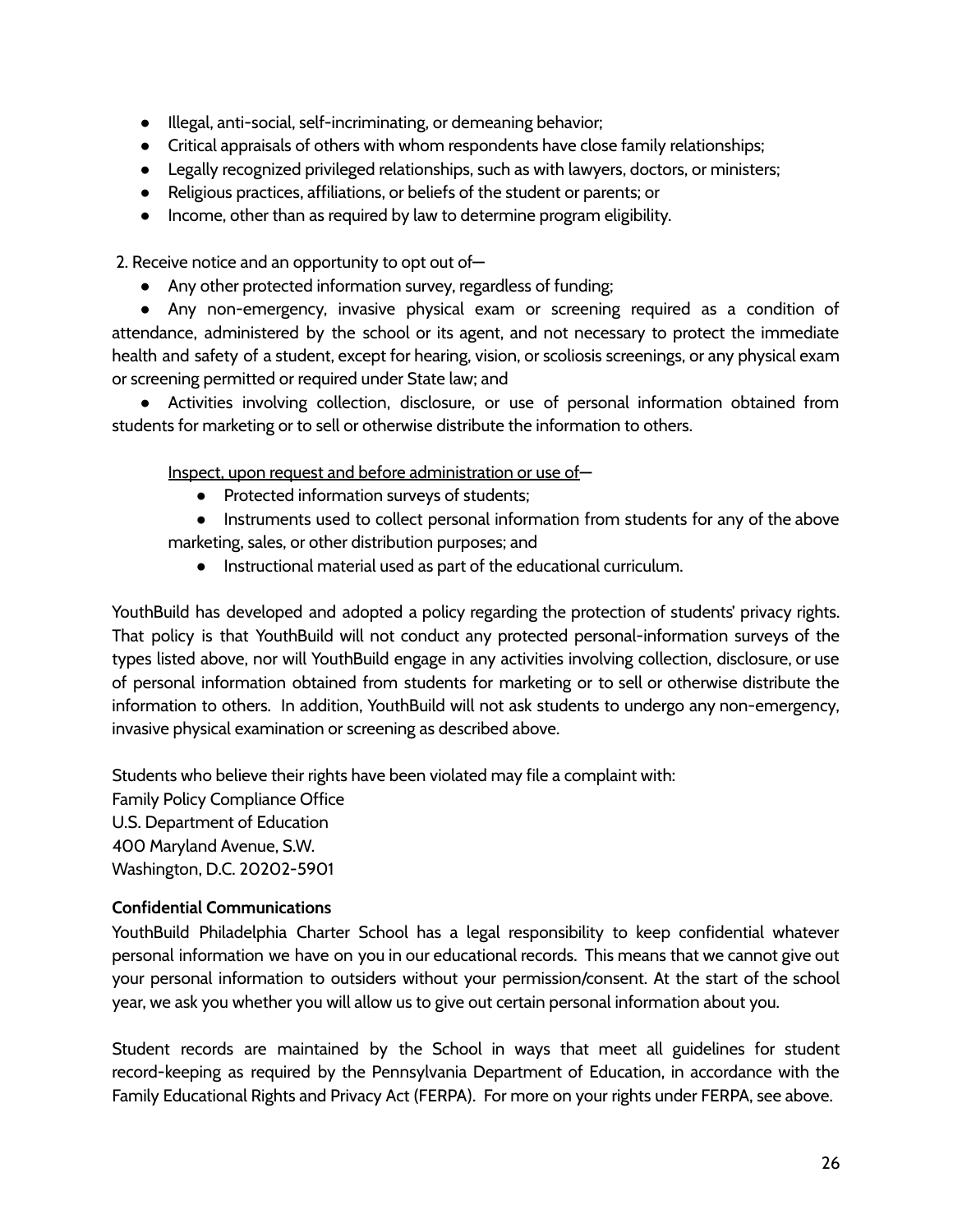FERPA guides us in protecting your personal information when it is written down in an educational record. However, information that you tell a staff member yourself—even if you intend for it to be kept confidential—is not legally required to be kept confidential by the staff (except the School Counselors who are legally required to protect confidential information). Nevertheless, in an effort to do their utmost to protect the privacy rights of all students (consistent with the spirit of FERPA with respect to students' educational records), staff members may choose (but are not legally required) to maintain the confidentiality of the information they have received in confidence from students. But staff members may not choose to maintain the confidentiality of the information they have received in confidence from students "*when the health, welfare or safety of the students or other persons is clearly in jeopardy.*"

As a **general rule**, if any staff member receives information in confidence from any student that even *suggests* that the health, welfare or safety of the student or other person(s) may be in jeopardy, then that staff member must immediately report the information to the Director of Student & Alumni Success, the School Counselor assigned to the student's GPS, or the Chief Program Officer, for appropriate action. This is required so that we can protect everyone from danger.

Within YouthBuild Philadelphia, the staff regularly work together to ensure the success of each student, as well as the continued success of the School. To do this, staff members periodically need to share information with one another about individual students. This is done to help the other staff members in their work with you and other students. But you should know that all staff members at YouthBuild Philadelphia respect the privacy and the personal information of all students, and all staff members are encouraged to tell others your personal information only in general terms, not in specific detail.

When a student tells a staff member, in confidence, certain information that concerns issues that are beyond that staff member's personal competency or comfort level to address adequately, then that staff member will refer the student for help to an appropriate person who has the training and experience to address the student's needs.

## <span id="page-27-0"></span>**Records Requests and Proof of Enrollment**

At the end of Mental Toughness, students receive a proof of enrollment letter that can be used for many purposes like setting up benefits and ELRC. If a student needs another copy of this letter later in the year, they can request this through their Success Coordinator.

If a student needs an unofficial copy of their transcript for things like scholarships or admission to post secondary institutions, they can request that through their Success Coordinator.

After graduation, requests for copies of diplomas or transcripts and verification of graduation for employers or post-secondary institutions goes through Alumni Records. This is done by contacting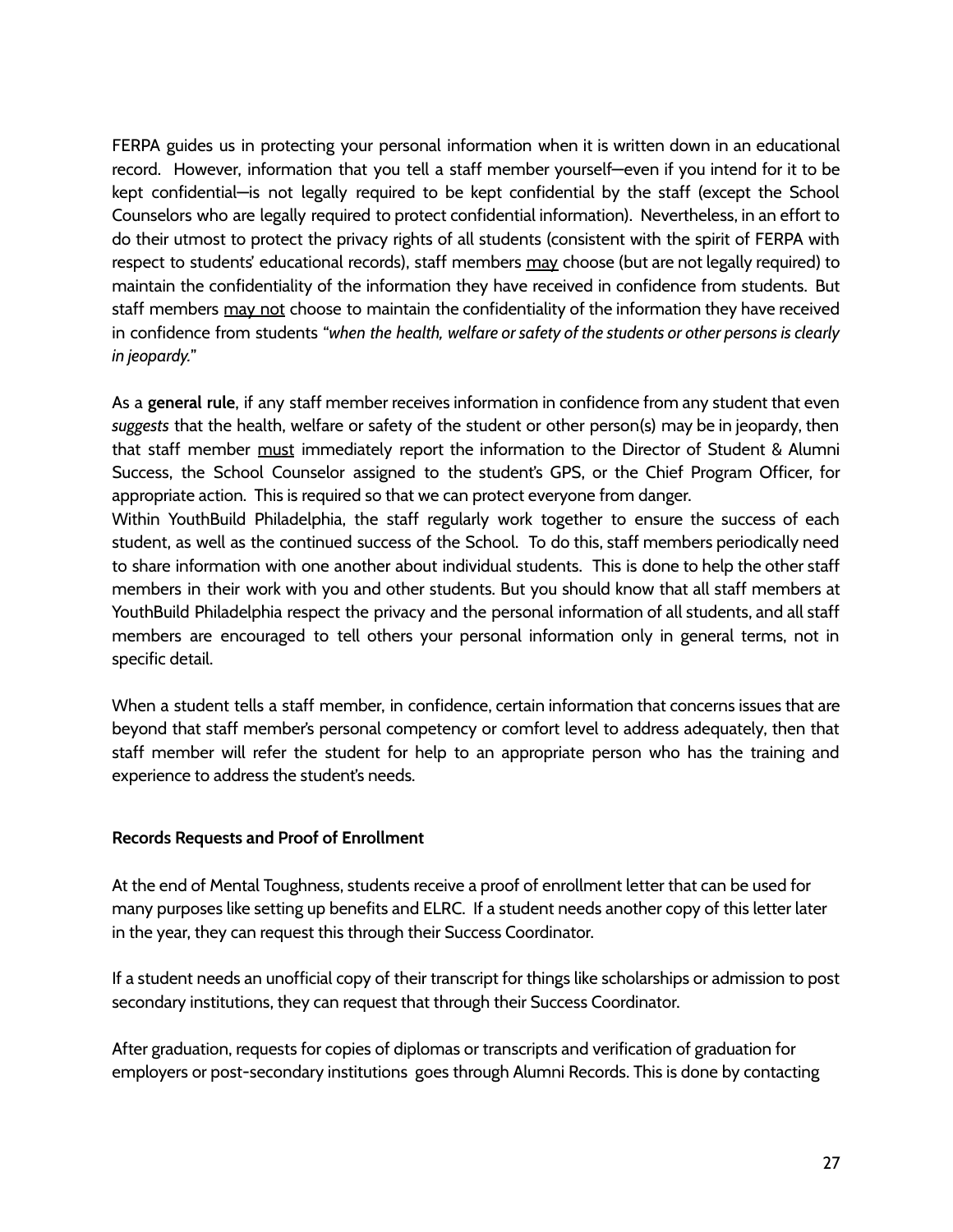[alumnirecords@youthbuildphilly.org](https://youthbuildphilly.org/our-program/alumni/) and/or completing the form on our website [\(www.youthbuildphilly.org](http://www.youthbuildphilly.org) under "Resources for Alumni").

# <span id="page-28-0"></span>**Student Responsibilities**

The following section summarizes a few significant responsibilities of all students and is copied from the Pennsylvania School Code.

- Student responsibilities include regular school attendance, conscientious effort in classroom work and homework, and conformance to school rules and regulations. Most of all, students are responsible to share with the administration and faculty a responsibility to develop a climate within the school that is conducive to wholesome learning and living.
- No student has the right to interfere with the education of fellow students. It is the responsibility of each student to respect the rights of teachers, students, administrators and all others who are involved in the educational process.
- Students should express their ideas and opinions in a respectful manner.
- It is the responsibility of the students to conform to the following:
	- o Be aware of all rules and regulations for student behavior and conduct themselves in accordance with them. Students should assume that, until a rule is waived, altered or repealed in writing, it is in effect.
	- o Volunteer information in matters relating to the health, safety and welfare of the school community and the protection of school property.
	- o Dress and groom to meet standards of safety and health, and not to cause substantial disruption to the educational processes.
	- o Assist the school staff in operating a safe school for the students enrolled therein.
	- o Comply with Commonwealth and local laws.
	- o Exercise proper care when using public facilities and equipment.
	- o Attend school daily and be on time at all classes and other school functions.
	- o Make up work when absent from school.
	- o Pursue and attempt to complete satisfactorily the courses of study prescribed by local school authorities.
	- o Report accurately in student media.
	- o Not use obscene language in student media or on school premises.

# <span id="page-28-1"></span>Student Fare Card/Transportation Policy

Students will each be provided one Student Fare Card at the beginning of the year which will not expire until they complete their first year. Student Fare Cards do not hold any monetary value until the card is activated by the Success Coordinator. If a Student Fare Card is lost/damaged/Stolen the student must report it to their Success Coordinator immediately to have it deactivated and issued a replacement.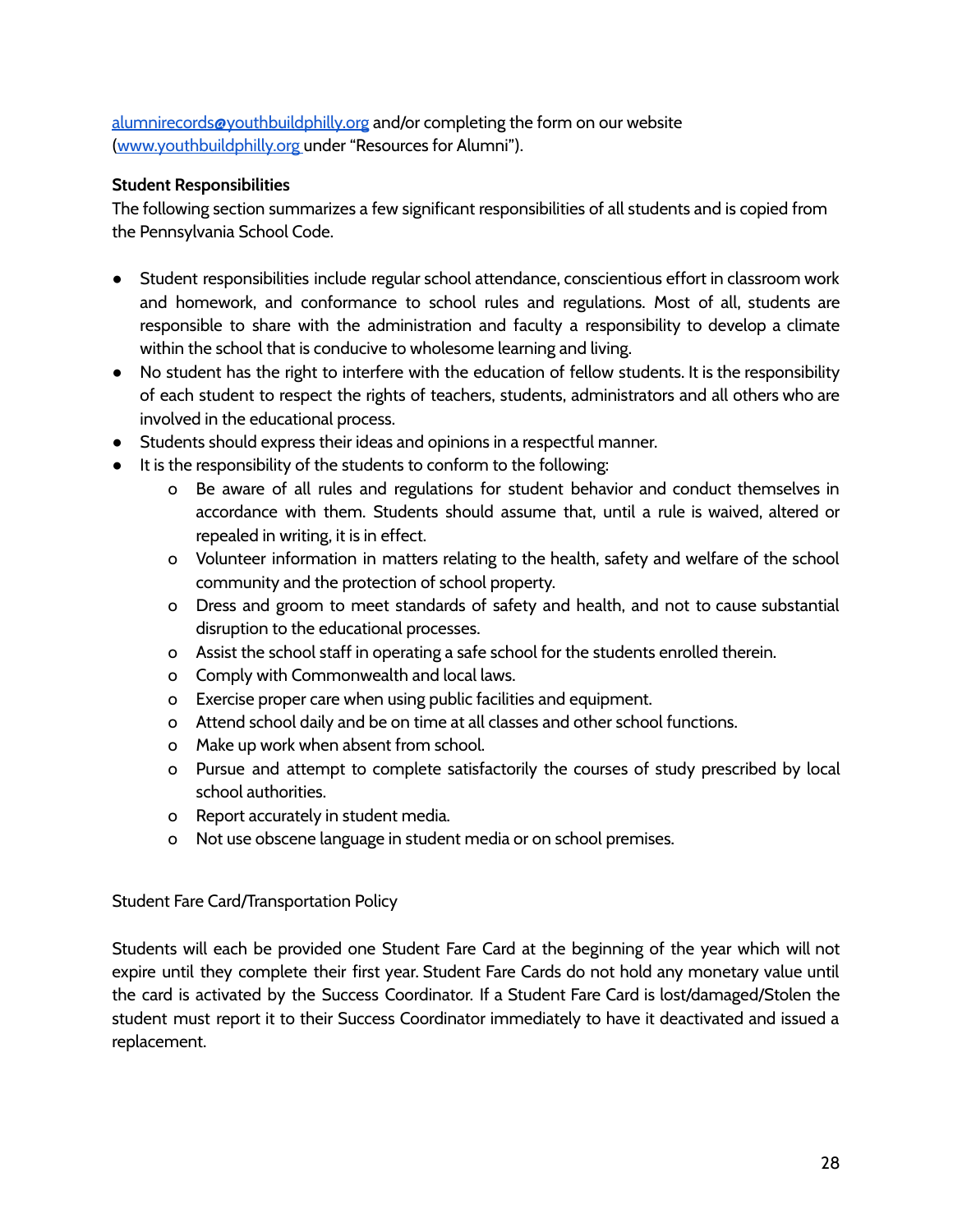- Students who forget their cards at home should not report their cards lost or stolen and will be provided with a 2-trip to travel home that day. Must see the Success Coordinator for a 2-trip pass at the end of the day.
- Student Fare Cards will only be active till 8pm Monday thru Fridays.
- Cards will not work during any holidays or School closures.

# Students can purchase a 2-Trip Pass if:

- The student's Fare Card has been left at home
- The student uses public transportation to go to work at night or on weekends, or
- Other reasons for which a student uses public transportation at times of day that are not covered by the Student Fare Card. (The reason must be discussed with and verified by the Success Coordinator before the student may purchase a 2-Trip Pass.

# Unused 2-Trip Passes

If a student is given a free 2-Trip Pass to travel to School or to YouthBuild activities at off-hours or on weekends, such as Saturday School, service event, etc., and the student does not attend School or the activity, that student must return the unused 2-Trip Pass. If the pass is not returned, the student must pay \$2.00 for each pass received. In addition, that student will not receive another 2-Trip Pass for the following Saturday School, service event, etc.

<span id="page-29-0"></span>Student Use of Internet Access, e-Mail & Network Resources Policy

# Use of School Network Resources Is Privilege

Internet access, electronic mail (e-mail) and network resources are available to students at YouthBuild Philadelphia Charter School for educational and instructional purposes and other purposes consistent with the educational mission of YouthBuild Philadelphia. Use of the Internet and e-mail network by students is a privilege. YouthBuild Philadelphia educates all students about appropriate online behavior, including interacting with other individuals on social networking websites and in chat rooms, and cyber-bullying awareness and response.

# Uses of School Computers and Chromebooks are Not Private

YouthBuild Philadelphia reserves the right to log, monitor and review Internet, e-mail and other network use of each student. This logging, monitoring and review may be conducted without cause and without notice. By using the school computers, each student agrees and consents to such logging, monitoring and review of their computer use and acknowledges that he/she has no right or expectation of confidentiality or privacy with respect to Internet, e-mail or other network usage. In addition, students should expect that files stored on the school's servers or computers will not be private. (Note: Once students graduate and become alumni, their computer files are accessible by all other alumni.) YouthBuild Philadelphia maintains archives of all e-mail messages.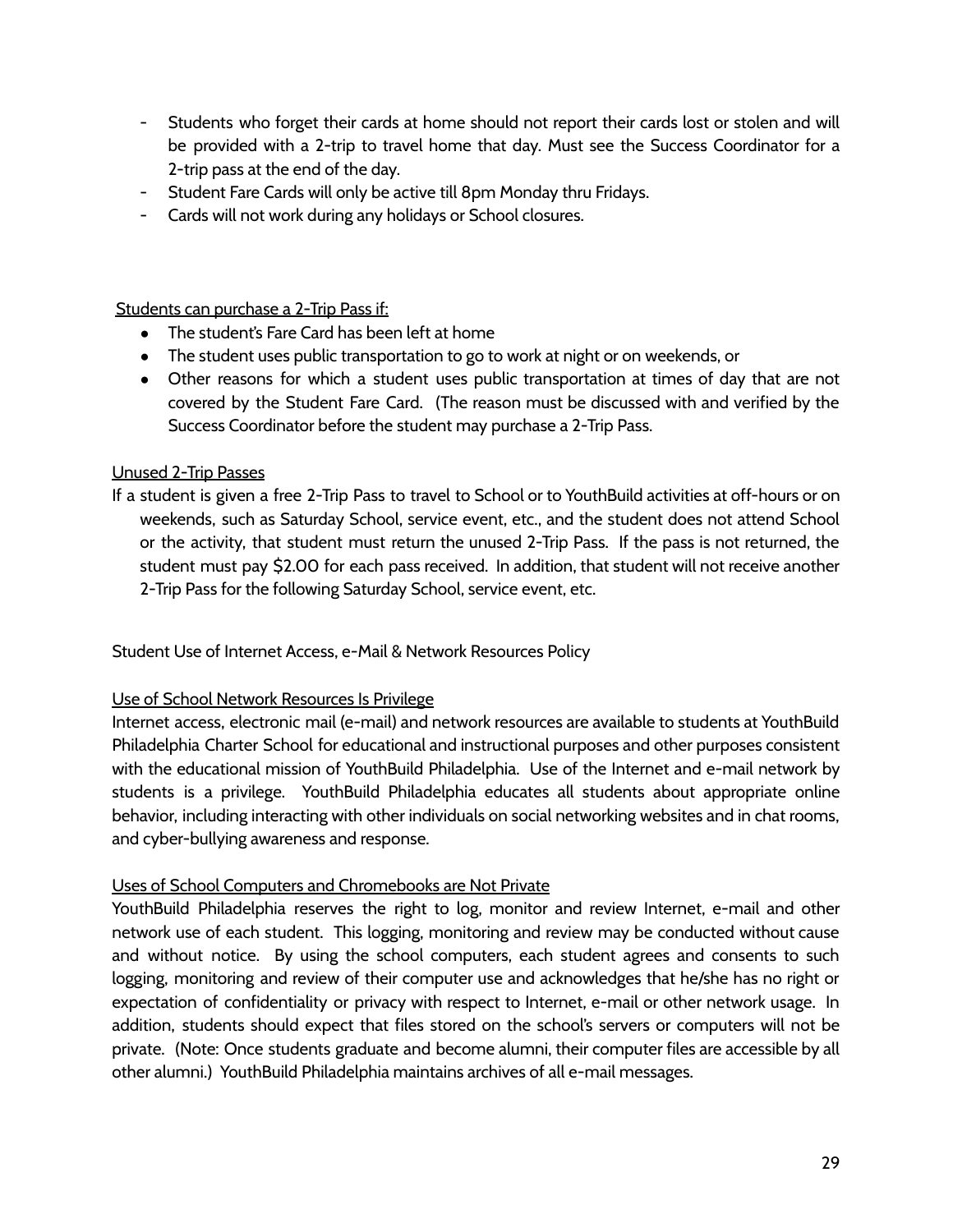Students may not use the school's computers for access to the Internet or for e-mail without the approval or supervision of a teacher or school staff member.

# Prohibited Uses

The following uses of the Internet, e-mail and network technology are expressly prohibited:

- · Use for inappropriate or illegal purposes
- · Use in an illegal manner or to facilitate illegal activity
- · Use for commercial, private advertisement or for-profit purposes
- · Use for lobbying or political purposes

· Use to infiltrate or interfere with a computer system and/or damage the data, files, operations, software or hardware components of a computer or system

· Hate mail, harassment, discriminatory remarks, threatening statements and other antisocial communications on the network

- · The illegal installation, distribution, reproduction or use of copyrighted software
- · Use to access, view or obtain material that is pornography or child pornography
- · Use to transmit material likely to be offensive or objectionable to recipients
- · Use to obtain, copy or modify files, passwords, data, or information belonging to other users
- · Use to misrepresent other users on the network
- · Use of another person's e-mail address, user account or password
- · Loading or use of unauthorized games, programs, files, music or other electronic media

· Use to disrupt the work of other persons (the hardware or software of other persons shall not be destroyed, modified or abused in any way)

- · Use to upload, create or attempt to create a computer virus
- · The unauthorized disclosure, use or dissemination of personal information regarding minors
- · Use for purposes of accessing, sending, creating or posting, materials or communications that are:
- o Damaging to another's reputation,
- o Abusive,
- o Obscene,
- o Sexually oriented,
- o Threatening,
- o Bullying,
- o Harassing, or
- o Illegal

· Use which involves any copyright violation or for the copying, downloading or distributing copyrighted material without the owner's permission, unless permitted in accordance with the Fair Use Guidelines. (Copies of the Fair Use Guidelines are available upon request.)

· Use to invade the privacy of other persons

· Posting anonymous messages

· Use to read, delete, copy or modify the e-mail or files of other users or deliberately interfering with the ability of other users to send or receive e-mail

- · Use while access privileges are suspended or revoked
- · Any attempt to circumvent or disable the filter or any security measure, and
- · Use inconsistent with Network etiquette and other generally accepted etiquette.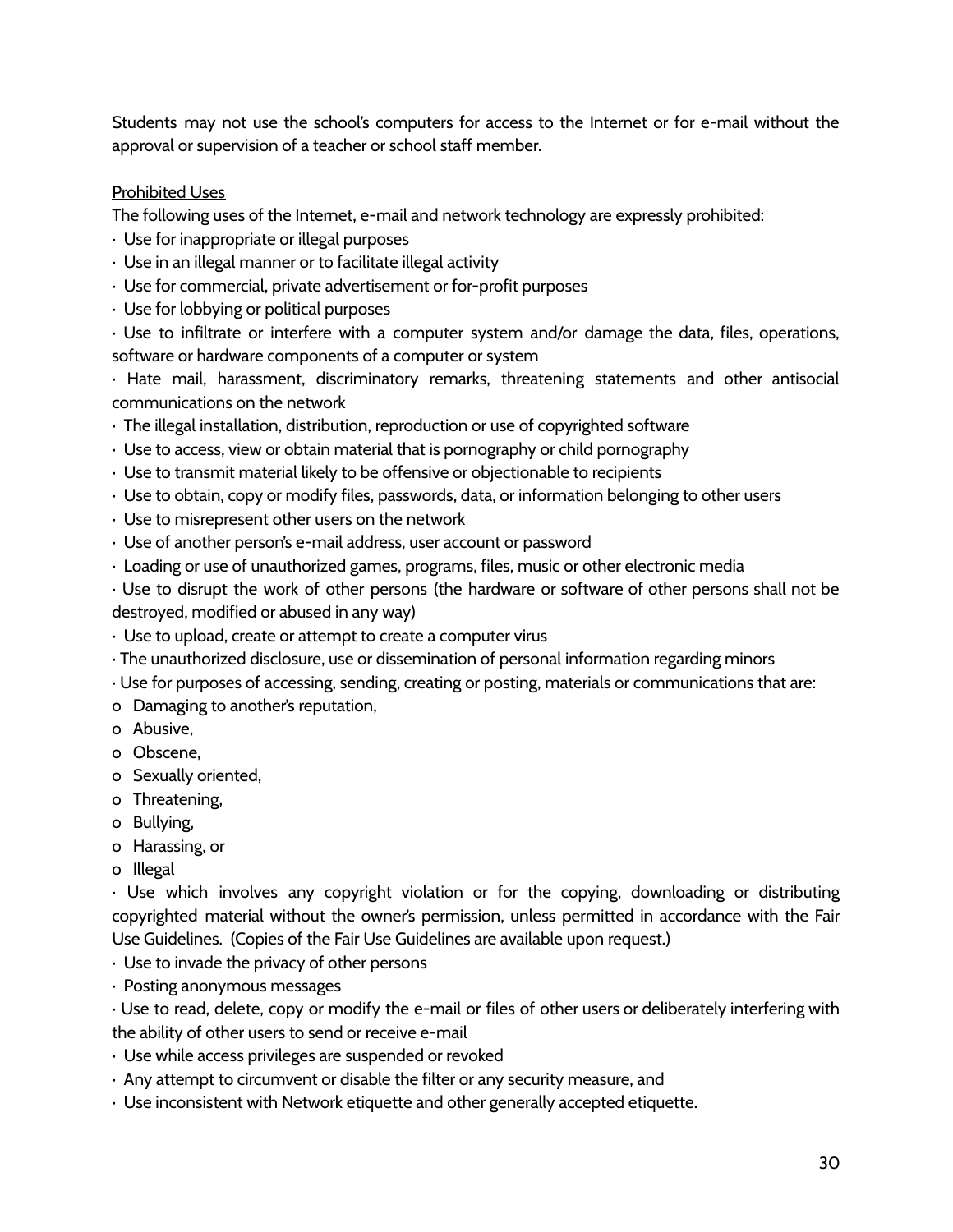# Computer Etiquette

Students are expected to abide by the generally accepted rules of network etiquette. These include, but are not limited to, the following:

· Be polite. Do not become abusive in messages to others. General school rules and policies for behavior and communicating apply.

· Use appropriate language. Do not swear or use vulgarities or other inappropriate language.

- · Do not reveal the personal addresses or telephone numbers of others.
- · Recognize that e-mail is not private or confidential.

· Do not use the Internet or e-mail in any way that would interfere with or disrupt its use by other users.

· Consider all communications and information accessible via the Internet to be private property.

· Respect the rights of others users to an open and hospitable technology environment, regardless of race, sexual orientation, color, religion, creed, ethnicity, age, marital status or handicap status.

# System Security Is High Priority

Security on any computer system is a high priority especially when the system involves many users. Each student is required to report any security problems to the Network Administrator. The problem is not to be demonstrated to other users.

# Damage to Equipment, Systems or Software is Strictly Prohibited

Students are responsible for damages to equipment, systems or software resulting from deliberate or willful acts. failure by any student to follow the procedures and prohibitions listed in this Policy may result in the loss of access to the Internet and e-mail. If a student damages a desktop computer, loses or damages their issued Chromebook, the student will have to participate in a Restorative Conference. Illegal activities or use (for example, intentional deletion or damage to files or data belonging to others, copyright violations, etc.) may be reported to the appropriate legal authorities for possible prosecution. YouthBuild reserves the right the remove a student account from the network to prevent unauthorized or illegal activity.

The use of the Internet and e-mail is a privilege, not a right. YouthBuild administrative staff, along with the Network Administrator, will deem what is appropriate and inappropriate use, and their decision is final. A list of the various levels of discipline is posted in the Student Handbook.

# Students Use Computers at Their Own Risk

YouthBuild is not responsible, and will not be responsible, for any damages, including loss of data resulting from delays, non-deliveries, missed deliveries, or service interruption. Use of any information obtained through the use of the school's computers is at the student's risk. YouthBuild assumes no responsibility or liability for any charges incurred by a student. Under normal operating procedures, there will be no cost incurred.

## Downloading Software Is Prohibited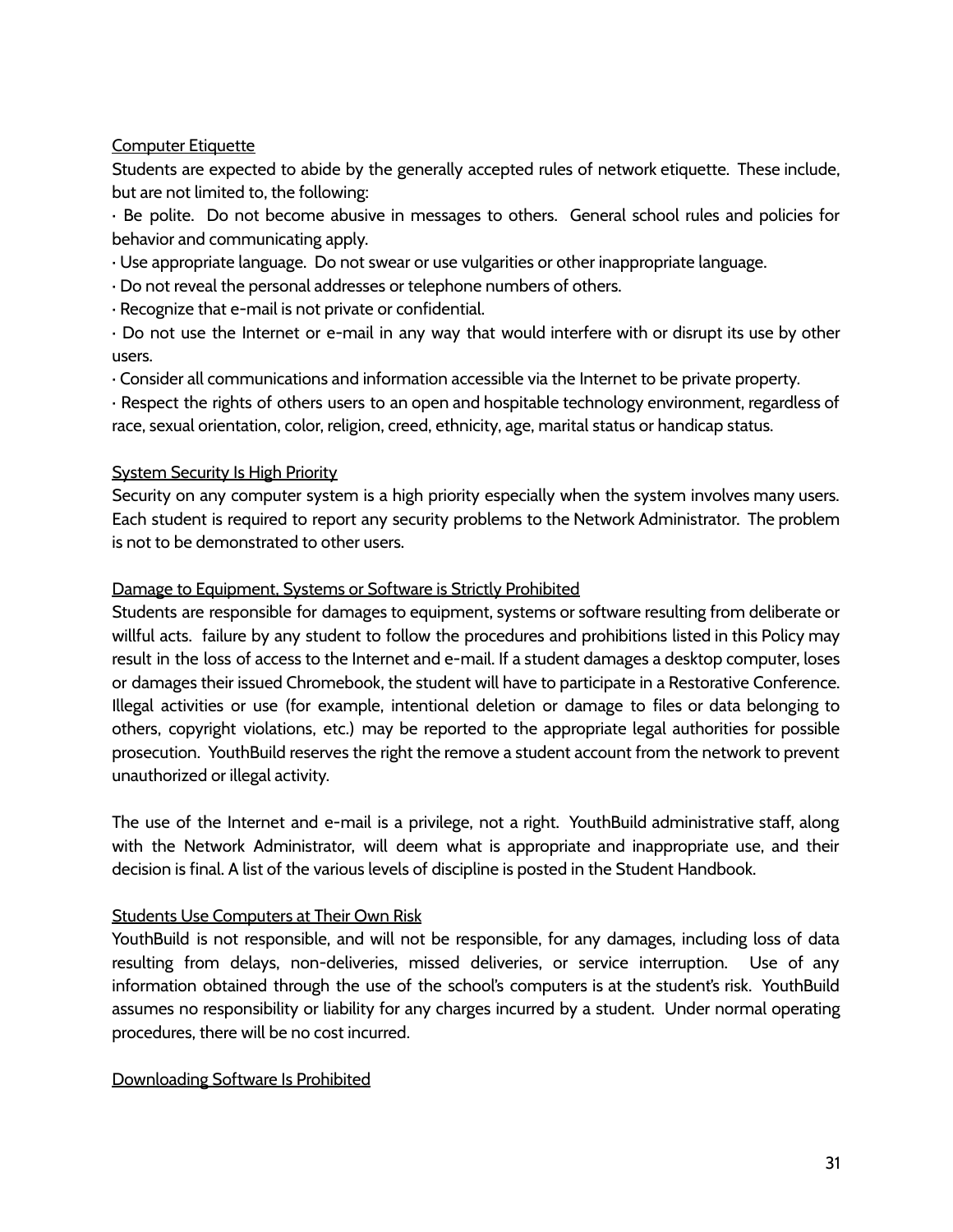A student may not download or install any commercial software, shareware, or freeware onto network drives, disks, or Chromebooks unless he/she has the specific, prior written permission from a teacher or the Network Administrator.

# **Code of Conduct**

<span id="page-32-0"></span>Consistent with the school's values of Respect, Excellence and Perseverance, all YouthBuild Philadelphia students are expected to demonstrate appropriate conduct at all times. That is, students are expected at all times—in both their dress and their actions—to be respectful, courteous and cooperative, adapt to change, and demonstrate respect.

# <span id="page-32-1"></span>**Dress Code**

Consistent with the expectation that all students demonstrate appropriate conduct, YouthBuild Philadelphia has adopted a Dress Code to both ensure that the primary focus at the school is on learning and education and to begin to prepare students for a work environment. In addition, the Dress Code promotes school safety, improves discipline, and enhances the learning environment.

*Failure to adhere to this Dress Code* will lead to a Rule One: Disruption of School violation and repeated failures could result in a Rule Two: Disruptive Behavior violation.

# School Building Uniform Policy

## **Top**

Students should wear any provided clothing with the YouthBuild or AmeriCorps logo—T-shirts, polo shirts, sweatshirts, etc. The clothing with the YouthBuild logo needs to be the outermost layer, with the logo showing at all times. Students may not alter the clothing, temporarily or permanently.

## **Bottom**

Students should wear pants, jeans, capris, or skirts (below the knee). Bottoms should not leave any skin or underwear exposed.

Students may not wear leggings, stockings, tights, or stretch pants.

## **Accessories**

*Scarfs / Hats* – Students may not wear do-rags, hats, jeff caps, etc. Religious or cultural attire must be neat.

*Footwear* – Students may not wear flip-flops, house shoes, or slippers.

## Dress Down Days

When approved for special program days, students may be allowed to dress out of uniform. Students should still adhere to guidelines provided for those specific days.

Uniform – Dual Enrollment / Bridge Programming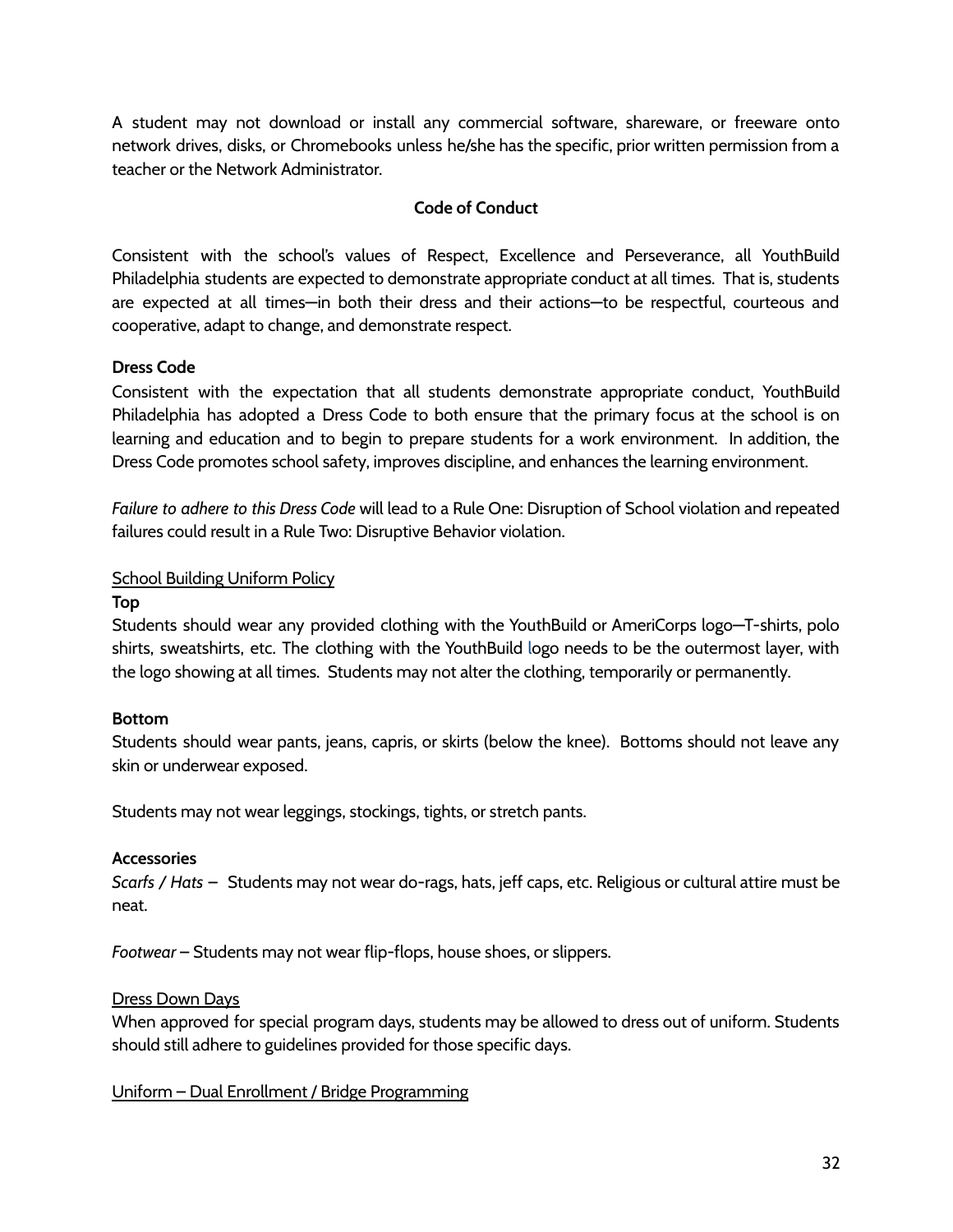<span id="page-33-0"></span>Professional attire that meets the expectation of the partner organization.

# **Behavior Expectation Policies**

# Purpose

YouthBuild Philadelphia Charter School has adopted the following behavior expectation policies in order to inform students, parents/guardians, and school personnel of the behavior that is expected from all students to ensure a safe and focused learning environment. It is intended to ensure that fair and consistent disciplinary action is taken for similar violations and to inform students and parents of the scope of response they will face for particular violations. YouthBuild expects each student to work to the best of their ability and to cooperate with the other students and school staff in maintaining a safe, healthy and orderly learning environment. An effective learning environment must be free from disruptive, threatening and dangerous behavior that interferes with teaching and learning.

**YouthBuild is a Restorative School...**This means we try to minimize traditional punitive consequences by focusing on building community and repairing any harm done by community disruption through Restorative Practices. This approach allows for all parties involved in a disruption to sit down together, to hear from those who were affected by the situation, to hold those accountable for any harm that was caused, and to problem-solve to determine what needs to be done to restore the community with expectation that it does not happen again. Thus, the restorative approach at YouthBuild is intended to be a space of understanding, learning, and healing not punishment.

Finally, these behavior expectation policies have been designed to promote safety, structure, accountability and responsible conduct in all school-related activities. These activities include all school activities, functions and extra-curricular programs, as well as traveling to and from school. It also includes misconduct off-school premises where the conduct may reasonably be expected to endanger the safety of students or staff or cause disruption within the school.

The range of disciplinary infractions is listed from the least severe to the most severe. Staff members shall consider all mitigating circumstances prior to disciplinary response and ensure due process for each student. Mitigating circumstances include, but are not limited to, the following factors:

- Health, maturity and academic placement of a student
- Prior conduct
- Attitude of a student
- Willingness to repair harm
- Seriousness of offense
- Willingness of student to enroll in a student assistance program

# Scope of Expectations

This code shall apply to any conduct:

- On school grounds during school day or immediately before or after school hours
- On school grounds at any school activity, function or event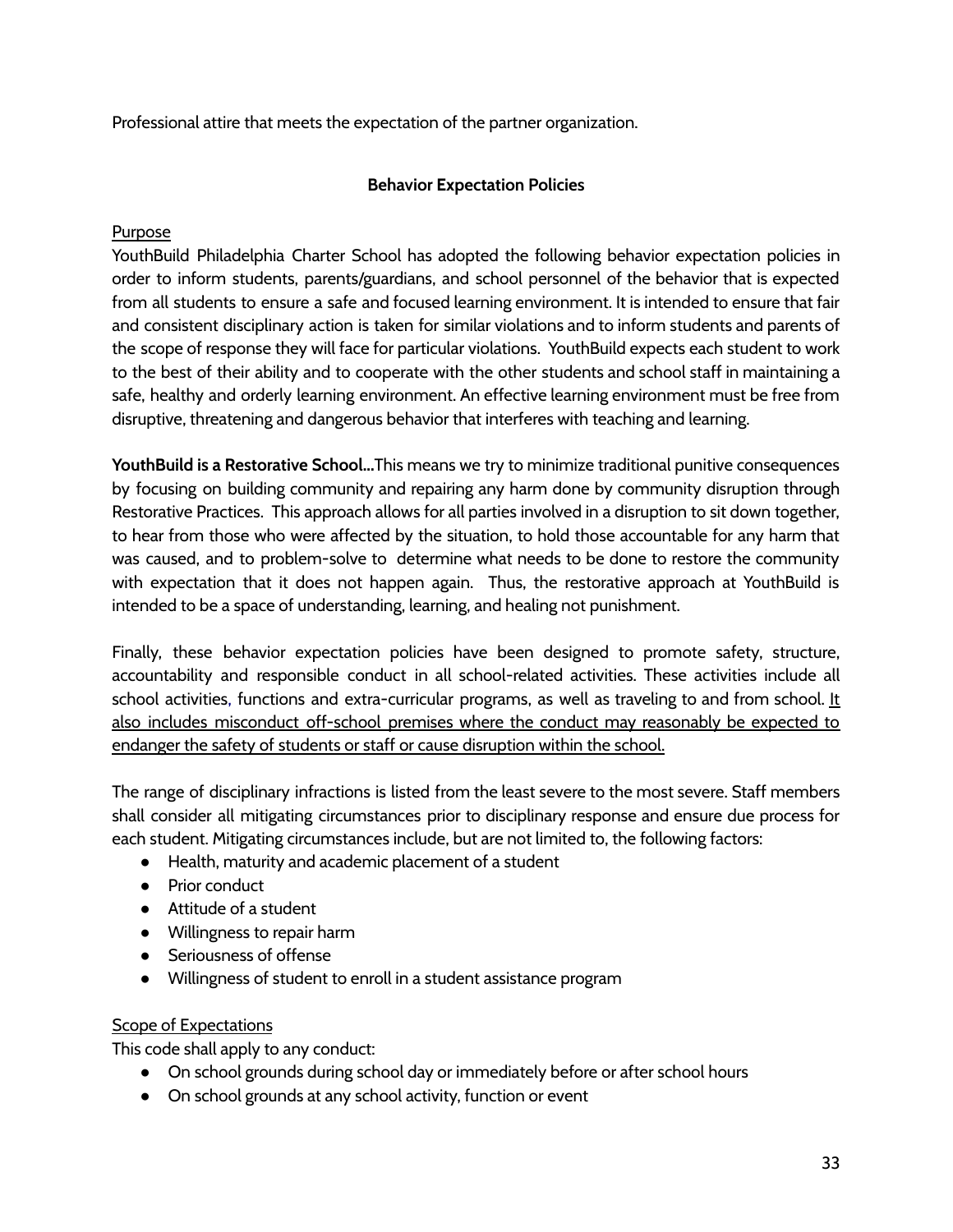- Off school grounds at any school activity, function or event
- Traveling to and from school, including actions on any school vehicle or public conveyance (e.g., bus or subway)

• Off school grounds when conduct may reasonably be expected to endanger the safety of students or staff, or to cause disruption within the school.

# Behavioral Expectations & Responsibilities

Responsibilities of Everyone

- Respect all members of the School community.
- Maintain a positive School climate by being responsible, respectful, and cooperative.
- Communicate Code of Conduct expectations for students and staff.
- Motivate community members to live up to the expectations through positive reinforcement.
- Use social-emotional judgment to prevent minor incidents from becoming major disruptions.

# Responsibilities of School Staff

- Respect all members of the School community.
- Implement the Code of Conduct and all disciplinary procedures in a fair and consistent manner.
- Inform all School personnel, parents, and students of discipline policies.
- Review and act upon allegations and requests from School personnel concerning expectations.
- Coach proper behavior and positively reinforce rules of conduct.
- Maintain a learning environment that provides for academic success.
- Hold students accountable for disruptive conduct in our School.
- Use social-emotional judgment to prevent minor incidents from becoming major disruptions.

## Responsibilities of Students

- Respect all members of the School community.
- Understand and cooperate with School expectations, including the Code of Conduct and Student Handbook.

• Accept and cooperate with the School's attendance, dress code, unlawful harassment, and bullying policies.

- Behave in a manner that focuses on academic success.
- Be responsible and accountable for meeting expectations.

## Due Process

All students are to be treated with fairness and respect. Students have a right to be heard and are to be provided the opportunity to explain their version of events to administrators. Pursuant to Act 26, the School's Executive Director may, after a hearing, decide to allow the student who brought a weapon to School to remain in the School.

## Behavior Expectations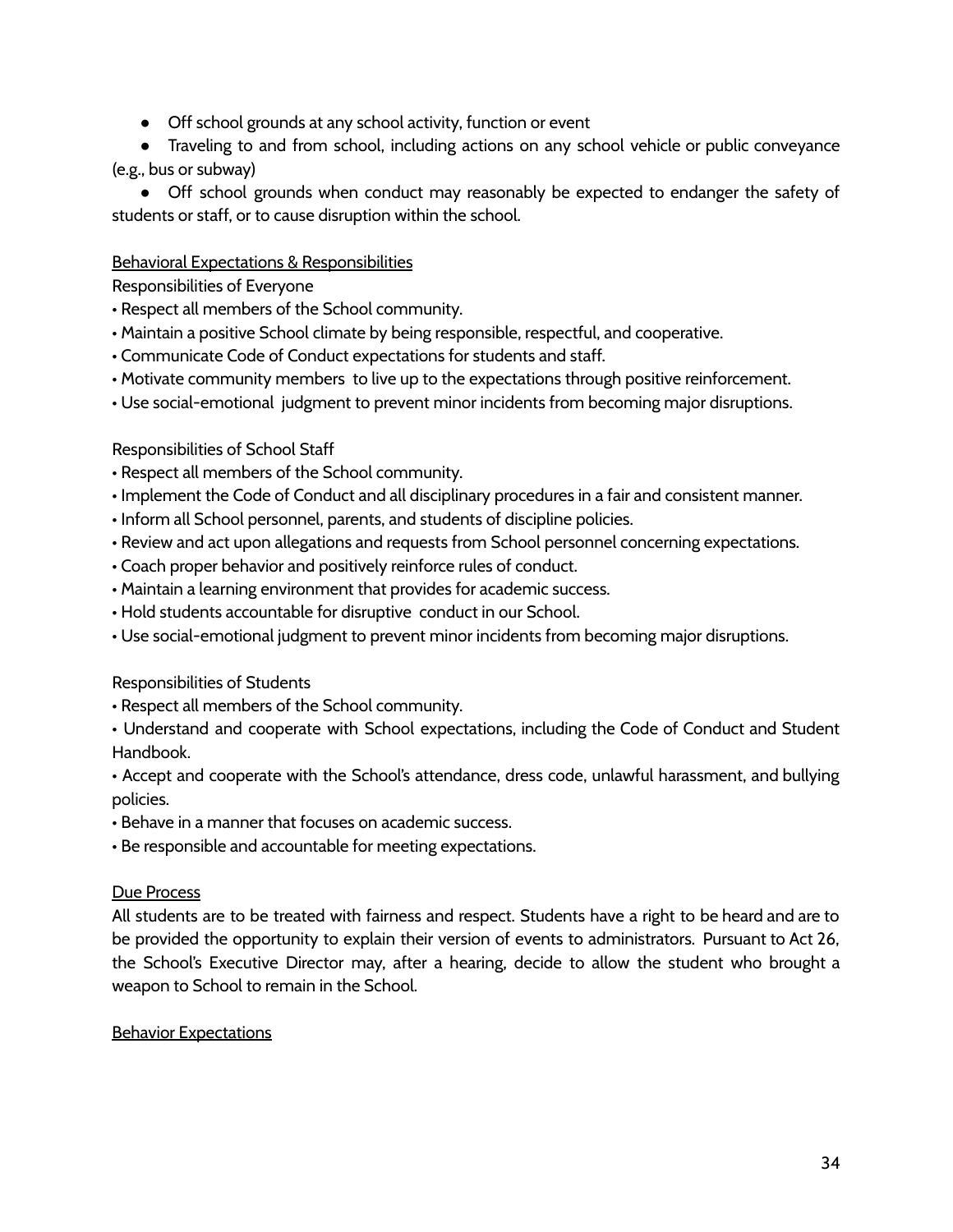# **Rule 1: DISRUPTION OF SCHOOL**

Students are expected to act in a courteous and respectful manner toward staff, visitors, and each other. A student may not act in any way that disrupts or disturbs any educational or school-related program. Violations of this rule include, but are not limited to:

- Failure to cooperate with directions from school staff or facilitating visitors
- Running and/or making excessive noise in the hall or building
- Bringing children to school during class or worksite hours
- Violation of the student dress code
- Failing to attend class without an excuse note from a staff member (e.g., cutting class)
- Returning late from lunch or break
- Smoking during school time or on YouthBuild Philadelphia property
- Using a cell phone without permission and/or outside of approved breaks
- Not having necessary materials ready before class or work begins
- Putting your head down and closing your eyes and/or sleeping during class or work
- Refusing to work
- Being loud or disrespectful and causing a disruption in the school
- Cursing or using vulgar, obscene, intentionally disruptive or offensive language in

the school

- Constantly arguing and causing a disruption in the school
- Leaving worksite, school site, classroom, or school activity without permission
- Overtly displaying any indications of gang affiliation
- Eating outside of designated times/spaces

Consequences for the above violations vary according to the severity as well as number of times an individual student has been in violation of the rule. Consequences are based on severity or number of violations and can include:

- Restorative assignment;
- Sent home for the day;
- 1-2 day suspension;
- 3-5 day suspension;
- Expulsion hearing, leading to possible expulsion

# **Rule 2: DISRUPTIVE BEHAVIOR**

Students are responsible for respecting all members of the School community. When students demonstrate disruptive behavior, they disrespect the School community. Examples in which students demonstrate such disruptive behavior may include:

- Fighting
- Disrespecting and or undermining staff
- Disrespecting another student or member of the community
- False activation of a fire alarm
- Intentionally providing false information to a staff member
- Cheating and/or copying the work of another student or plagiarism from library or Internet sources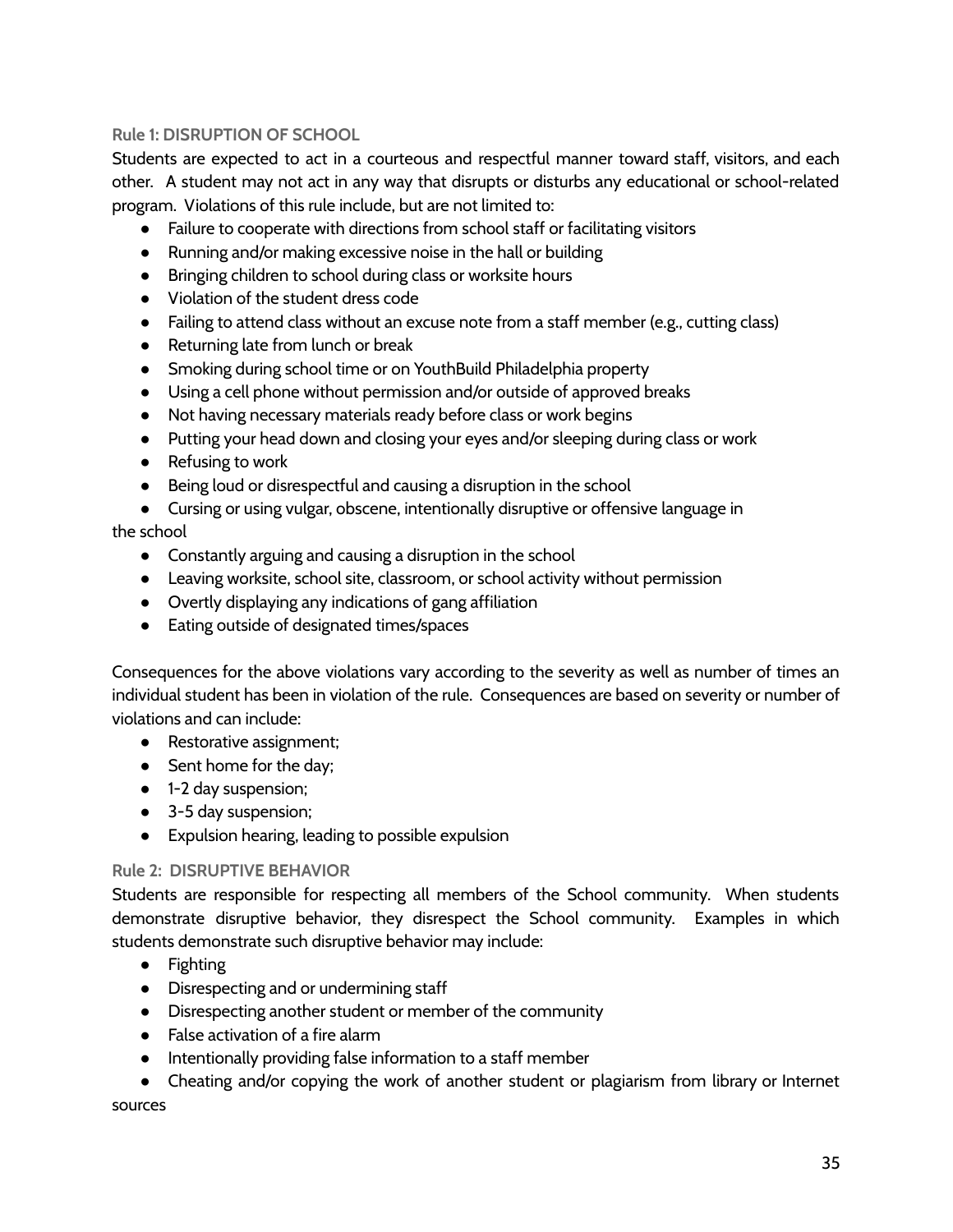● Forgery – signing somebody else's name/signature on any school related documents

● Maliciously damaging the reputation of anyone in the school community. This includes spoken and written messages including on any bulletin board, flyer or notice, or displayed on a student's personal belongings

- Continuously displaying a negative or uncooperative attitude
- Failure to leave upon request by a staff member

● Bullying or cyber-bullying—an intentional electronic, written, verbal or physical act, or a series of acts:

- (1) directed at another student or students;
- (2) which occurs in a school setting;
- (3) that is severe, persistent or pervasive; and
- (4) that has the effect of --
- (i) substantially interfering with a student's education;
- (ii) creating a threatening environment; *or*

(iii) substantially disrupting the orderly operation of the school.

Bullying occurs within an interpersonal relationship where there is an imbalance or power (e.g., one person is physically larger, stronger, mentally quicker, or socially more powerful). The conduct may be physical, psychological, verbal, nonverbal, written, or electronic.

Cyber-bullying is bullying that occurs through electronic communication devices including, but not limited to, social networking, e-mail, instant messaging, text messages, tweets, blogs, photo and video sharing, chat rooms, dash boards, or web sites.

A "school setting" means in the school, on school grounds, in school vehicles, at the nearest bus stop or subway station to the school or a workforce-development site, or at any activity sponsored, supervised or sanctioned by the school.

Similar acts that occur *outside* a school setting are also considered to be "bullying" if those acts are directed at another student or students, are severe, persistent and pervasive or have the effect of substantially interfering with a student's education, creating a threatening environment or substantially disrupting the orderly operation of the school.

Claims of "bullying" should be reported immediately to the Director or Assistant Director of Student Life. If they are not available, claims should be reported to the Program Director.

Consequences for the above violations vary according to the severity as well as number of times an individual student has been in violation of the rule. Consequences are based on severity or number of violations and can include:

- Restorative assignment;
- Sent home for the day;
- 1-2 day suspension;
- 3-5 day suspension;
- Expulsion hearing, leading to possible expulsion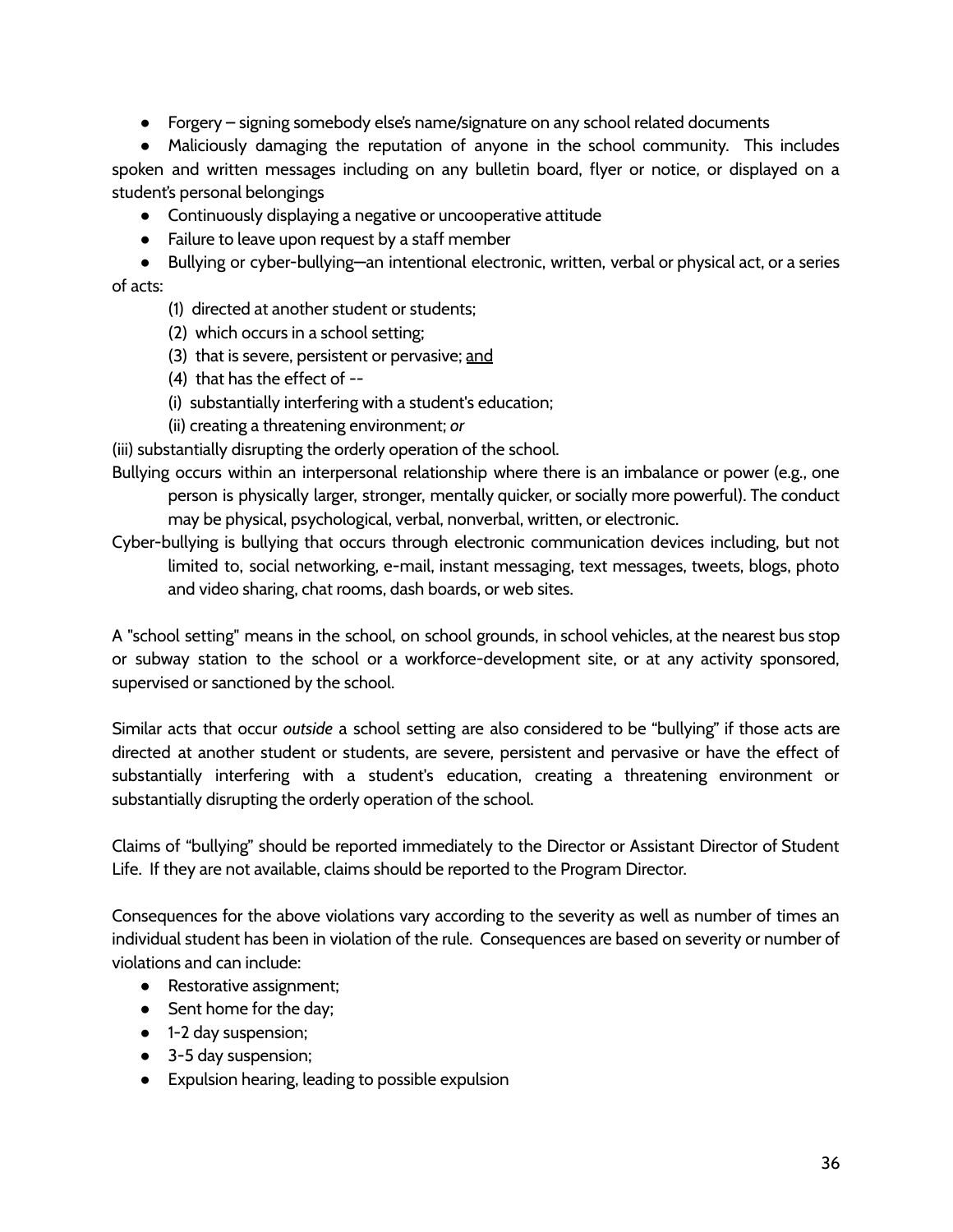## **Rule 3: DAMAGE TO PROPERTY**

Students are expected to respect property, both school property and the property of others. Students shall not damage any property not owned by them. This includes both school property and the property of others. "Damage" includes writing graffiti, carving, tearing, cutting or otherwise defacing or destroying property. Damage to property will be treated as an aggravated offense under Rule 13.

Consequences for damaging school property or the property of others can vary according to the severity of the damage as well as number of times an individual student has been in violation of the rule and include:

Consequences for the above violations vary according to the severity as well as number of times an individual student has been in violation of the rule. Consequences are based on severity or number of violations and can include:

- Restorative assignment<sup>\*</sup>:
- $\bullet$  Sent home for the day\*;
- 1-2 day suspension\*;
- 3-5 day suspension<sup>\*</sup>;
- $\bullet$  Expulsion hearing, leading to possible expulsion\*

\*with restitution (payment for damages)

#### **Rule 4: THEFT OF PROPERTY**

Students are expected to respect all property that does not belong to them and not engage in the theft of any property. Theft is the unlawful taking of property, either school property or the property of others, without the authorization of the owner of the property. A student shall not take, or attempt to take, either school property or the property of others without the authorization of the owner of the property. This rule applies whether the theft or attempted theft is on school grounds, during a school activity, function or event off school grounds, or while traveling to or from any school-sponsored activity, function or event. Theft is a crime and may be reported to the police for investigation and criminal prosecution.

Consequences for the above violations vary according to the severity as well as number of times an individual student has been in violation of the rule. Consequences are based on severity or number of violations and can include:

- Restorative assignment<sup>\*</sup>;
- Sent home for the day\*;
- 1-2 day suspension\*;
- 3-5 day suspension<sup>\*</sup>;
- $\bullet$  Expulsion hearing, leading to possible expulsion\*

\*with restitution (payment for damages)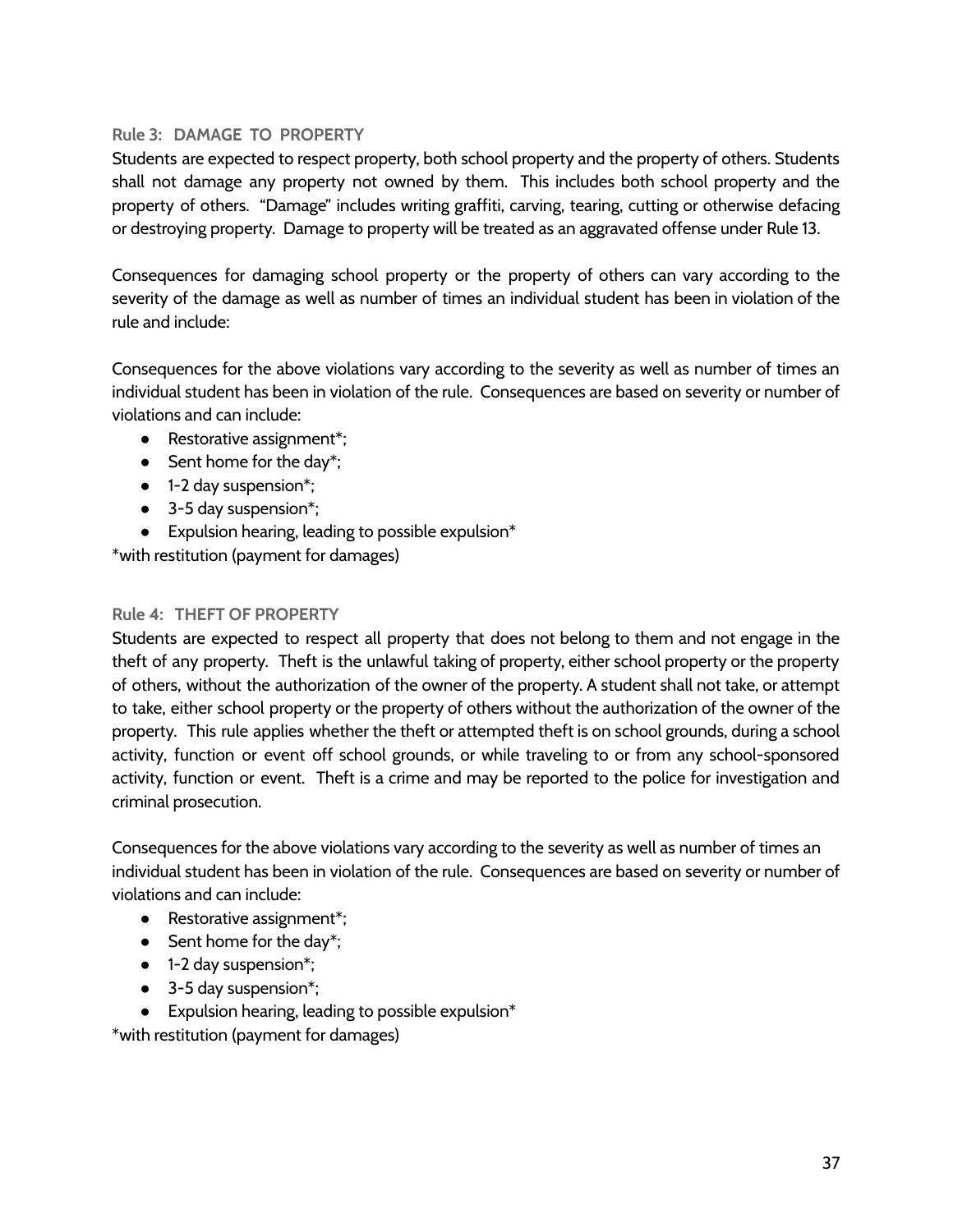## **Rule 5: NEGLIGENCE, RECKLESS ENDANGERMENT, OR THREATS**

Students are not only responsible for harmful actions they intend, but they are also responsible for the reasonably predictable consequences of their negligence, reckless actions, or threats. Reckless endangerment is engaging in conduct that places or may place another person in danger of serious bodily injury. A student may not act in a manner which ignores the health, safety or welfare of any member of the school community by placing them in danger of injury, or pain. No student shall attempt, by physical menace, threat, or verbal taunt, to put a member of the school community in fear of injury, pain or social ridicule. The intentional public posting of the addresses or telephone numbers of fellow students or other members of the school community is a violation of this rule.

Consequences for the above violations vary according to the severity as well as number of times an individual student has been in violation of the rule. Consequences for negligence, reckless endangerment or threats include:

 $\equiv$ **Based on Severity or Number of Violations** 1-2 day suspension 3-5 day suspension Expulsion hearing, leading to possible expulsion

# **Rule 6: POSSESSION OF PROHIBITED ITEMS FOR USE OR TRANSFER**

The following items **may not** be brought to school, worksite, or other school activities by students at any time:

- Pornographic material
- Alcohol
- Illicit or controlled drugs

Exception: Possession of a legally prescribed medication carried in the container supplied by a pharmacist shall not be considered a violation of this rule where the supply carried by the student does not exceed the amount necessary for use during that school day.

Consequences for possessing, using or transferring these prohibited items vary according to the severity as well as number of times an individual student has been in violation of the rule.

Those consequences include:

◄▬▬▬▬**Based on Severity or Number of Violations**▬▬▬▬► 3-5 day suspension Expulsion hearing, leading to possible expulsion

Failure to hand any prohibited item to a staff member when requested will result in a Rule 2 infraction**.**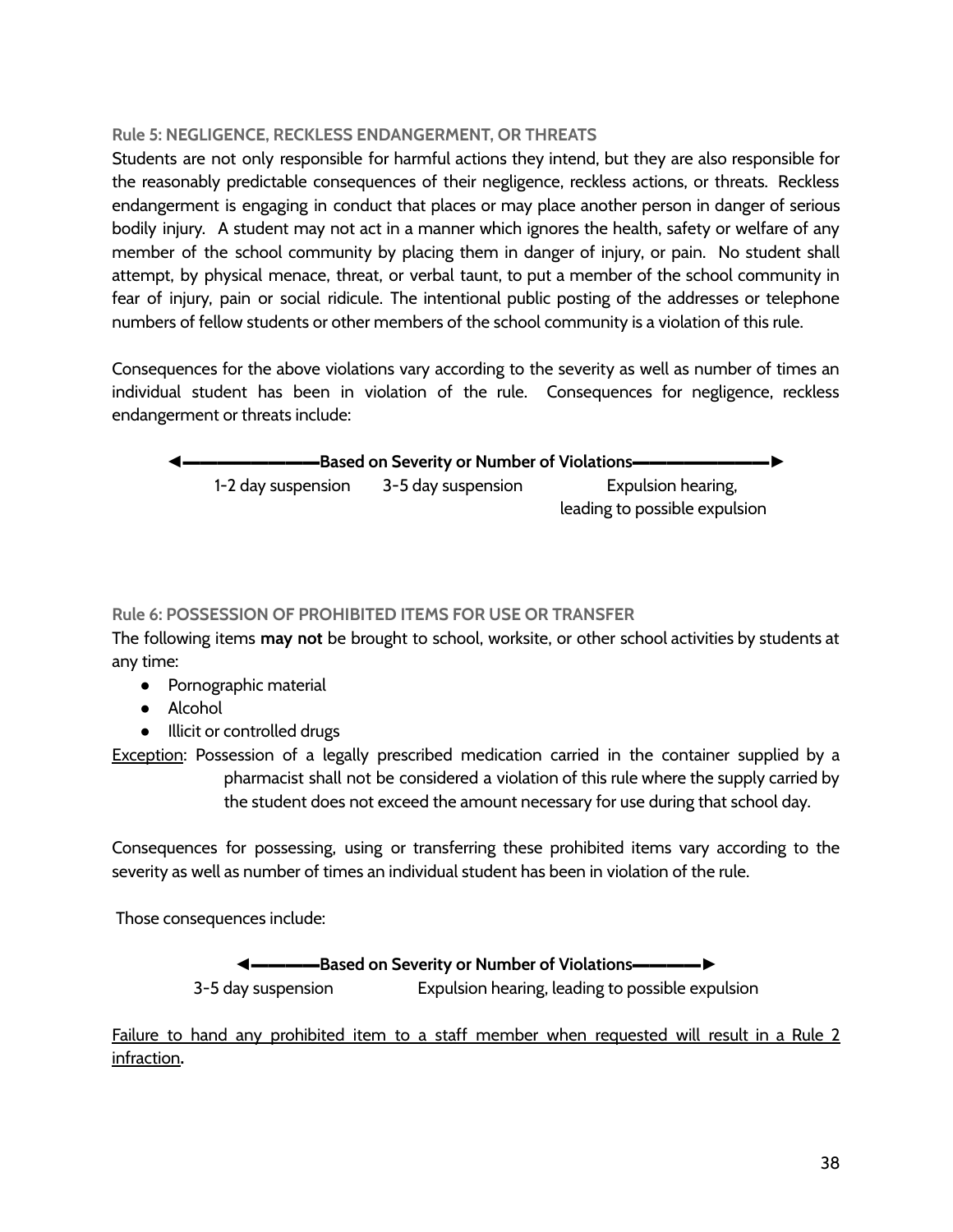## **Rule 7: ABUSE OF COMPUTER / INTERNET PRIVILEGES**

Students are expected to respect the computer privileges given to them. Before students may use a school computer, they must sign an agreement to abide by the school's Student Use of Internet Access, e-Mail & Network Resources Policy. It is against this rule to violate the School's Student Use of Internet Access, e-Mail & Network Resources Policy, which includes—

· harming or destroying data of another student or staff member, the Internet or other networks. This includes, but is not limited to, the creation, downloading or uploading of computer viruses.

· breaking into (hacking) other files or systems, downloading copyrighted material, or conducting a personal business enterprise using the school computer network.

· going into any site on the Internet which contain sexually-explicit material.

(All students who have permission to use school computers must keep their passwords to themselves.)

Consequences for violating the Student Use of Internet Access, e-Mail & Network Resources Policy vary according to the severity as well as number of times an individual student has been in violation of the rule and include:

◄▬▬▬▬▬▬▬▬ **Based on Severity or Number of Violations** ▬▬▬▬▬▬▬▬▬► Restorative assignment\*; 1-2 day suspension\*; 3-5 day suspension\*; Revoked Privileges\*; Expulsion hearing,\* leading to possible expulsion

## **Rule 8: INDECENT ASSAULT OR INDECENT EXPOSURE**

All students must keep their hands and bodies to themselves at all times. No student may touch the sexual parts of another person, or encourage another person to touch him/her in sexual part of the body. No student may show the sexual parts of his/her body to other persons in any way. See Rule 13(d) for forcible or voluntary sexual acts.

Consequences for the above violations vary according to the severity as well as number of times an individual student has been in violation of the rule. Consequences for indecent assault or indecent exposure include:

> ◄▬▬▬▬**Based on Severity or Number of Violations**▬▬▬▬► 3-5 day suspension Expulsion hearing, leading to possible expulsion

#### **Rule 9: HARASSMENT**

No student shall engage in verbal or physical activity which he/she should reasonably expect to have the effect of harassing any student, staff member, or school visitor. Harassment, for the purpose of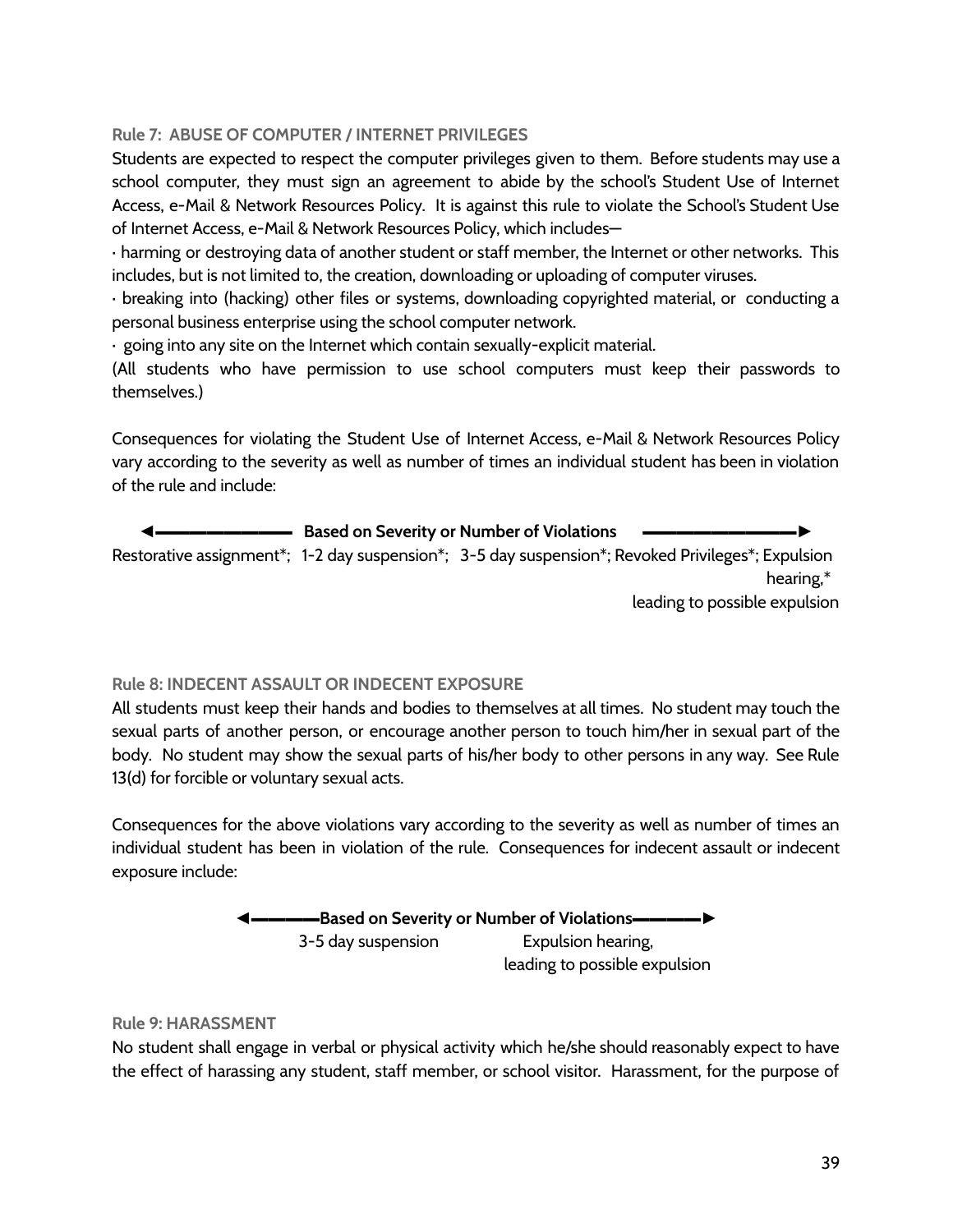this rule, includes either a course of conduct or a single aggravated incident. Harassment includes, among other things:

- 1. Unwelcome verbal, written, graphic, or physical conduct relating to a student or School community member's gender, age, race, color, sexual orientation (known or perceived), gender-identity expression (known or perceived), national origin, religion, disability, English language proficiency, socioeconomic status, and/or political beliefs;
- 2. Unwelcome sexual advances; requests for sexual relations; sexual comments; sexually-oriented gestures, sounds, remarks or comments about a student, staff member or visitor's sexuality or sexual experience;
- 3. Offensive expressions concerning a person's race, sex, sexual orientation, religion, disability or national origin,
- 4. Efforts to intimidate, bully or ridicule. (See Rules 10 and 13 for offenses involving other serious forms of sexual or physical misconduct.)

Harassment does not have to include intent to harm, be directed at a specific target, or involve repeated incidents. People often react to the same thing in very different ways. Remember that something that does not offend you, may be very hurtful to someone else.

Consequences for the above violations vary according to the severity as well as number of times an individual student has been in violation of the rule. Consequences for harassment include:

 $\equiv$ Based on Severity or Number of Violations—

Restorative assignment; 3-5 day suspension Expulsion hearing, leading to possible expulsion

# **Rule 10: POSSESSION OF A WEAPON**

Pennsylvania law requires schools to **expel for one year** any "student who brought onto or is in possession of any weapon on any school property, at a school or a school-sponsored activity or onto any public conveyance providing transportation to a school or school-sponsored activity."

A weapon is defined as—

● A firearm of any kind (operable or inoperable, loaded or unloaded): including but not limited to hand, zip, pistol, rifle, shotgun, starter gun, flare gun;

● A knife or any object which one can cut or stab such as, but not limited to any type of knife including a pocket or penknife, razor blades, hatchet, ax, cleaver, scissors, glass, broken bottle, dagger, ice pick, dirks, machete, or similar instruments with sharp cutting edges including pencils and pens, nunchucks and brass knuckles; and

● any instrument or object used to inflict harm on another person, or to intimidate any person. Included in this category are all types of chains, metals or pipes, or any objects or instruments that are not being used for the purpose for which they were normally intended and are capable of harming an individual. Chinese stars, billy clubs, tear gas gun, electrical weapon or device (stun gun), toy guns (if they are authentic replicas or are used in a threatening manner), M80's, mace, pepper gas, and any other instrument that when implemented can be capable of inflicting serious bodily injury.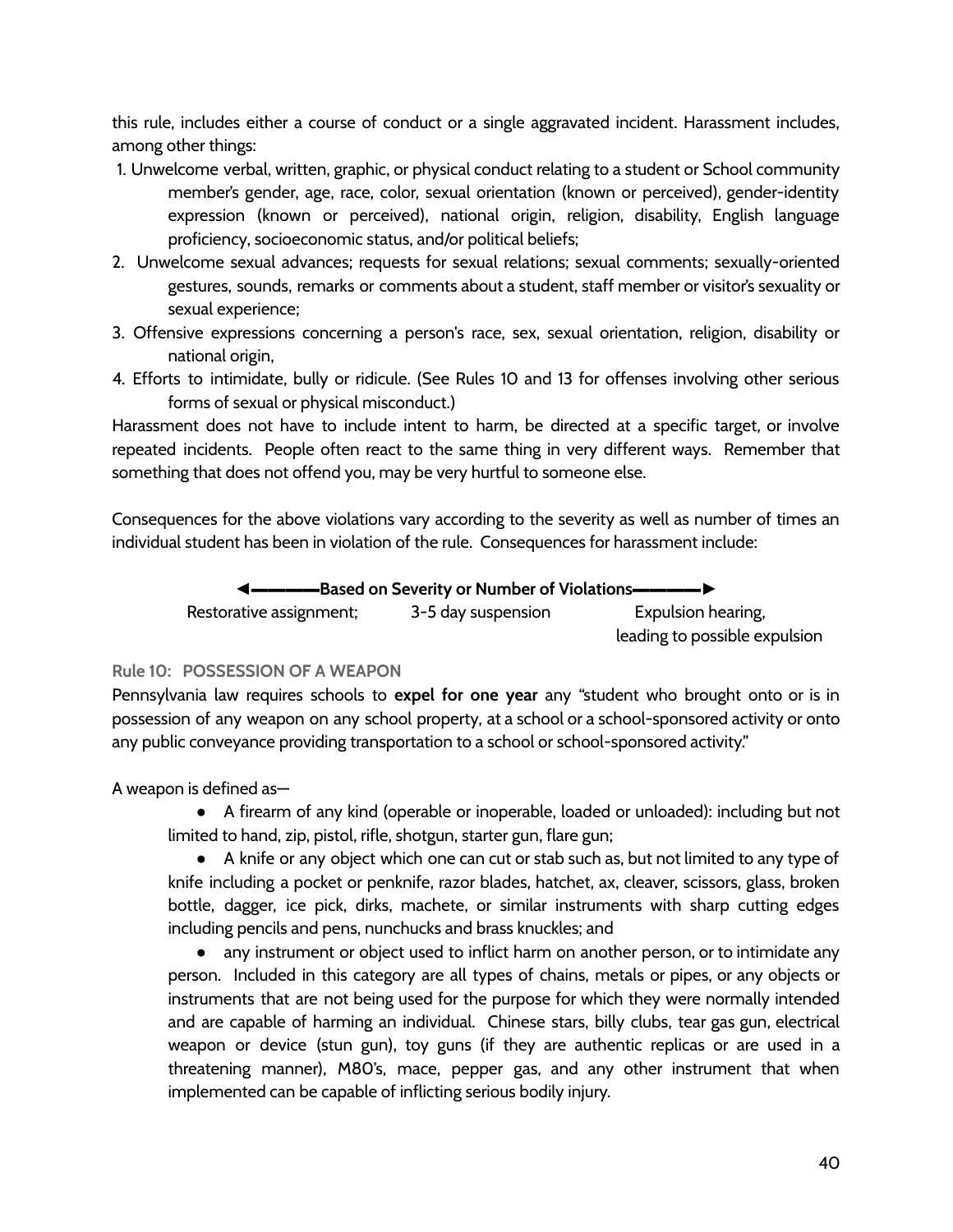Consequence: potential one-year expulsion (Pursuant to Act 26, the School's Executive Director may, after a hearing, decide to allow the student who brought a weapon to School to remain in the School.)

IMPORTANT: Tools used on Building Trades worksites can be weapons if they are not used properly. You must use these tools responsibly. Any student who uses any tool as a weapon to injure or threaten to injure someone else will be expelled.

## **Rule 11: SIMPLE ASSAULT**

No student shall commit a simple assault. A simple assault is an unprovoked attack by one student on another student or on school personnel or visitors.

Consequence: Expulsion.

◄▬▬▬▬▬▬ **1 st Time**▬▬▬▬▬▬▬▬►

Expulsion hearing, leading to possible expulsion

# **Rule 12: INVOLVEMENT IN CRIMINAL ACTIVITY**

Any student involved in any criminal activity (as defined by the Commonwealth of Pennsylvania or the City of Philadelphia) at the School building, any School worksite, or any School-related activity, will be in violation of this rule. The Memorandum of Understanding (MOU) between the School and the Philadelphia Police Department lists the crimes that *must* be reported to the Philadelphia Police Department, including:

- Possession of a weapon
- Criminal homicide
- Aggravated assault
- Stalking
- Kidnapping
- Unlawful restraint
- Rape
- Statutory sexual assault
- Involuntary deviate sexual intercourse
- Sexual assault
- Institutional sexual assault
- Aggravated indecent assault
- Indecent assault
- Arson and related offenses
- Institutional vandalism
- Burglary
- Criminal trespass
- Riot, and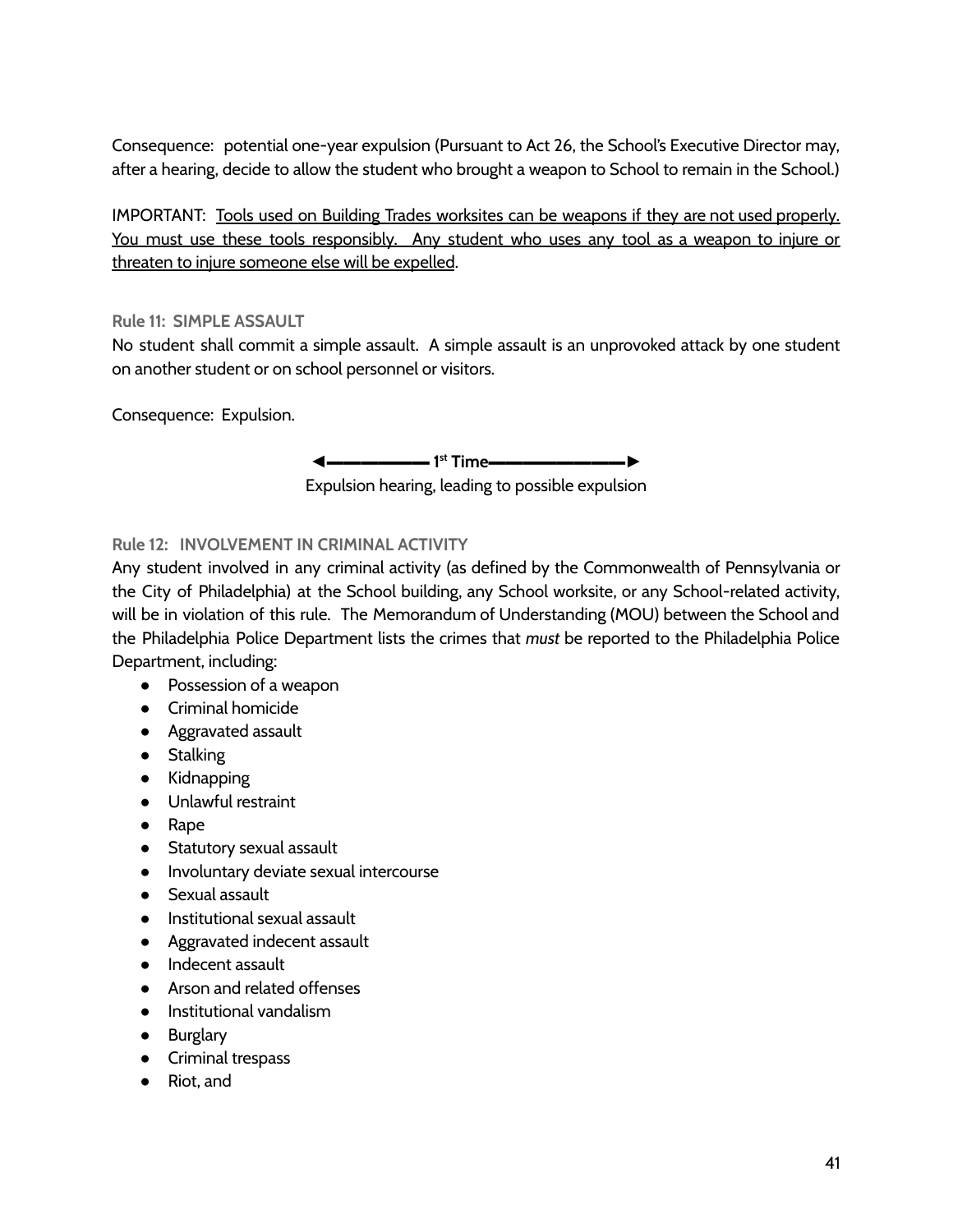● Possession or sale of a controlled substance, designer drug or drug paraphernalia, as defined by PA Law.

**Exception:** Possession of a legally prescribed medication carried in the container supplied by a pharmacist shall not be considered a violation of this rule where the supply carried by the student does not exceed the amount necessary for use during that school day.

Consequences for the above violations vary according to the severity as well as number of times an individual student has been in violation of the rule. Consequences for involvement in criminal activity include:

◄▬▬▬▬▬▬**1 st Time**▬▬▬▬▬▬▬►▬►

Expulsion hearing, leading to possible expulsion

# <span id="page-42-0"></span>Suspension and Expulsion Procedures

<span id="page-42-1"></span>**Suspension of Students**

# **Suspension Defined**

Suspension is exclusion from school for a period of from one to 10 consecutive days. 22 PA Code Sec. 12.6(b)(1).

# **Notifications**

No student shall be suspended until the student has been informed of the reasons for the suspension and given an opportunity to respond. However, when the health, safety, or welfare of the school community is threatened, prior notice of the intended suspension need not be given. 22 PA Code Sec. 12.6(b)(1).

# **Informal Hearings**

When the suspension exceeds 3 days, the student shall be given the opportunity for an informal hearing. The school shall offer to hold the hearing within the first 5 days of the suspension.

The purpose of the informal hearing is to enable the student to meet with the appropriate school official to explain the circumstances surrounding the event for which the student is being suspended or to show why the student should not be suspended. The informal hearing is meant to encourage the student to meet with the principal to discuss ways by which future offenses can be avoided.

The following due process requirements are to be observed in regard to the informal hearing:

- Notification of the reasons for the suspension shall be given in writing to the parent or guardian and to the student;
	- Sufficient notice of the time and place of the informal hearing shall be given;
	- A student has the right to question any witnesses present at the hearing;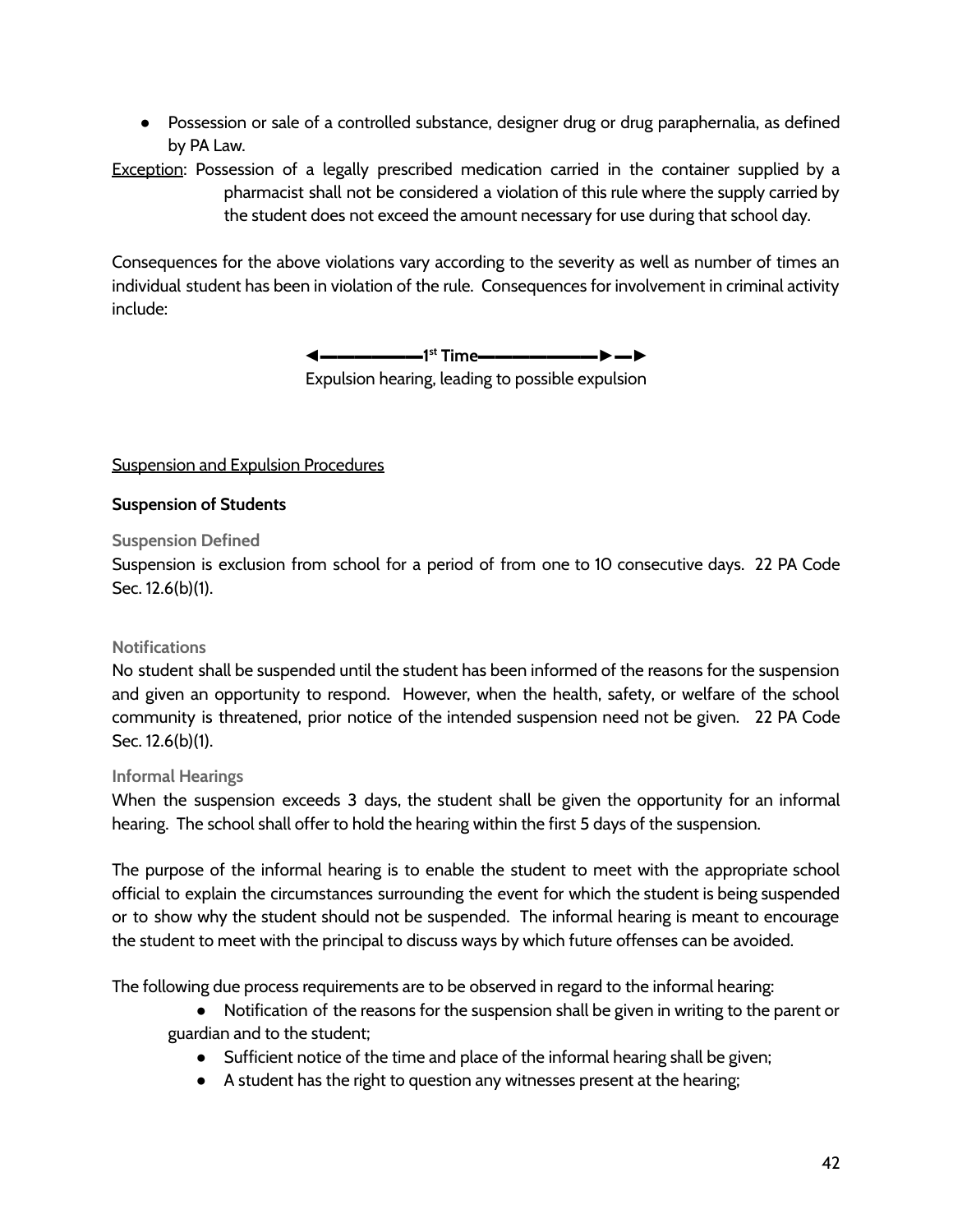● A student has the right to speak and produce witnesses on his/her own behalf. 22 PA Code Sec. 12.8(c)(2).

# **Duration**

Suspensions may not be made to run consecutively beyond the 10-day period. Any student who is suspended will be marked as absent for those days.

# **Responsibility for Work During the Suspension**

Students have the responsibility to make up exams and work missed while being disciplined by suspension and will be permitted to complete these assignments within the following guidelines set by the Board of Trustees:

In order to be permitted to make up exams and work missed while being disciplined, you must—

● within two (2) school days of returning to school from suspension, go to the teacher or course instructor and tell her/him that you want to make up tests, exams, work or other assignments you missed while on suspension,

● within two (2) school days of going to the teacher, agree on a day and time that is convenient for the teacher to sit down with you and review the missed tests, exams, work or other assignments;

● within five (5) school days of receiving the missed work or assignments from the teacher, complete and submit the missed work or other assignments to the teacher; and/or

● within five (5) school days of the student being notified of the missed tests or exams, take make-up tests or exams on a day and time that is mutually convenient for both the teacher and the student.

If a student chooses **not** to assume his/her responsibilities for making up tests, exams, work or other assignments missed while on suspension, the consequences are that the student will receive no credit for the missed tests, exams, work or other assignments.

# <span id="page-43-0"></span>**Expulsion of Students**

## **Expellable Offenses**

Expulsion is an exclusion from school by the Board of Trustees for a period exceeding 10 school days and may be permanent expulsion from the School roll. The types of offenses that would lead to expulsion from school are described in more detail in the Discipline Policies section of this Handbook. These offenses include, among other things:

- Bringing a weapon to school premises or at a YouthBuild activity
- Conduct that physically endangers other community members

● Engaging in criminal activity (as defined by state or local law) on or around school premises. For example,

- Deliberately damaging or defacing property
- Assaulting another member of the community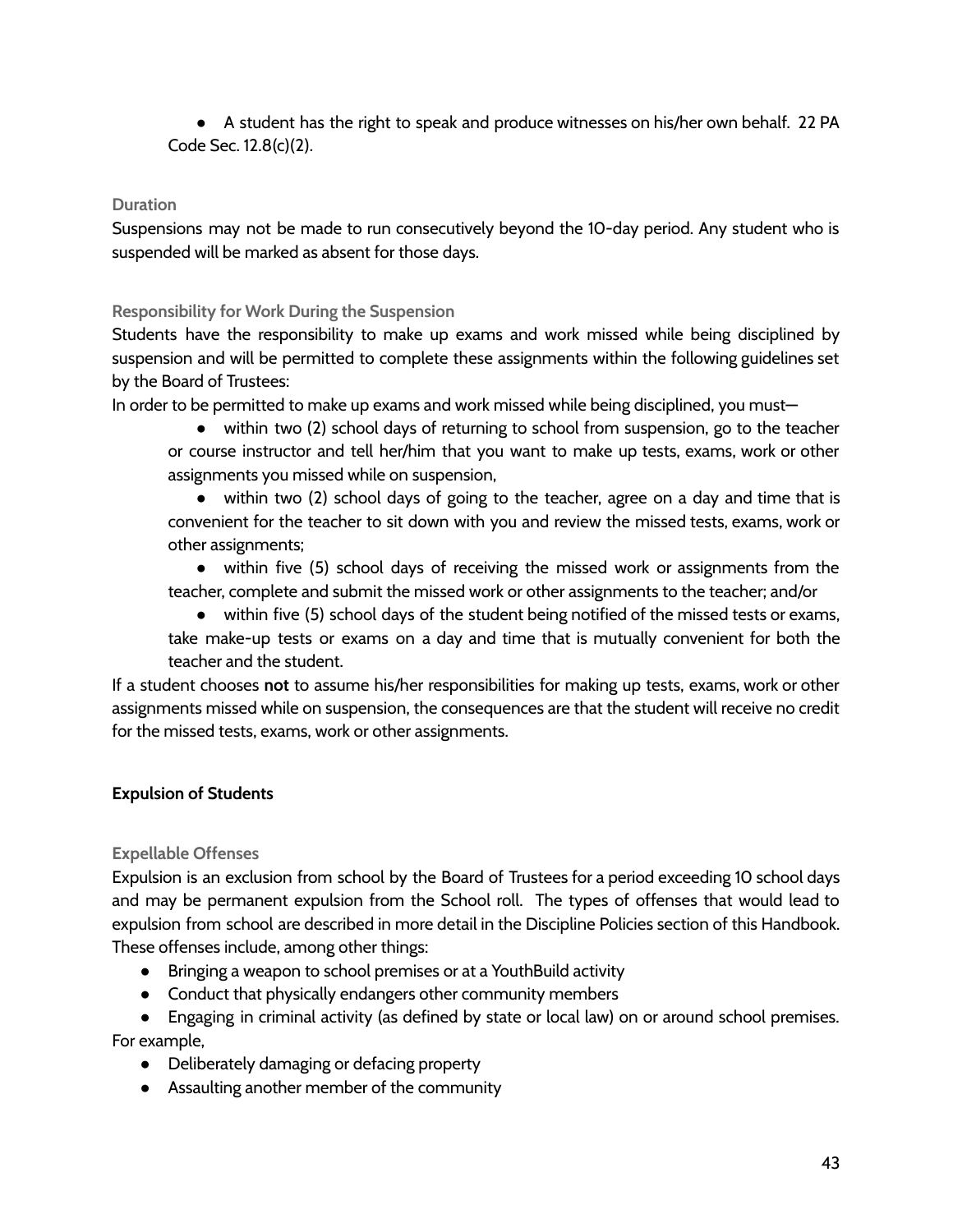● Possessing, selling, distributing or using illegal drugs or controlled substances on school premises

- Theft or trafficking of stolen property
- Violence, threats or intimidation against community members

● Sexual activity on school grounds or when participating as YouthBuild students in extra-curricular and off-campus activities.

# **Expulsion Hearings**

All expulsions require a prior formal hearing. This hearing may be held before:

- § A representation of the Board of Trustees or
- § an authorized committee of the Board or
- § a qualified hearing examiner appointed by the Board.

In any event, a majority vote of the entire Board is required to expel a student.

# Prior to expulsion, the following steps must be taken:

- notification of the charges shall be sent to the student's parents or guardian by certified mail,
- sufficient notice of time and place of the hearing must be given,
- the hearing shall be held in private unless the student or parent requests a public hearing,
- the student has a right to be represented by counsel,

• the student has the right to be presented with names of witnesses against the student, and copies of the statements and affidavits of those witnesses,

• the student has the right to request that any such witnesses appear in the person and answer questions or be cross-examined,

● the student has the right to testify and present witnesses on his/her own behalf,

● A record must be kept of the hearing, either by a stenographer or by tape recorder. The student is entitled, at the student's expense, to a copy of the transcript;

● The proceeding must be held with all reasonable speed.

When the student disagrees with the results of the hearing, recourse is available through the courts.

## **Placement Prior to a Hearing**

During the period prior to the hearing and decision by the representation of the Board of Trustees, the student shall be placed in his/her normal class, except if—

(1) it is determined after an informal hearing that a student's presence in his/her normal class would create a threat to the health, safety, morals or welfare of others

## **and**

(2) it is not possible to hold a formal hearing within the period of the suspension (that is, up to 10 consecutive school days), if the formal hearing is not unreasonably delayed.

Any students so excluded shall be provided with alternative education which may include home study.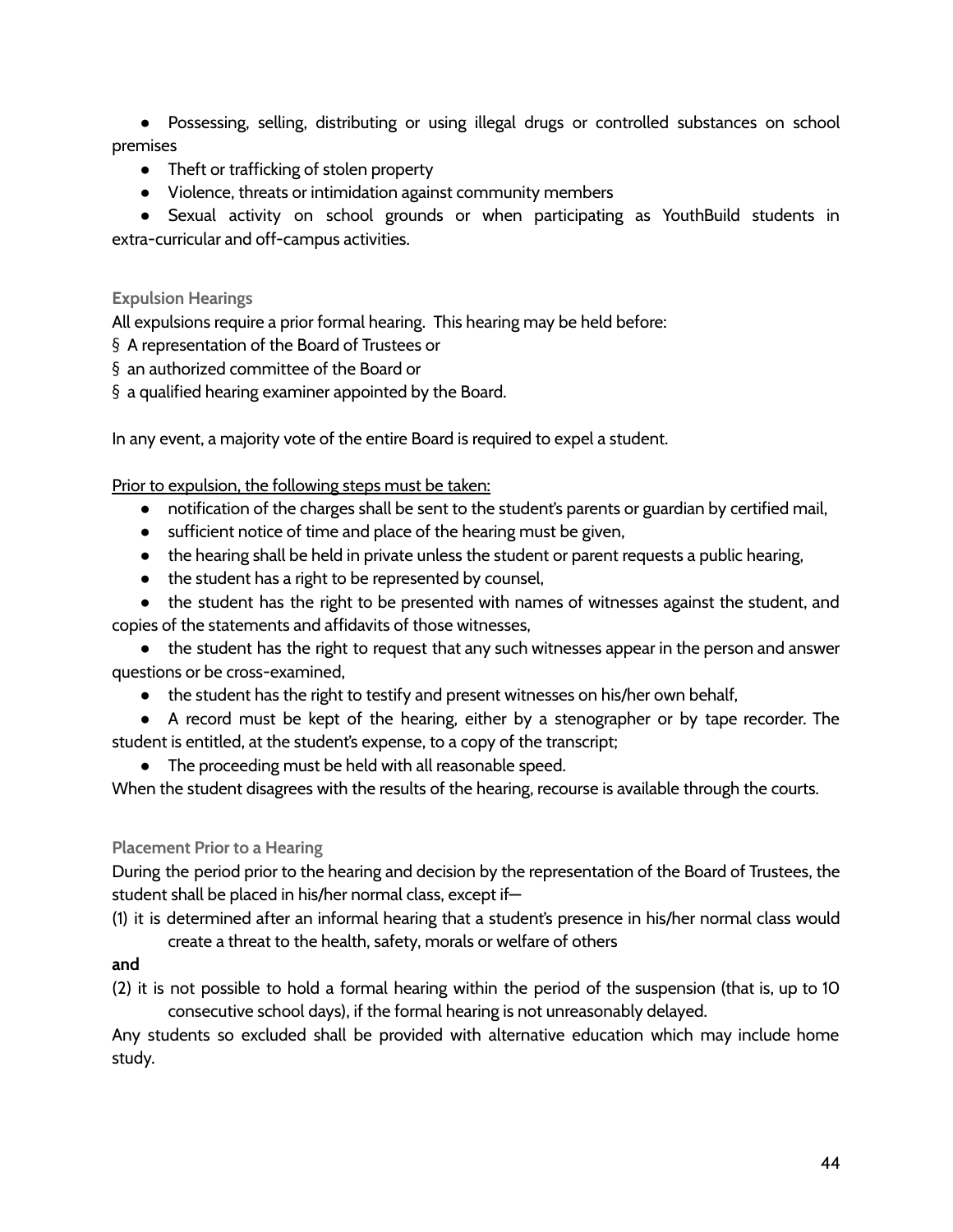**Appeal**

When the student disagrees with the decision of the Board of Trustees to expel, the student may appeal that decision to the appropriate court of the Commonwealth.

# <span id="page-45-0"></span>**Suspension or Expulsion of Special Education Students**

**Students Identified as Intellectually Disabled**

The School can suspend students identified as Intellectually Disabled only with either written agreement of the parent/guardian or the written approval of the Bureau of Special Education of the Pennsylvania Department of Education (PDE).

**Suspension and Expulsion for All Other Special Education Students–-Including Students with 504 Service Agreements**

The School may suspend students with disabilities and cease educational services for up to 10 consecutive school days or 15 cumulative school days in one school year without providing special-education procedural safeguards.

The School must complete the following due-process steps A through G below, for students with an Individualized Education Program (IEP) or Section 504 Service Agreement, if any of the following is being considered:

- 1. Expulsion Referral.
- 2. Suspension for more than 10 consecutive days.
- 3. Suspension for more than 15 cumulative days.
- 4. Suspensions totaling more than 10 days in an academic school year and when there is a pattern or problem behavior.

# **Due-Process Steps**

A team must convene a Manifestation Determination meeting within 24 hours of the misconduct, and will invite the parents/guardian. The team must:

A. Provide written notice to the parent/guardian of the recommended disciplinary action and the date of the proposed Individualized Education Program (IEP) team meeting.

B. During the IEP/Manifestation Determination meeting, the IEP team will review the student's most current evaluation, IEP and placement to determine if the referred misconduct is related to the student's disability. Two questions are to be answered by the school team at the manifestation meeting:

(1) is the conduct caused by, or did it have a direct and substantial relationship to, the student's disability? or

(2) was the conduct in question a direct result of the school's failure to implement the student's IEP? If the IEP Team determines that either of those conditions was met, then the student's conduct must be determined to BE a manifestation of the student's disability.

C. If the student's conduct IS determined to be a manifestation of the student's disability, then School personnel may not apply the disciplinary suspension or expulsion to that student for the violation of the Code of Conduct. Instead, the IEP Team must either (1) conduct a functional behavioral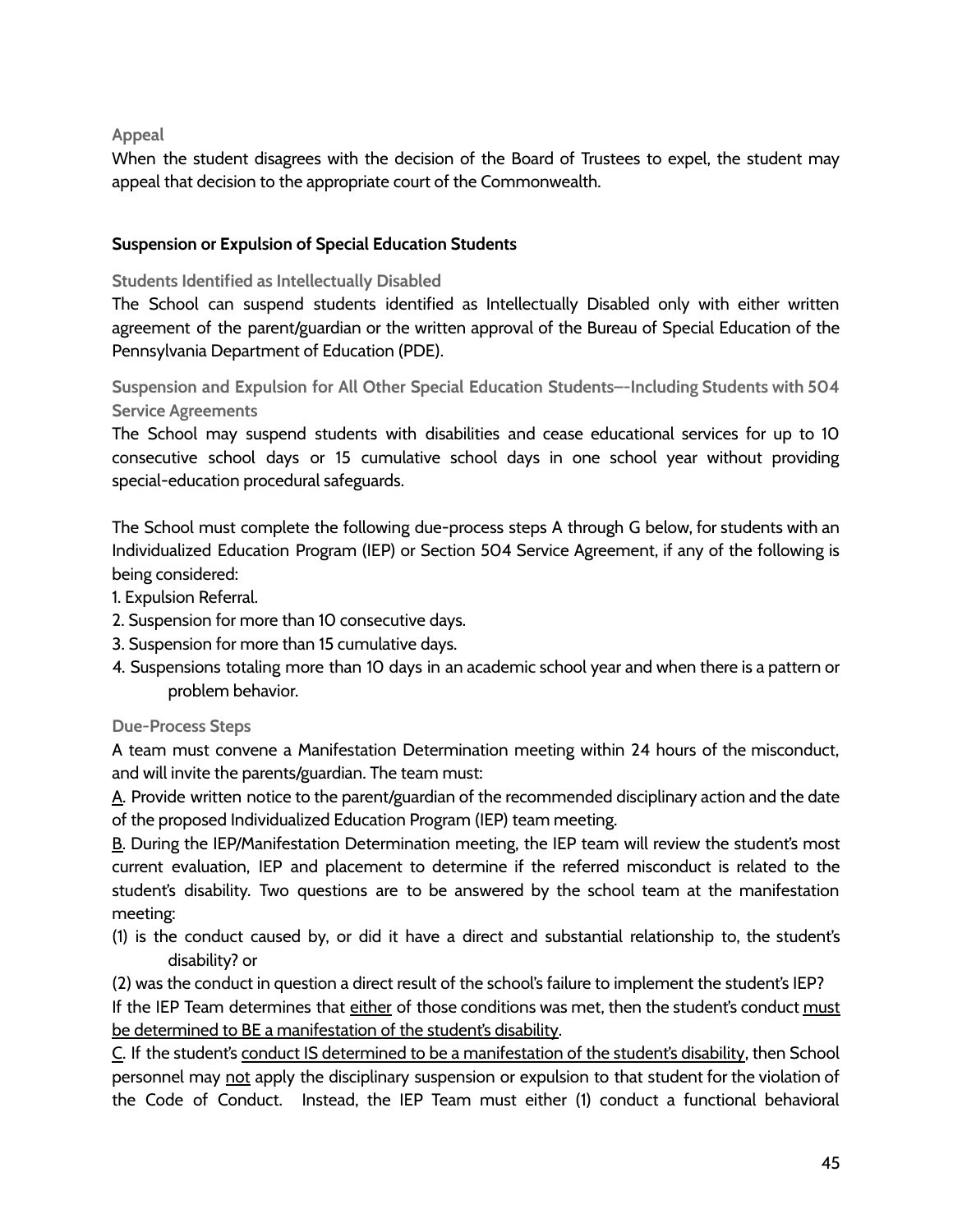assessment and implement a behavior support plan for the student, or (2) modify the student's existing behavior support plan, as necessary.

D. If the school team determines that the student's behavior is NOT a manifestation of the disability, school officials may apply the Code of Conduct. In no event, however, may the student be suspended without providing appropriate educational services for more than 5 consecutive or 15 cumulative school days in a school year. Students with disabilities, even if expelled, must be provided with a Free and Appropriate Public Education (FAPE).

E. A Notice of Recommended Educational Placement (NOREP) must be issued with the results of this determination and a copy of the Procedural Safeguard Notice (PSN) must be given to the parent/guardian.

\*If parents or caregivers disagree with the decision, they can request an expedited Special Education Hearing and the Commonwealth-appointed hearing officer will review the manifestation determination.

F. The IEP team determines the appropriateness of an interim alternative educational setting, and as indicated, includes in the IEP those services and modifications that will enable the student to continue to participate in the general education curriculum and help prevent the problem behavior from recurring.

G. If the student's behavior IS a manifestation of the disability, the student's placement may be changed if:

(1) The student carried a dangerous weapon\* to school or a school function;

- \*NOTE: A "dangerous weapon" is a weapon, device instrument, material, or substance that is used for, or is readily capable of, causing death or serious bodily injury. However, in the case of a pocket-knife, blades less than two-and-one half inches in length are not considered dangerous weapons. A multi-tool containing a blade or cutting device is deemed a "dangerous weapon."
- (2) The student knowingly possessed or used illegal drugs or sold or solicited the sale of a controlled substance while at school or at a school function; and
- (3) The student has inflicted serious bodily injury upon another person while at school, on school premises, or at a school function.

In these special circumstances and over parent/guardian objections, School officials may remove the student, by issuing a NOREP to an interim alternative education setting for not more than 45 school days.

• If the behavior IS determined to be a manifestation of the student's disability, and the conduct is not a "special circumstances" (see step G.1-3 above), and the student is substantially likely to cause injury to himself/herself or others if maintained in the current placement, then the School may ask for an expedited hearing conducted by a Special Education Hearing Officer to obtain a 45-day interim placement.

# **Drug-Free School Policy**

<span id="page-46-0"></span>All YouthBuild Philadelphia students are physically and mentally healthy, job-ready, and employable. Drug-and-alcohol abuse poses threats to the health, safety and employability of students, as well as to the health and safety of School staff. Accordingly, YouthBuild Philadelphia is a drug-free learning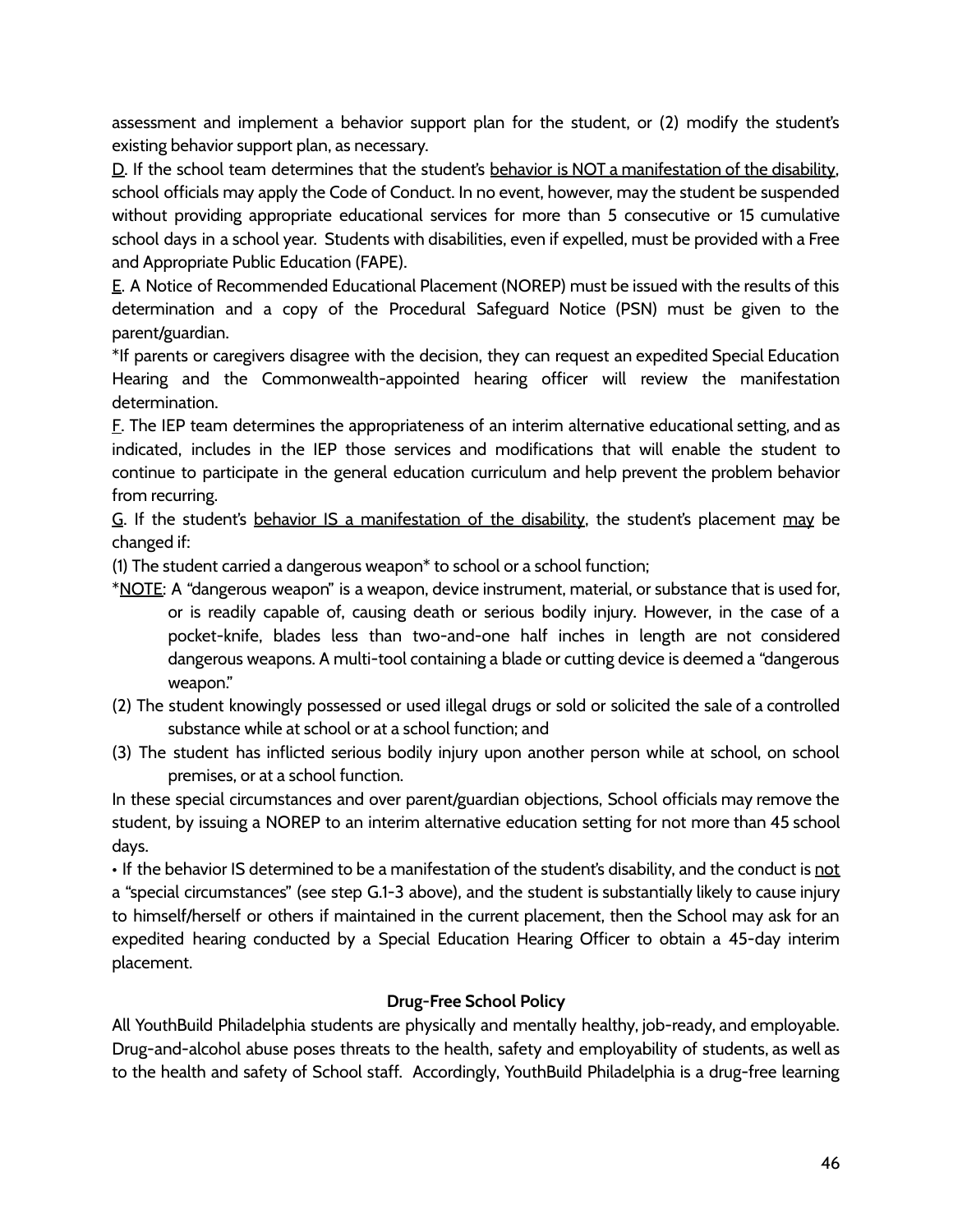environment. This policy provides for the wellness and safety of our YouthBuild Philadelphia Community.

# ● Self-Referral

If students are concerned that they have a substance-abuse problem and would like help with it, they can seek an appointment with the School's Drug & Alcohol Counselor for an assessment of the problem and appropriate referrals for treatment. Students may seek this appointment either through their Success Coordinator or a School Counselor. *The students' meetings with the School's Drug & Alcohol Counselor are strictly confidential.*

# ● Possession, Use, or Under the Influence of a Prohibited Substance

Students may not have, use, or be under the influence of alcohol, marijuana or any controlled substance at School. Unless students have valid medical prescriptions for using and/or possessing a controlled substance, these substances are prohibited at YouthBuild Philadelphia. As used here, the term "School" includes the School site, a worksite, or an off-site School-sponsored event.

# ● Coming to School Under the Influence of a Prohibited Substance

- Students who come to School impaired by being under the influence of a prohibited substance will be sent home for the day, and their Success Coordinator will be notified of the situation. But before they are sent home, School staff will conduct a behavioral assessment based on specific behaviors that are most commonly associated with those of people who are under the influence of a prohibited substance. The purpose of this assessment is to determine the level of the students' impairment and whether the students are (1) safe to be sent home, or (2) so impaired--that is, so "high" or drunk--that they are in danger of hurting themselves or others if they are sent home immediately.
	- o If the conclusion of the assessment is that it would be unsafe to dismiss the students from the School immediately, then the students' emergency contact and Success Coordinator will be called and notified of the situation. If School staff are unable to contact the students' emergency contact, then the students will be directed to remain at their current location (or escorted to a more appropriate site) until it is decided that it is safe for the students to leave.
	- o If the conclusion of the assessment is that the students are so impaired that their health and safety may be in jeopardy, then School staff will call 911 to request that the students be transported to a hospital for appropriate treatment.
- Students who come to School impaired by being under the influence of a prohibited substance will be barred for the next five (5) school days from participating in any School activity that may result in danger to themselves or others as a result of the prohibited substance being in their physical system. The appropriate on-site staff person will make this determination of potential danger, and the staff person will make this determination with an abundance of caution for the safety of the formerly-impaired students and other students and staff in the area of the activity. *These*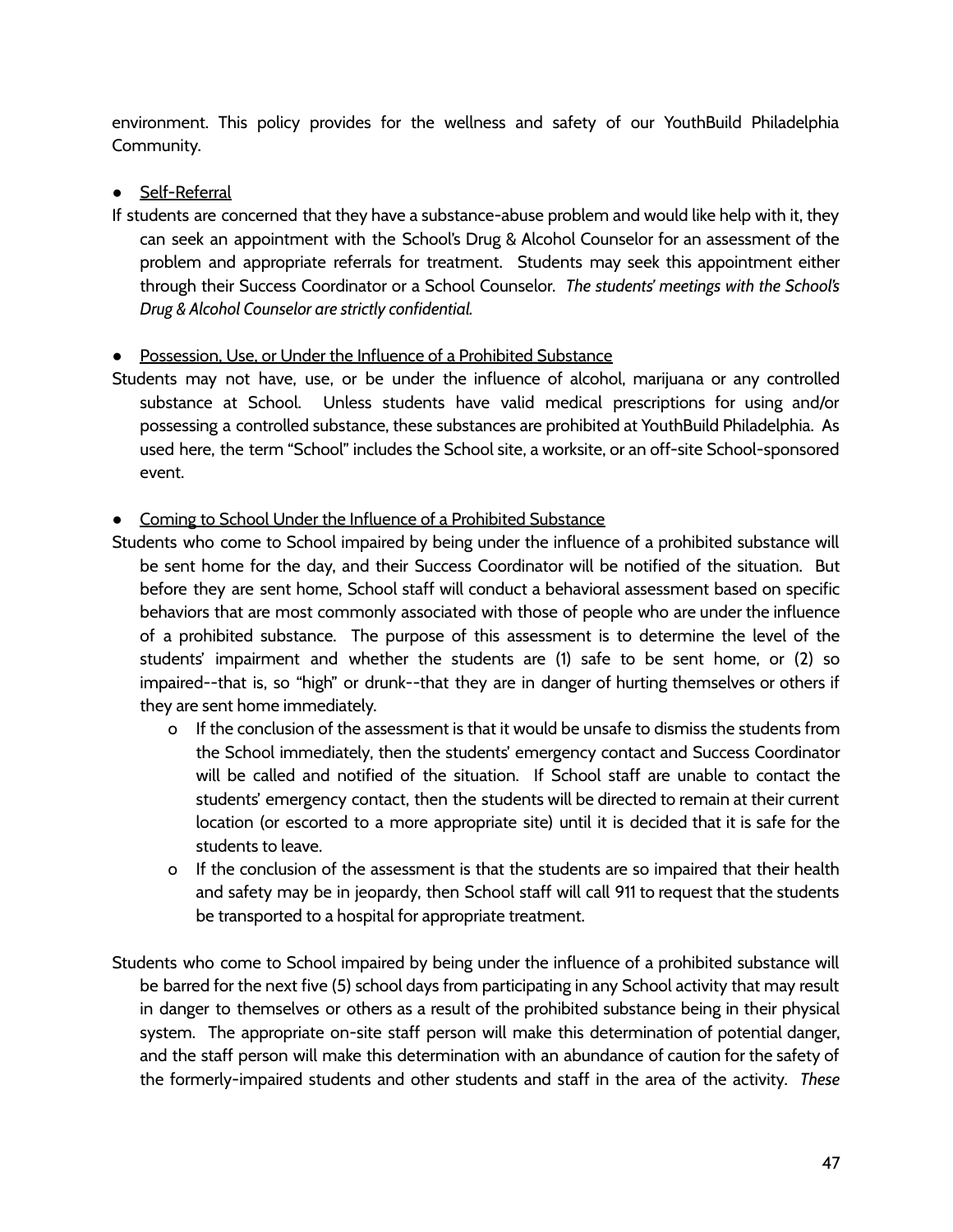*limitations on the students' participation in certain potentially-dangerous School activities may affect the students' abilities to meet certain graduation requirements.*

# ● Referral for Assessment

- Students who have been sent home will meet with their Success Coordinator on the first day they return to School to discuss wellness options. In addition, the students will be referred to the School Drug & Alcohol Counselor for a drug-and-alcohol assessment. If applicable, recommendations for treatment services will be given to the SAP Team for follow-up with the students and monitoring.
- Consequences of Following or Not Following Through with Assessment and Treatment **Recommendations** 
	- o If students voluntarily agree to a drug-and-alcohol assessment and to follow through on the treatment recommendations, including drug-and-alcohol counseling, the student may return to full participation in all School activities after the initial five (5) days of conditional participation in School activities described above.
	- o However, if the student either (1) declines the drug-and-alcohol assessment or (2) has not followed through with the recommended drug-and-alcohol treatment by a date two weeks after the drug-and-alcohol assessment or (3) misses a drug-and-alcohol counseling session before the student is discharged from drug-and-alcohol counseling, the student will be asked to provide a urine sample for drug-testing.
- **Drug Testing** 
	- o Until the results show that no prohibited substances are detected in the students' urine and thus that the students are drug-free, the students will be barred from participating in any School activity that may result in danger to themselves or others as a result of prohibited substances being in their physical system. The appropriate on-site staff person will make this determination of potential danger. *These limitations on the students' participation in certain potentially-dangerous School activities may affect those students' abilities to meet certain graduation requirements.*
	- o During this testing and re-testing process, the students are expected to attend their regular School-rostered assignments.

# School Closure Information

# <span id="page-48-0"></span>**School Number 3285**

At times, emergencies such as severe weather, fires, power failures, or earthquakes, can disrupt normal school operations. In the event that such an emergency occurs, Youthbuild Philadelphia's closure will be announced on KYW News Radio—**school number 3285**. A closure message will also be posted on YouthBuild Philadelphia's website and on our telephone message system.